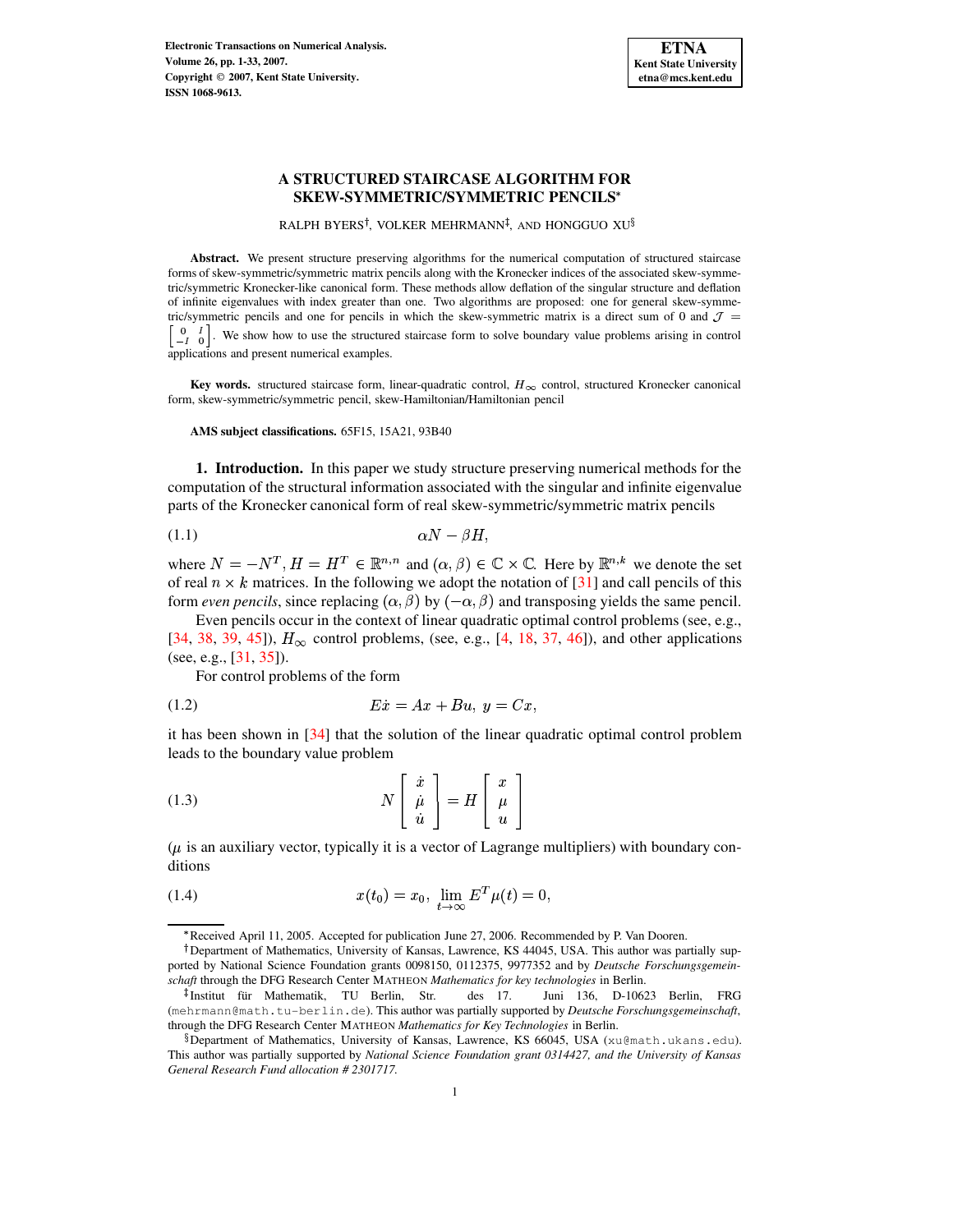where the matrix pencil associated with the boundary value problem

<span id="page-1-0"></span>(1.5) 
$$
\alpha N - \beta H = \alpha \begin{bmatrix} 0 & E & 0 \\ -E^T & 0 & 0 \\ 0 & 0 & 0 \end{bmatrix} - \beta \begin{bmatrix} Q & A^T & S \\ A & W & B \\ S^T & B^T & R \end{bmatrix},
$$

is even, see [\[34\]](#page-15-1). (In particular,  $Q = Q^T$ ,  $W = W^T$  and  $R = R^T$ .)

The solution of the boundary value problem can be obtained via the computation of a structured Schur form of [\(1.5\)](#page-1-0). Similar matrix pencils arise in the solution of optimal  $H_{\infty}$ control problems; see [\[4,](#page-14-0) [46\]](#page-15-6). If the control problem comes from an ordinary differential control problems; see [4, 46]. If the control problem comes from an ordinary differential equation, then  $E = I$  and if it comes from a differential-algebraic equation, then E is a singular matrix.

For both theoretical and computational purposes, the pencil  $(1.5)$  should be regular and of index at most 1. In order to check this property numerically and to remove singular parts and higher index infinite eigenvalue parts we need a staircase form. We discuss this topic in detail in Section [5.](#page-13-0)

We derive numerical methods to compute the characteristic quantities of the Kronecker canonical form of  $\alpha N - \beta H$  under structure preserving congruence transformations

$$
\alpha \ddot{N} - \beta \ddot{H} = \alpha P^T N P - \beta P^T H P.
$$

The motivation for preserving the even structure comes from the special properties of such pencils. For example, even pencils have the *Hamiltonian eigensymmetry*, i.e., the finite eigenvalues occur in  $\lambda, -\lambda$  pairs and  $\lambda, -\lambda, \lambda, -\lambda$  quadruples for non-real eigenvalues of real pencils; see, e.g., [\[33,](#page-15-8) [34,](#page-15-1) [35\]](#page-15-7).

As suggested by having eigenvalues with Hamiltonian symmetry, even pencils are closely related to skew-Hamiltonian/Hamiltonian pencils. Let  $\mathcal{J}_n = \begin{bmatrix} 0 & I_n \\ -I & 0 \end{bmatrix}$ , v related to skew-Hamiltonian/Hamiltonian pencils. Let  $\mathcal{J}_n = \begin{bmatrix} 0 & I_n \\ -I_n & 0 \end{bmatrix}$ , where  $I_n$  is the  $n \times n$  identity matrix. (We leave off the subscript n, if the dimension is clear from the context.) A matrix  $\mathcal{H} \in \mathbb{R}^{2n,2n}$  is called *Hamiltonian* if  $(\mathcal{H}\mathcal{J})^T = \mathcal{H}\mathcal{J}$ . A matrix  $\mathcal{N} \in \mathbb{R}^{2n,2n}$  is called *skew-Hamiltonian* if  $({N \mathcal{J}})^T = -N \mathcal{J}$ . A matrix pencil  $\alpha \mathcal{N} - \beta \mathcal{H}$  is called *skew-Hamiltonian/Hamiltonian* if N is skew-Hamiltonian and H is Hamiltonian. If the dimension of the even pencil  $\alpha N - \beta H$  is even, then the pencil is equivalent to the skew-Hamiltonian/Hamiltonian pencil  $\alpha \mathcal{N} - \beta \mathcal{H} = \alpha N \mathcal{J}^T - \beta H \mathcal{J}^T$ .

Furthermore, if  $N = \mathcal{J}$ , then  $N \mathcal{J}^T = I$  and we have a standard eigenvalue problem for the Hamiltonian matrix  $\mathcal{H} = H\mathcal{J}^T$ . It is well-known (see [\[28,](#page-15-9) [34\]](#page-15-1)) that similarity transformations with symplectic matrices preserve the Hamiltonian and skew-Hamiltonian structure. (A matrix  $S \in \mathbb{R}^{2n,2n}$  is called *symplectic* if  $\mathcal{S} \mathcal{J} \mathcal{S}^T = \mathcal{J}$ .) It was shown in [\[29\]](#page-15-10), that if the Hamiltonian matrix possesses a *Hamiltonian Jordan form* under symplectic similarity, then it also admits a *Hamiltonian Schur form* under orthogonal symplectic transformations. This work has been extended in [\[33\]](#page-15-8) to skew-Hamiltonian/Hamiltonian pencils. For even pencils there exist well-known structured Kronecker forms; see, e.g., [\[43\]](#page-15-11). We briefly review these forms in Section [2.](#page-3-0)

It is the topic of this paper to construct a structured staircase form for even pencils that displays the invariants of the structured Kronecker form, while working only with unitary (orthogonal) transformations.

<span id="page-1-1"></span>We could in theory also use an unstructured numerical method like the  $QZ$  or the GUPTRI algorithm to obtain this information, but this would destroy the symmetry structure in even pencils and introduce unnecessary unstructured rounding errors. The following example illustrates how such unstructured rounding errors may give misleading or even mathematically impossible computed "eigenvalues" and Kronecker structure.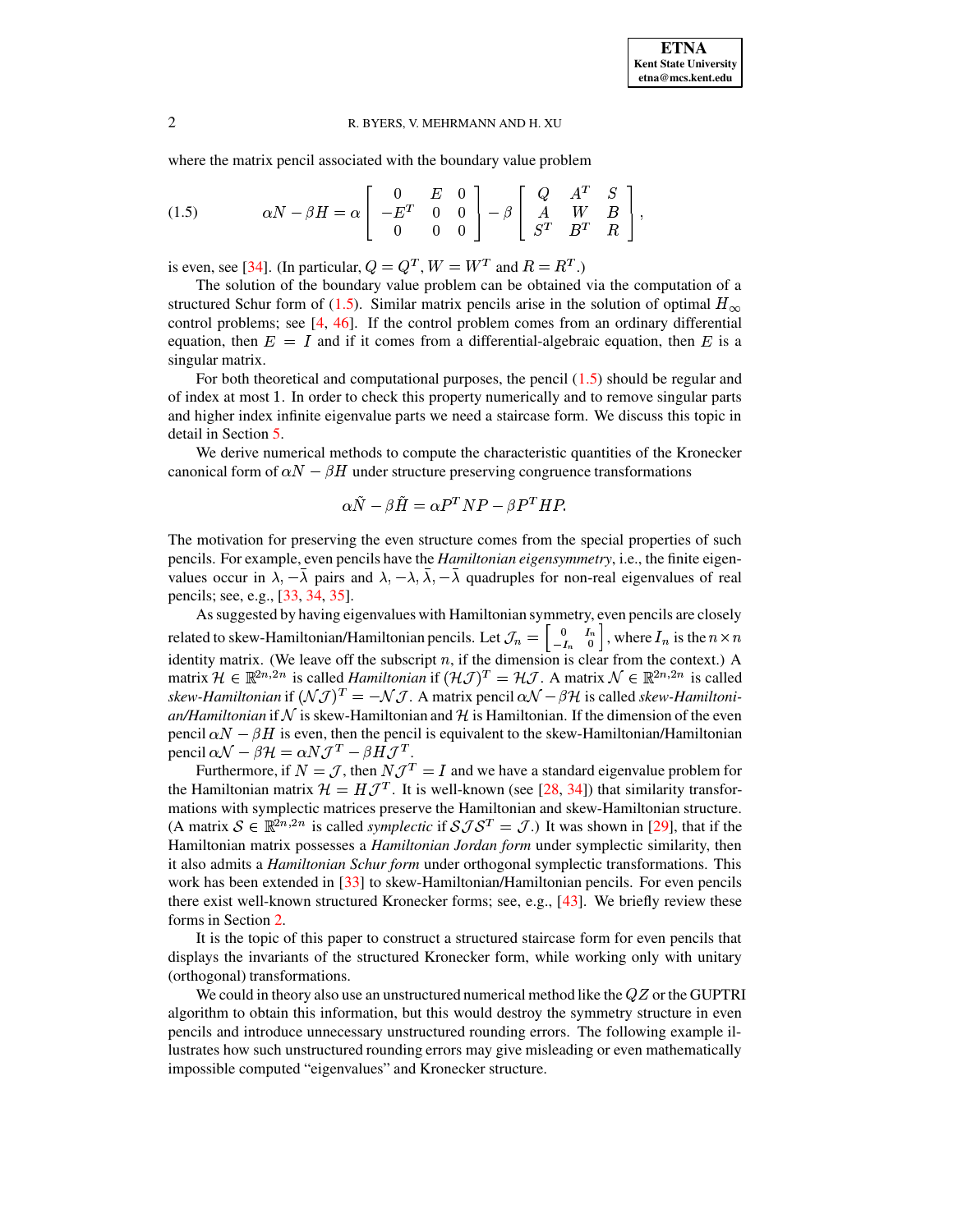EXAMPLE 1.1. As mentioned above, eigenvalues of even pencils have Hamiltonian pairing. A  $3 \times 3$  even pencil has at least one infinite eigenvalue. The other two eigenvalues may be either both infinite, form a  $(\lambda, -\lambda)$  pair of finite, real eigenvalues or form a complex conjugate pair of finite eigenvalues with zero real part. If  $\lambda = 0$  is an eigenvalue, then it has multiplicity two.

Consider a  $3 \times 3$  even pencil with matrices

$$
N=Q\left[\begin{array}{ccc} 0 & 1 & 0 \\ -1 & 0 & 0 \\ 0 & 0 & 0 \end{array}\right]Q^T,\qquad H=Q\left[\begin{array}{ccc} 0 & 0 & 1 \\ 0 & 1 & 0 \\ 1 & 0 & 0 \end{array}\right]Q^T,
$$

where  $Q$  is a random real orthogonal matrix generated as described in  $[40]$ . The pencil is congruent to the pencil

|  |  | $\alpha \left[ \begin{array}{ccc} 0 & 1 & 0 \ 0 & 0 & 1 \ 0 & 0 & 0 \end{array} \right] - \beta \left[ \begin{array}{ccc} 1 & 0 & 0 \ 0 & 1 & 0 \ 0 & 0 & 1 \end{array} \right]$ |  |  |
|--|--|----------------------------------------------------------------------------------------------------------------------------------------------------------------------------------|--|--|
|  |  |                                                                                                                                                                                  |  |  |
|  |  |                                                                                                                                                                                  |  |  |

so it has a triple eigenvalue at  $\infty$  with geometric multiplicity 1 and algebraic multiplicity 3.

We calculated the eigenvalues of  $\alpha N - \beta H$  for several different randomly generated orthogonal matrices Q using the  $QZ$  algorithm in MATLAB [\[32\]](#page-15-13) version 6.0.0.88 (R12) with unit round roughly  $2.22 \times 10^{-16}$ . MATLAB returns strikingly different approximations of eigenvalues for different randomly generated orthogonal matrices  $Q$ . For each example, we took care that  $H$  was exactly symmetric and  $N$  exactly skew symmetric.

Out of 1000 examples, the  $e_i$  function built into Matlab version 6.0.0.88 (R12) reports that 644 have no finite eigenvalues (which is the correct result), 75 have one finite eigenvalue of magnitude roughly  $10^{15}$ , 120 have two finite eigenvalues of magnitude roughly  $10^7$ , and 61 have three finite eigenvalues of magnitude roughly  $10<sup>5</sup>$ . None of the computed sets of approximate eigenvalues that included finite eigenvalues was the set of eigenvalues of an even pencil; none had Hamiltonian eigenvalue pairing. Often, there was a singleton finite eigenvalue.

The  $QZ$  algorithm is numerically stable in the sense that the computed eigenvalues are exactly correct for some rounding-error-small perturbation of the original data matrices. However, this rounding-error-small perturbation is not necessarily an even perturbation of an even pencil. The unstructured rounding errors are sufficient to destroy the Hamiltonian pairing and return entirely unrealistic sets of eigenvalue approximations and Kroneckerstructures that do not occur in even pencils.

Recently, in [\[5,](#page-14-2) [11\]](#page-14-3), numerical methods were developed to compute the Hamiltonian Schur form for Hamiltonian matrices and the methods were extended to the regular pencil case with nonsingular matrix  $N$  in [\[4\]](#page-14-0).

An important remaining issue is a structure preserving method to compute the structural invariants under congruence associated with the infinite eigenvalues and the singular part of the pencil. This is of particular importance in the case of optimal control problems for of the pencil. This is of particular importance in the case of optimal control problems for descriptor systems, where  $E$  is a singular matrix,  $[34]$ , since typical numerical methods for computing optimal feedback controls require the pencils to be regular and of index at most one. If this is not the case, then the singular part and the part associated with higher index singular blocks must be deflated first; see Section [5.](#page-13-0)

In Section [3](#page-7-0) we derive structure preserving algorithms for the computation of structured staircase forms for arbitrary even pencils. In particular we show how to determine the Kronecker indices associated with singular Kronecker blocks and with Kronecker blocks corresponding to the eigenvalue infinity. The staircase form also provides a structure preserving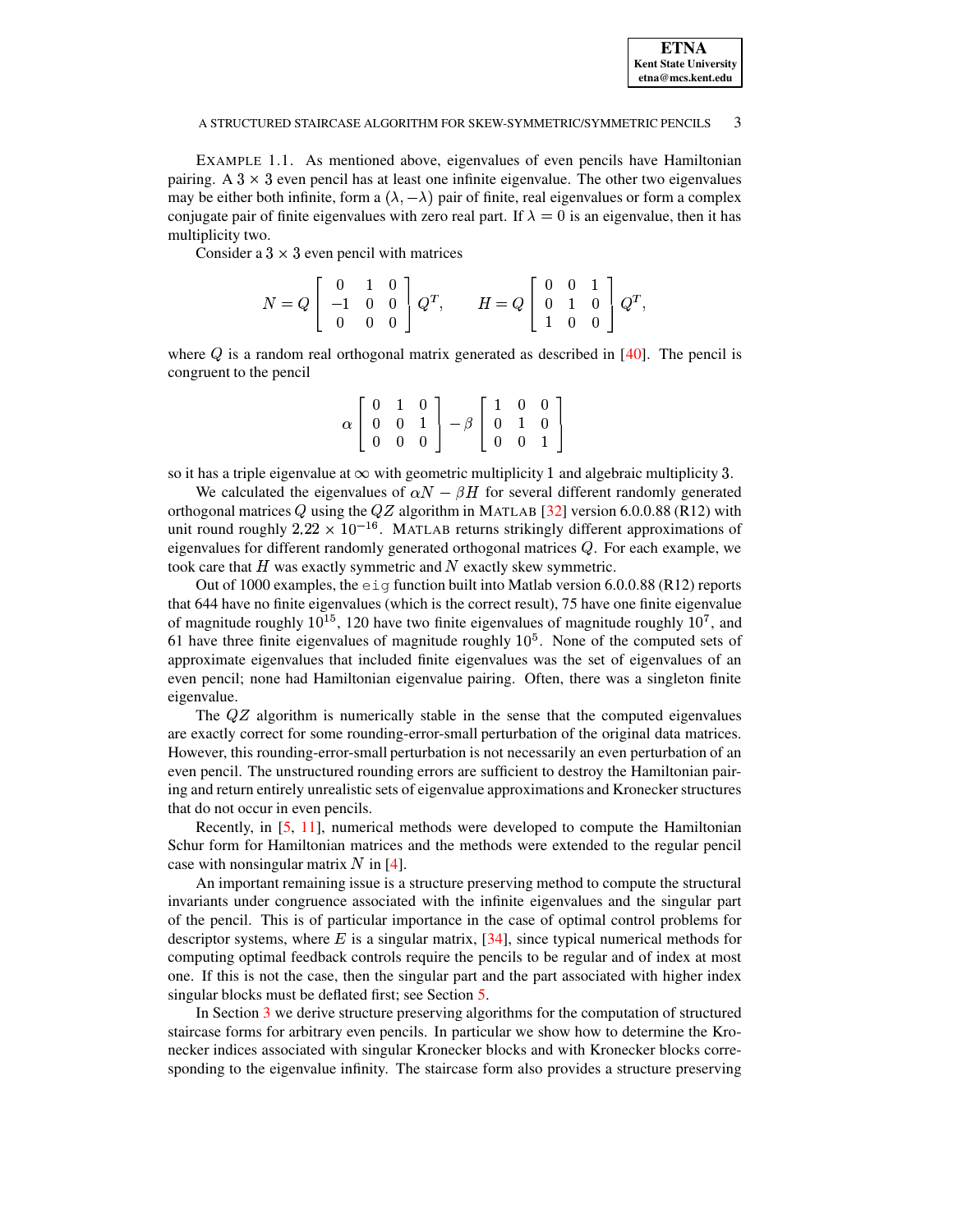way to deflate these blocks. Section [4](#page-11-0) treats the computation of eigenvalues and deflating subspaces for regular even pencils of index 1. paces for regular even pencils of index 1.<br>If  $E = I$ , then  $N = \mathcal{J}_n \oplus 0$  is the direct sum of  $\mathcal{J}_n$  and 0. In this case it has been shown

in [\[10\]](#page-14-4) how to preserve not only skew-symmetry but the whole  $\mathcal{J}_n \oplus 0$  structure.

The results and algorithms of this paper also adapt to symmetric/symmetric and Hermitian/Hermitian pencils for which a similar structured Kronecker canonical form is known; see, e.g., [\[36,](#page-15-14) [42\]](#page-15-15). In a similar way, the results and algorithms also adapt to skew-Hermitian/Hermitian pencils and to complex skew-symmetric/symmetric pencils. For brevity, however, we will not discuss such variations here.

It should be noted that some of the ideas presented in this paper have been observed and discussed for special cases in [\[12\]](#page-14-5). Similar forms for a special case of symmetric/symmetric pencils have recently been proposed in [\[30\]](#page-15-16).

<span id="page-3-0"></span>**2. Kronecker and staircase forms.** In this section we review the Kronecker canonical form and staircase forms for unstructured, asymmetric pencils.

 $\alpha$  and staircase forms for unstructured, asymmetric pencils.<br>THEOREM 2.1. **Kronecker Canonical Form** [\[19,](#page-14-6) [24\]](#page-15-17). *Let*  $E, A \in \mathbb{R}^{m,n}$ . *Then there* exist nonsingular matrices  $P \in \mathbb{C}^{m,m}$  and  $Q \in \mathbb{C}^{n,n}$  such that

$$
P(\alpha E - \beta A)Q
$$
  
(2.1) = diag( $\mathcal{O}_{\eta}, \mathcal{L}_{\epsilon_1}, \dots, \mathcal{L}_{\epsilon_k}, \mathcal{L}_{\delta_1}^T, \dots, \mathcal{L}_{\delta_\ell}^T, \mathcal{N}_{\sigma_1}, \dots, \mathcal{N}_{\sigma_r}, \mathcal{J}_{\rho_1}, \dots, \mathcal{J}_{\rho_s}$ ),

*where . . .*

- *1.*  $\mathcal{O}_\eta = \alpha \mathcal{O}_\eta \beta \mathcal{O}_\eta$  *is an*  $\eta \times \eta$  *block of zeros;*
- 2. *each*  $\mathcal{L}_{\epsilon_i}$  *is an*  $\epsilon_j \times (\epsilon_j + 1)$  *right singular block with right minimal index*  $\epsilon_j$  *and form*  $\blacksquare$

<span id="page-3-1"></span>

|  | $\begin{bmatrix} 0 & 1 \end{bmatrix}$                                               |             |                                                        | $\begin{bmatrix} 1 & 0 \end{bmatrix}$ |                                                                                     |                  |  |
|--|-------------------------------------------------------------------------------------|-------------|--------------------------------------------------------|---------------------------------------|-------------------------------------------------------------------------------------|------------------|--|
|  | $\mathcal{L}^{\text{max}}_{\text{max}}$ and $\mathcal{L}^{\text{max}}_{\text{max}}$ |             | $\left\{ \begin{array}{c} -\beta \end{array} \right\}$ |                                       | $\mathcal{O}(\mathcal{O}_\mathcal{A})$ . The $\mathcal{O}(\mathcal{O}_\mathcal{A})$ |                  |  |
|  |                                                                                     | $0 \quad 1$ |                                                        |                                       |                                                                                     | $1 \quad 0 \mid$ |  |

3. *each*  $\mathcal{L}_{\delta_i}^T$  is a  $(\delta_j + 1) \times \delta_j$  left singular block with left minimal index  $\delta_j$  and form

| $\alpha$ |   | $\beta$ |  |  |
|----------|---|---------|--|--|
|          | ۰ |         |  |  |
|          |   |         |  |  |

4. each  $\mathcal{N}_{\sigma_i}$  is a  $\sigma_j \times \sigma_j$  infinite eigenvalue block with index  $\sigma_j$  and form

$$
\alpha \left[\begin{array}{cccc} 0 & 1 & & & \\ & \ddots & \ddots & \\ & & \ddots & 1 \\ & & & 0 \end{array}\right] - \beta \left[\begin{array}{cccc} 1 & & & \\ & \ddots & \\ & & \ddots & \\ & & & 1 \end{array}\right];
$$

5. each  $\mathcal{J}_{\rho_i}$  is a  $\rho_j \times \rho_j$  Jordan block with finite eigenvalue  $\lambda_j \in \mathbb{C}$  and form

$$
\alpha \begin{bmatrix} 1 & & & \\ & \ddots & & \\ & & \ddots & \\ & & & 1 \end{bmatrix} - \beta \begin{bmatrix} \lambda_j & 1 & & \\ & \ddots & \ddots & \\ & & \ddots & 1 \\ & & & \lambda_j \end{bmatrix}.
$$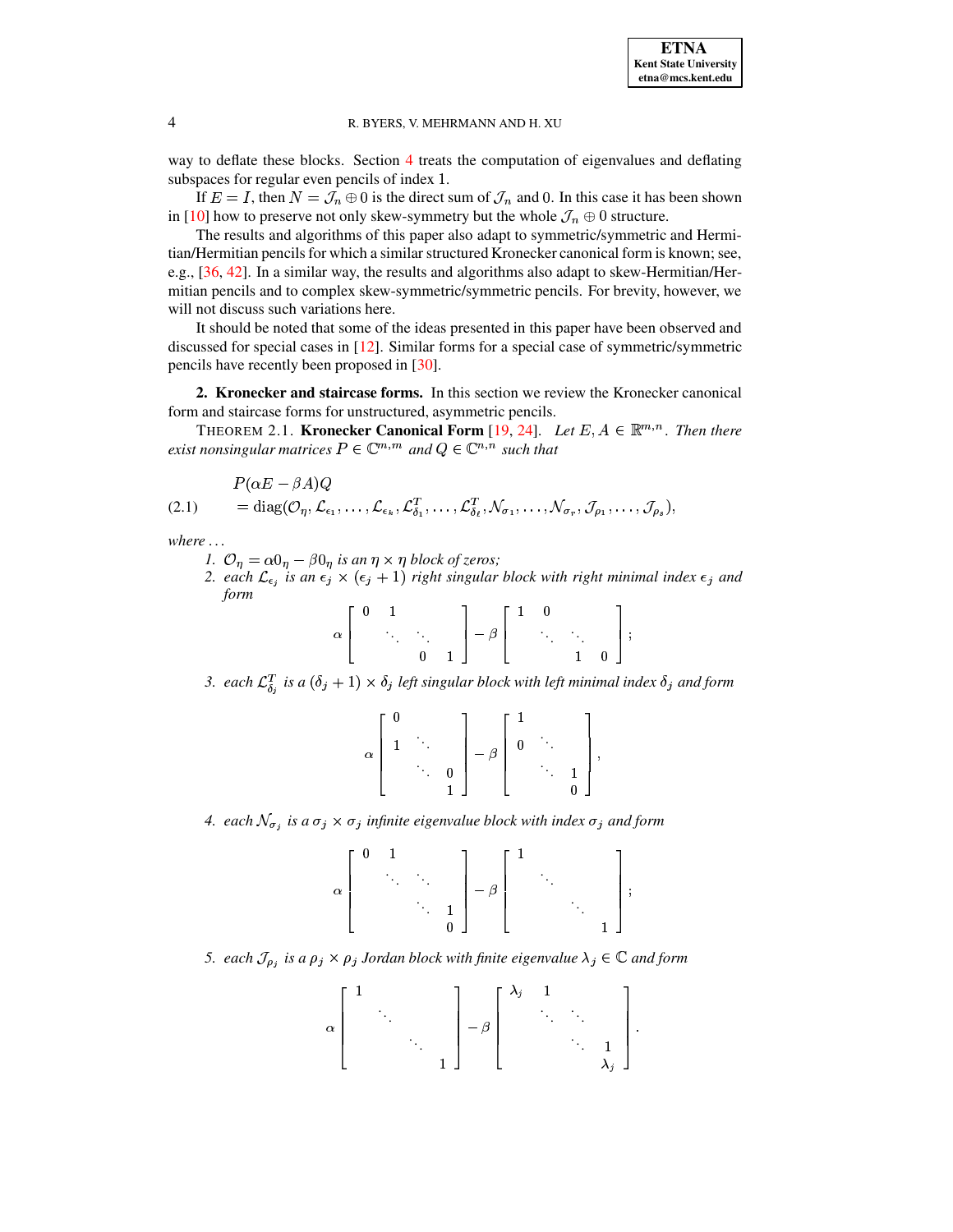The Kronecker canonical form is unique up to permutation of the blocks, i. e., the kind, size and number of the blocks are characteristic for the pencil  $\alpha E - \beta A$ . It is more common to express  $\mathcal{O}_\eta$  as a combination of  $L_0$  and  $L_0^T$  blocks. Here, we display  $\mathcal{O}_\eta$  explicitly to emphasize the similarities between Theorem 2.1 and the structured form in Theorem 2.3 below.

There also exists a real version of the Kronecker canonical form, where the blocks  $\mathcal{J}_{\rho_i}$ are in real Jordan form and the transformation matrices are real. A similar result also holds for complex pencils, [19, 20].

DEFINITION 2.2.

- i) An  $n \times n$  matrix pencil  $\alpha E \beta A$  is called regular, if  $\det(\alpha E \beta A) \neq 0$  for some  $(\alpha, \beta) \in \mathbb{C} \times \mathbb{C}$ . Otherwise the pencil is called singular. (Singular pencils are those whose Kronecker canonical form has either an  $\mathcal{O}_\eta$  block with  $\eta > 0$  or an  $\mathcal{L}_\epsilon$  block with  $\epsilon > 0$  or an  $\mathcal{L}_{\epsilon}^{T}$  block with  $\epsilon > 0$ .)
- ii) If  $\alpha E \beta A$  is regular, then a pair of complex numbers  $(\alpha, \beta) \neq (0, 0)$  is an eigenvalue of  $\alpha E - \beta A$ , if  $\det(\alpha E - \beta A) = 0$ . If  $\alpha E - \beta A$  is a singular pencil, then, for our purposes in this paper, its eigenvalues are the eigenvalues of the regular blocks in its Kronecker canonical form, i.e., the union of the eigenvalues of the  $N_{\sigma_i}$  and  $\mathcal{J}_{\rho_i}$  blocks in Theorem 2.1. We identify eigenvalues  $(\alpha, \beta)$  with  $\beta \neq 0$  with the finite eigenvalue  $\lambda = \alpha/\beta$ . Eigenvalues  $(\alpha, \beta)$  with  $\beta = 0$  are called infinite eigenvalues.
- iii) The index of a regular matrix pencil  $\alpha E \beta A$  is the size of the largest block  $\mathcal{N}_{\sigma_i}$  in Theorem 2.1. It is denoted by  $\text{ind}(E, A)$ .
- iv) The inertia index of a symmetric matrix H is the triple  $In(H) = (\pi, \nu, \xi)$ , where  $\pi$ is the number of positive eigenvalues of  $H$ ,  $\nu$  is the number of negative eigenvalues, and  $\xi$  is the number of zero eigenvalues.

Arbitrarily small rounding errors can radically change the kind and number of the Kronecker blocks. Consequently, it is problematic to compute the Jordan or Kronecker canonical form with a numerical algorithm in finite precision arithmetic  $[41]$ . Among the most successful compromises in the nearly-impossible problem of calculating Kronecker canonical forms are the staircase algorithms. Using a sequence of rank decisions, orthogonal matrix multiplications, and small perturbations, staircase algorithms transform a pencil into staircase or generalized upper triangular (GUPTRI) form [13, 14, 15, 44]. The rank decisions and perturbations have the effect of determining the essential invariants in the Kronecker canonical form of a "least generic" pencil within a tolerated perturbation. (A formal definition of the term "least generic" is surprisingly complicated. See  $[16, 17]$  for a detailed discussion and a recently developed interactive tool.) Since the GUPTRI form is built on a sequence of rank decisions and tolerated perturbations with a built-in bias toward a nearby least generic pencil, the computed invariants may not always agree with the invariants of the original pencil.

Example 1.1 demonstrates that otherwise excellent numerical methods can give unsatisfactory results when applied to even pencils, because the eigenvalues of even pencils have a special structure that is not necessarily preserved by unstructured rounding errors. In fact, even pencils have a special even Kronecker-like canonical form described by the following theorem.

<span id="page-4-0"></span>THEOREM 2.3. [43] If N,  $H \in \mathbb{R}^{n,n}$  with  $N = -N^T$ ,  $H = H^T$ , then there exists a nonsingular matrix  $X \in \mathbb{C}^{n,n}$  such that

<span id="page-4-1"></span>
$$
(2.2) \t\t XT(\alpha N - \beta H)X = \text{diag}(\mathcal{B}_{\mathcal{S}}, \mathcal{B}_{\mathcal{I}}, \mathcal{B}_{\mathcal{Z}}, \mathcal{B}_{\mathcal{F}}),
$$

where

$$
\mathcal{B}_{\mathcal{S}} = \mathrm{diag}(\mathcal{O}_{\eta}, \mathcal{S}_{\xi_1}, \ldots, \mathcal{S}_{\xi_k}),
$$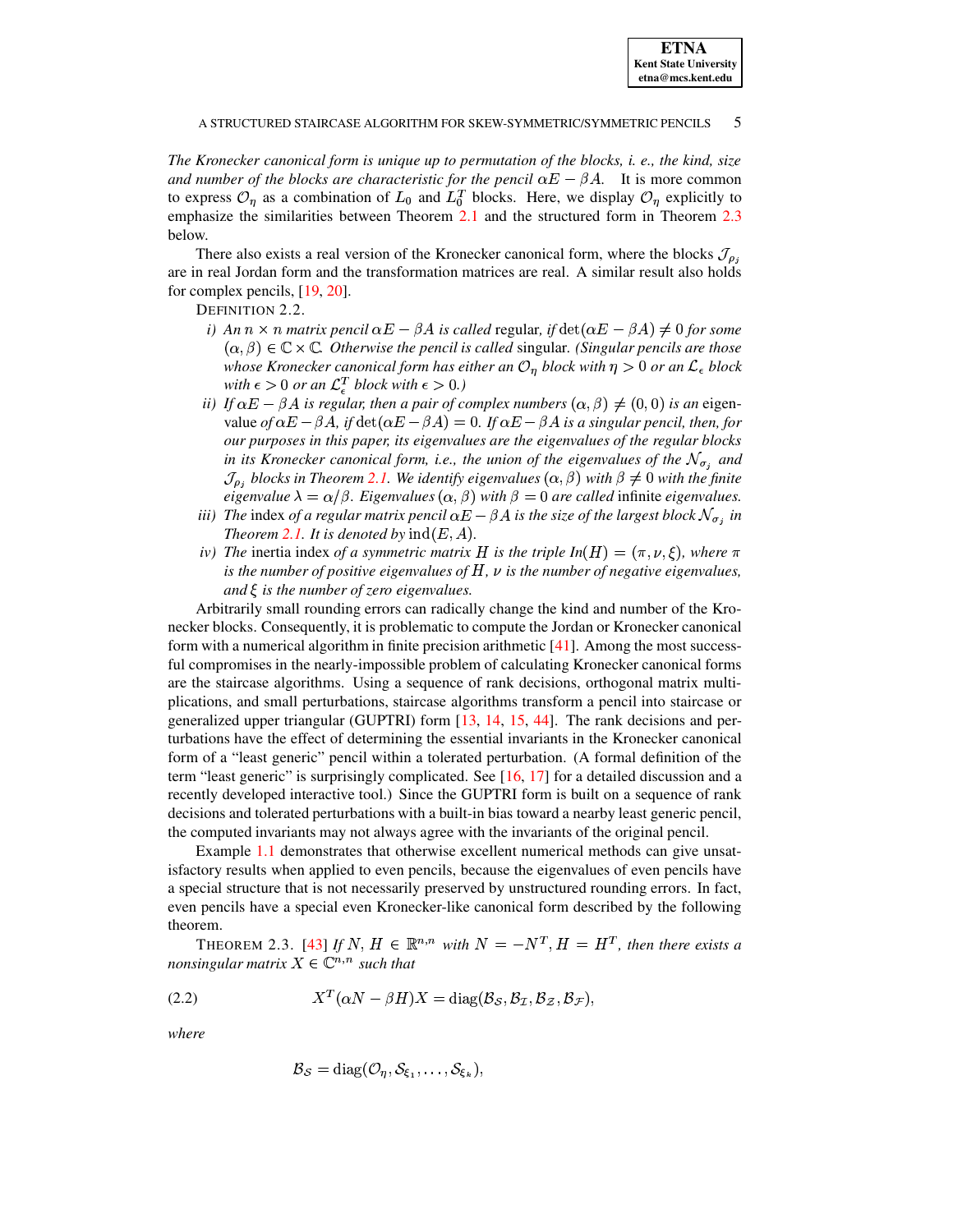$$
\mathcal{B}_{\mathcal{I}} = \text{diag}(\mathcal{I}_{2\epsilon_1+1}, \dots, \mathcal{I}_{2\epsilon_1+1}, \mathcal{I}_{2\delta_1}, \dots, \mathcal{I}_{2\delta_m}),
$$
  
\n
$$
\mathcal{B}_{\mathcal{Z}} = \text{diag}(\mathcal{Z}_{2\sigma_1+1}, \dots, \mathcal{Z}_{2\sigma_r+1}, \mathcal{Z}_{2\rho_1}, \dots, \mathcal{Z}_{2\rho_s}),
$$
  
\n
$$
\mathcal{B}_{\mathcal{F}} = \text{diag}(\mathcal{R}_{\phi_1}, \dots, \mathcal{R}_{\phi_t}, \mathcal{C}_{\psi_1}, \dots, \mathcal{C}_{\psi_u})
$$

and the blocks have the following properties.

- 1.  $\mathcal{O}_n = \alpha \mathbf{0}_n \beta \mathbf{0}_n$ ;
- 2. each  $S_{\xi_j}$  is a  $(2\xi_j + 1) \times (2\xi_j + 1)$  block that combines a right singular block and a left singular block, both of minimal index  $\xi_j$ . It has the form



3. each  $\mathcal{I}_{2\epsilon_i+1}$  is a  $(2\epsilon_i+1)\times(2\epsilon_i+1)$  block that contains a single block corresponding to the eigenvalue  $\infty$  with index  $2\epsilon_j + 1$ . It has the form



where  $s \in \{1, -1\}$  is the sign-index or sign-characteristic of the block;

4. each  $\mathcal{I}_{2\delta_j}$  is a  $4\delta_j \times 4\delta_j$  block that combines two  $2\delta_j \times 2\delta_j$  infinite eigenvalue blocks of index  $\delta_i$ . It has the form



5. each  $\mathcal{Z}_{2\sigma_i+1}$  is a  $(4\sigma_j+2) \times (4\sigma_j+2)$  block that combines two  $(2\sigma_j+1) \times (2\sigma_j+1)$ Jordan blocks corresponding to the eigenvalue 0. It has the form

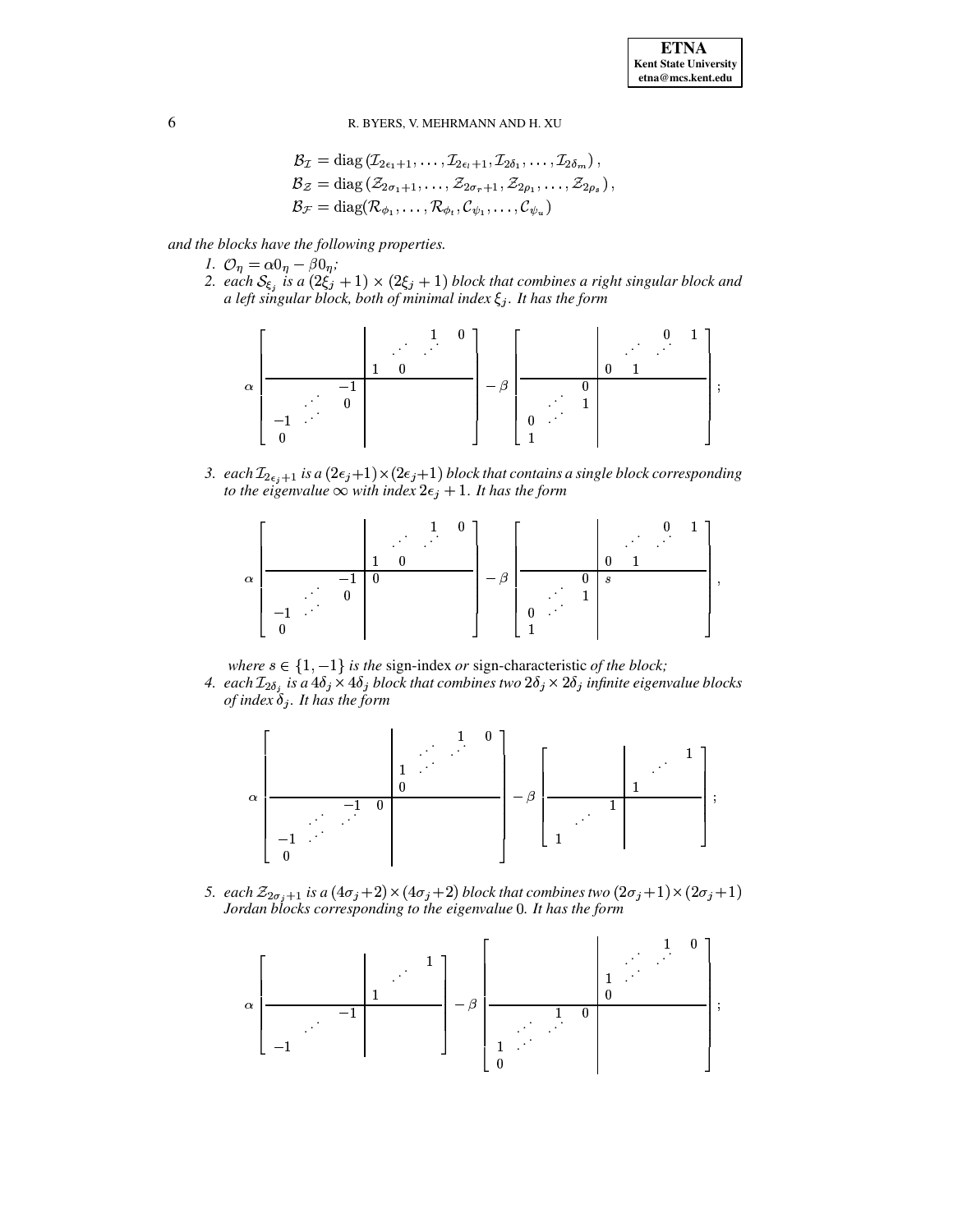

6. *each*  $\mathcal{Z}_{2\rho_i}$  is a  $2\rho_i \times 2\rho_j$  block that contains a single Jordan block corresponding to *the eigenvalue* 0. It has the form



where  $s \in \{1, -1\}$  is the sign characteristic of this block;

*7. each*  $\mathcal{R}_{\phi}$ , *is a*  $2\phi_i \times 2\phi_j$  *block that combines two*  $\phi_i \times \phi_i$  *Jordan blocks correspond* $i$ *ng to nonzero real eigenvalues*  $a_j$  *and*  $-a_j$ *. It has the form* 



8. The entries  $\mathcal{C}_{\psi}$ , take two slightly different forms. (a) One possibility is that  $\mathcal{C}_{\psi_j}$  is a  $2\psi_j \times 2\psi_j$  block combining two  $\psi_j \times \psi_j$  Jordan *blocks* with purely imaginary eigenvalues  $ib_j$ ,  $-ib_j$  ( $b_j > 0$ ). In this case it has the *form*



where  $s \in \{1, -1\}$  *is the sign characteristic. (b)* The other possibility is that  $\mathcal{C}_{\psi_j}$  is a  $4\psi_j \times 4\psi_j$  block combining  $\psi_j \times \psi_j$  Jordan blocks for each of the complex eigenvalues  $a_j + ib_j$ ,  $a_j - ib_j$ ,  $-a_j + ib_j$ ,  $-a_j - ib_j$ *(with*  $a_j \neq 0$  *and*  $b_j \neq 0$ *). In this case it has form* 

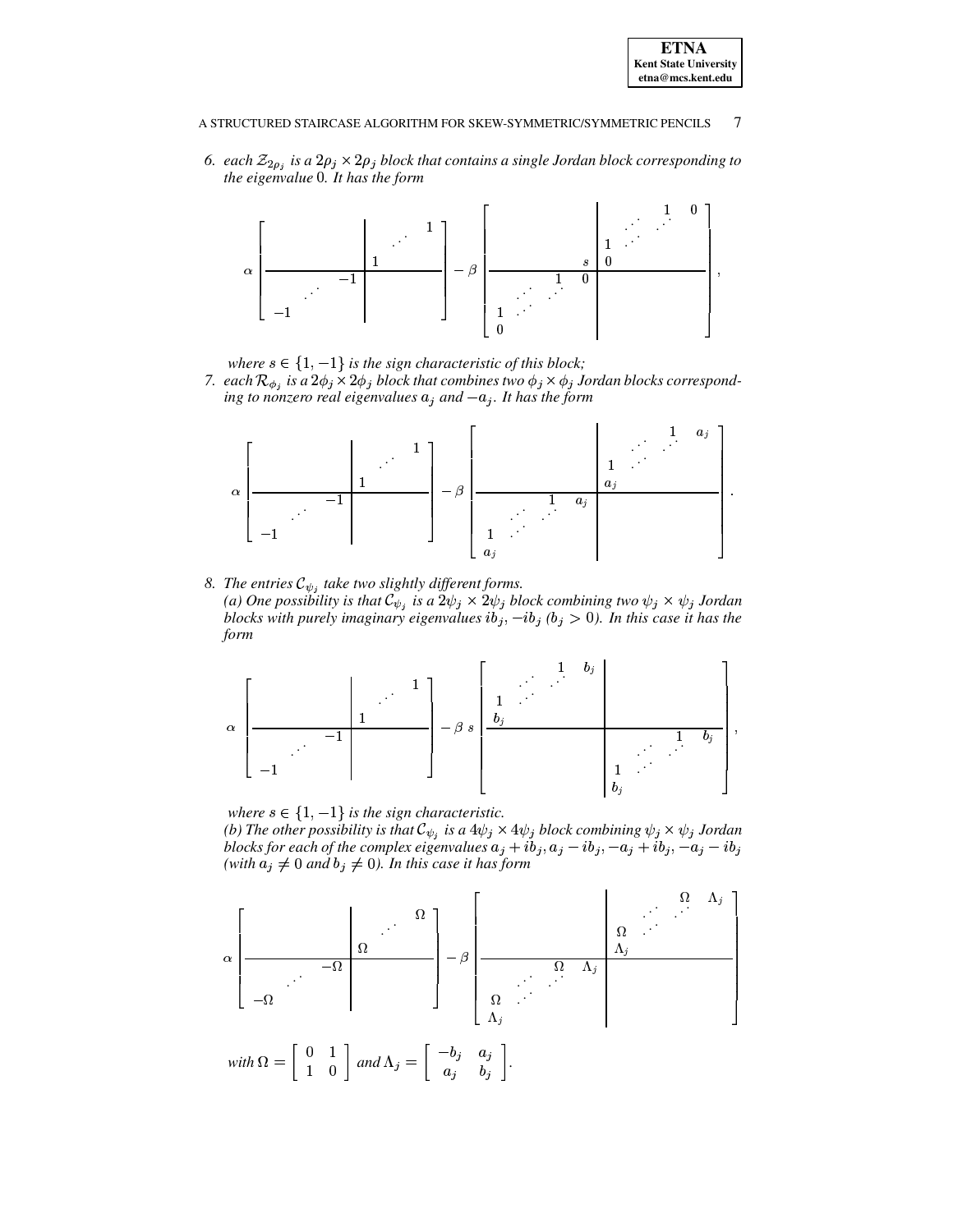*This structured Kronecker canonical form is unique up to permutation of the blocks, i.e., the kind, size and number of the blocks as well as the sign characteristics are characteristic of the pencil*  $\alpha N - \beta H$ .

A corresponding structured Kronecker form is also known for complex even pencils  $\alpha N - \beta H$  with  $N, H \in \mathbb{C}^{n,n}$  and  $N = -N^H, H = H^H$ , see [\[43\]](#page-15-11).

It was shown in  $\left[33\right]$  that the existence of the canonical form in Theorem [2.3](#page-4-0) guarantees that corresponding condensed forms under orthogonal transformations also exist, see also [\[29\]](#page-15-10).

The computation of the canonical form in Theorem [2.3](#page-4-0) faces similar difficulties to those discussed above for the general Kronecker canonical form. Example [1.1](#page-1-1) and experience with the unstructured Kronecker canonical form suggest that a successful numerical method for computing the characteristic indices and sign characteristics should use a staircase-like condensed form under unitary transformations that preserve the even structure of the pencil. This is the topic of this paper.

<span id="page-7-0"></span>**3. Staircase algorithms for even pencils.** In this section we discuss staircase algorithms for even pencils of the form  $(1.1)$ . One may distinguish two cases. The first method that we discuss here deals with pencils where  $N$  is a general skew-symmetric matrix and the second method which is discussed in [\[10\]](#page-14-4) treats the important special case that  $N = \begin{bmatrix} 3 & 0 \\ 0 & 0 \end{bmatrix}$ with  $J = \begin{bmatrix} 0 & I \\ -I & 0 \end{bmatrix}$ .

The procedures for computing staircase forms are built on a sequence of numerical rank decisions. This is also true for the procedures for even pencils that we present below. For general matrices the rank can be determined by the rank revealing QR factorization [\[21,](#page-14-13) Sec. 5.4] or the singular value decomposition (SVD) [\[21,](#page-14-13) Sec. 8.6]. For more details on determining numerical ranks, see, for example, [\[6,](#page-14-14) [21\]](#page-14-13).

For symmetric and skew-symmetric matrices the rank can be determined via the appropriate Schur forms [\[21,](#page-14-13) Chapter 8]. An inexpensive way is the following modified rank revealing  $QR$ -factorization method. Let A be symmetric or skew-symmetric. Compute the rank revealing QR factorization

$$
Q^T A \Pi = \left[ \begin{array}{c} R_1 \\ 0 \end{array} \right],
$$

where  $R_1$  is of full row rank, Q is real orthogonal, and  $\Pi$  is a permutation. Compute

$$
Q^T A Q = \left[ \begin{array}{c} R_1 \Pi^T \\ 0 \end{array} \right] Q = \left[ \begin{array}{cc} R_{11} & 0 \\ 0 & 0 \end{array} \right].
$$

The zero  $(1, 2)$  block follows from the symmetry or skew-symmetry of  $A$ . Note also that  $R_{11}$ must be nonsingular. When A is skew-symmetric,  $R_{11}$  must have even order.

**3.1. Even staircase form.** For a general even pencil we construct a symmetric variation of the staircase form of  $[44]$ . The staircase form displays the regular, index 1 part of the pencil. Moreover, we show below that the staircase form also displays the characteristic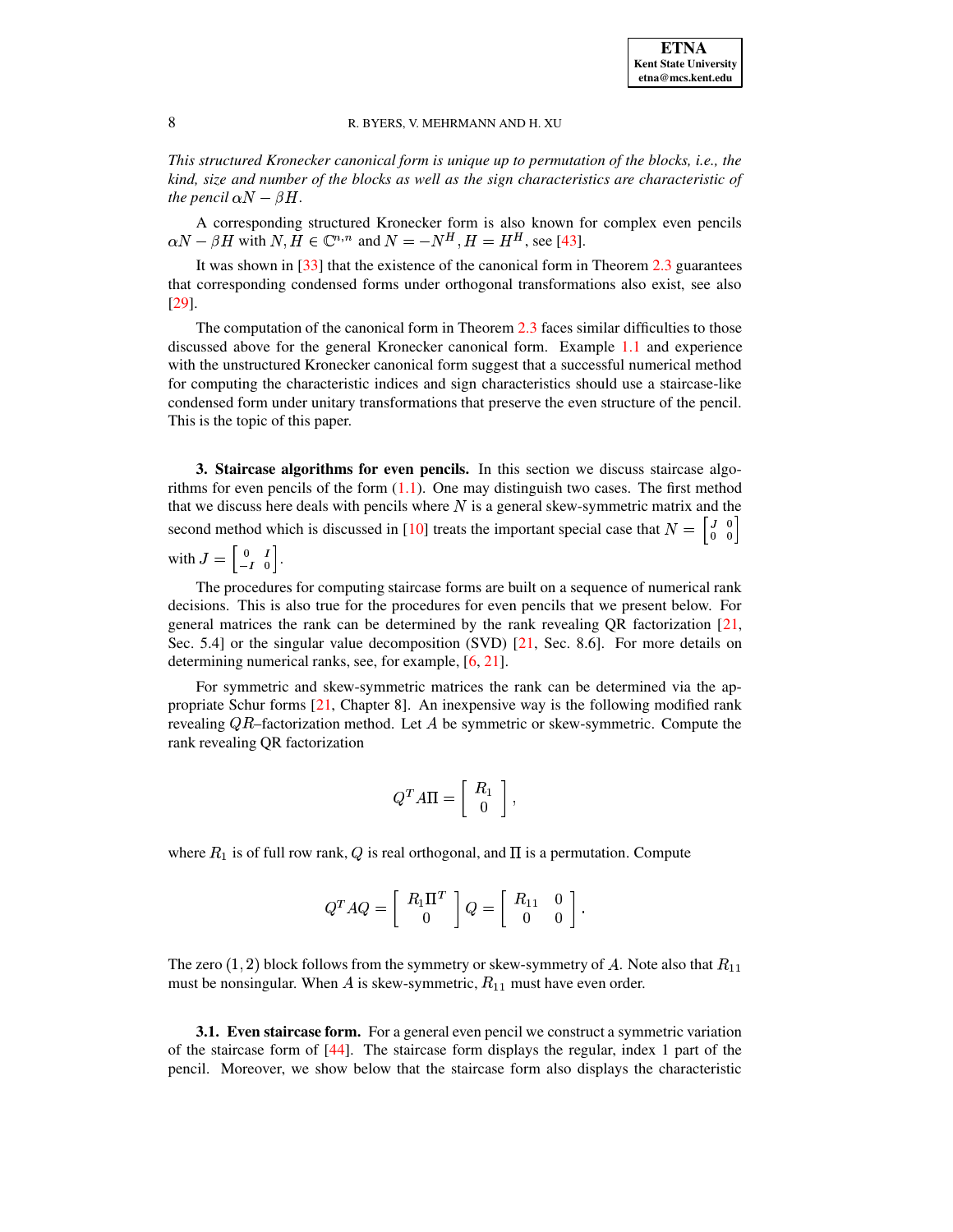| <b>ETNA</b>                  |
|------------------------------|
| <b>Kent State University</b> |
| etna@mcs.kent.edu            |

<span id="page-8-0"></span>quantities describing the singular part and the eigenvalue infinity of Theorem 2.3.

THEOREM 3.1. Even staircase form. For a matrix pencil  $\alpha N - \beta H$  with  $N =$  $-N^T$ ,  $H = H^T \in \mathbb{R}^{n,n}$ , there exists a real orthogonal matrix  $U \in \mathbb{R}^{n,n}$ , such that

<span id="page-8-1"></span>

| $U^T N U =$                                                |                       |                                                           |               |                           |                                                                   |  |                |
|------------------------------------------------------------|-----------------------|-----------------------------------------------------------|---------------|---------------------------|-------------------------------------------------------------------|--|----------------|
| $N_{11}$                                                   | $\sim 10^{-1}$        | $\sim$ $\sim$                                             | $N_{1,m}$     |                           | $N_{1,m+1}$ $N_{1,m+2}$ $N_{1,2m}$ 0                              |  | n <sub>1</sub> |
|                                                            |                       |                                                           |               | $\mathbb{R}^n$            |                                                                   |  |                |
|                                                            |                       |                                                           |               |                           | $\begin{array}{ l } N_{m-1,m+2} & \cdot \ \hline 0 & \end{array}$ |  |                |
| $-N_{1,m}^T$                                               | $\sim 100$            | $\alpha$ , $\alpha$ , $\alpha$                            | $N_{m,m}$     | $N_{m,m+1}$               |                                                                   |  | $n_m$          |
| $-N_{1,m+1}^T$                                             | $\sim 100$ km $^{-1}$ | $\alpha$ , $\alpha$ , $\alpha$                            | $N_{m,m+1}^T$ | $N_{m+1,\underline{m+1}}$ |                                                                   |  |                |
| $-N_{1,m+2}^T$                                             |                       | $\overline{\cdots}$ $\overline{\phantom{0}N_{m-1,m+2}^T}$ | $\bf{0}$      |                           |                                                                   |  | $q_m$          |
|                                                            |                       |                                                           |               |                           |                                                                   |  |                |
| $\begin{bmatrix} -N_{1,2m}^T & \cdot \\ 0 & \end{bmatrix}$ |                       |                                                           |               |                           |                                                                   |  | $q_2$          |
|                                                            |                       |                                                           |               |                           |                                                                   |  | q <sub>1</sub> |

 $U^T H U =$ 

| $H_{11}$         | $\mathbf{a}$ , $\mathbf{a}$ , $\mathbf{a}$ , | <b>Contractor</b>              | $H_{1,m}$                 | $H_{1,m+1}$               |                         |  | $H_{1,m+2}$ $H_{1,2m+1}$ | $n_1$ |  |
|------------------|----------------------------------------------|--------------------------------|---------------------------|---------------------------|-------------------------|--|--------------------------|-------|--|
|                  |                                              |                                |                           |                           |                         |  |                          |       |  |
|                  |                                              |                                |                           |                           |                         |  |                          |       |  |
| $H_{1,m}^T$      | $\alpha$ , $\alpha$ , $\alpha$               | $\alpha$ , $\alpha$ , $\alpha$ | $H_{m,m}$                 | $H_{m,m+1}$               | $H_{m,\underline{m+2}}$ |  |                          | $n_m$ |  |
| $H^T_{1,m+1}$    | $\alpha$ , $\alpha$ , $\alpha$               | $\alpha$ , $\alpha$ , $\alpha$ | $H^T_{m,\underline{m+1}}$ | $H_{m+\underline{1,m+1}}$ |                         |  |                          |       |  |
| $H_{1,m+2}^T$    | $\sim$ $\sim$ $\sim$                         | $\sim$ $\sim$                  | $H_{m,m+2}^T$             |                           |                         |  |                          | $q_m$ |  |
|                  |                                              |                                |                           |                           |                         |  |                          |       |  |
|                  |                                              |                                |                           |                           |                         |  |                          |       |  |
| $H_{1,2m+1}^{T}$ |                                              |                                |                           |                           |                         |  |                          | $q_1$ |  |
| (3.1)            |                                              |                                |                           |                           |                         |  |                          |       |  |

where  $q_1 \geq n_1 \geq q_2 \geq n_2 \geq \ldots \geq q_m \geq n_m$ ,

$$
N_{j,2m+1-j} \in \mathbb{R}^{n_j, q_{j+1}}, \qquad 1 \le j \le m-1,
$$
  
\n
$$
N_{m+1,m+1} = \begin{bmatrix} \Delta & 0 \\ 0 & 0 \end{bmatrix}, \quad \Delta = -\Delta^T \in \mathbb{R}^{2p,2p},
$$
  
\n
$$
H_{j,2m+2-j} = \begin{bmatrix} \Gamma_j & 0 \end{bmatrix} \in \mathbb{R}^{n_j, q_j}, \quad \Gamma_j \in \mathbb{R}^{n_j, n_j}, \qquad 1 \le j \le m,
$$
  
\n
$$
H_{m+1,m+1} = \begin{bmatrix} \Sigma_{11} & \Sigma_{12} \\ \Sigma_{12}^T & \Sigma_{22} \end{bmatrix}, \quad \Sigma_{11} = \Sigma_{11}^T \in \mathbb{R}^{2p,2p}, \quad \Sigma_{22} = \Sigma_{22}^T \in \mathbb{R}^{l-2p,l-2p},
$$

and the blocks  $\Sigma_{22}$  and  $\Delta$  and  $\Gamma_j$ ,  $j = 1, \ldots, m$  are nonsingular.

*Proof.* A formal, constructive proof is given by Algorithm 1 in Appendix A, but for ease of explication, we present a less formal construction here. Both the formal algorithm and the less formal construction described here are explicit but recursive procedures. During the construction, we note the inertias of certain symmetric submatrices that will be used by Theorem 3.3. Note also that some blocks in the partitioned matrices may be void, i.e., they may have zero rows or zero columns or both.

Let  $\alpha N - \beta H$  be an even pencil. If  $N = H = 0$ , then the pencil is singular and trivially in even staircase form. If  $N$  is nonsingular, then this is a regular pencil of index  $0$  and thus trivially in even staircase form. If  $N$  is singular, then determine an rank revealing factorization or skew-symmetric Schur decomposition  $U_1^T N U_1 = \begin{bmatrix} \Delta & 0 \\ 0 & 0 \end{bmatrix}$ , with  $U_1$  orthogonal and  $\Delta$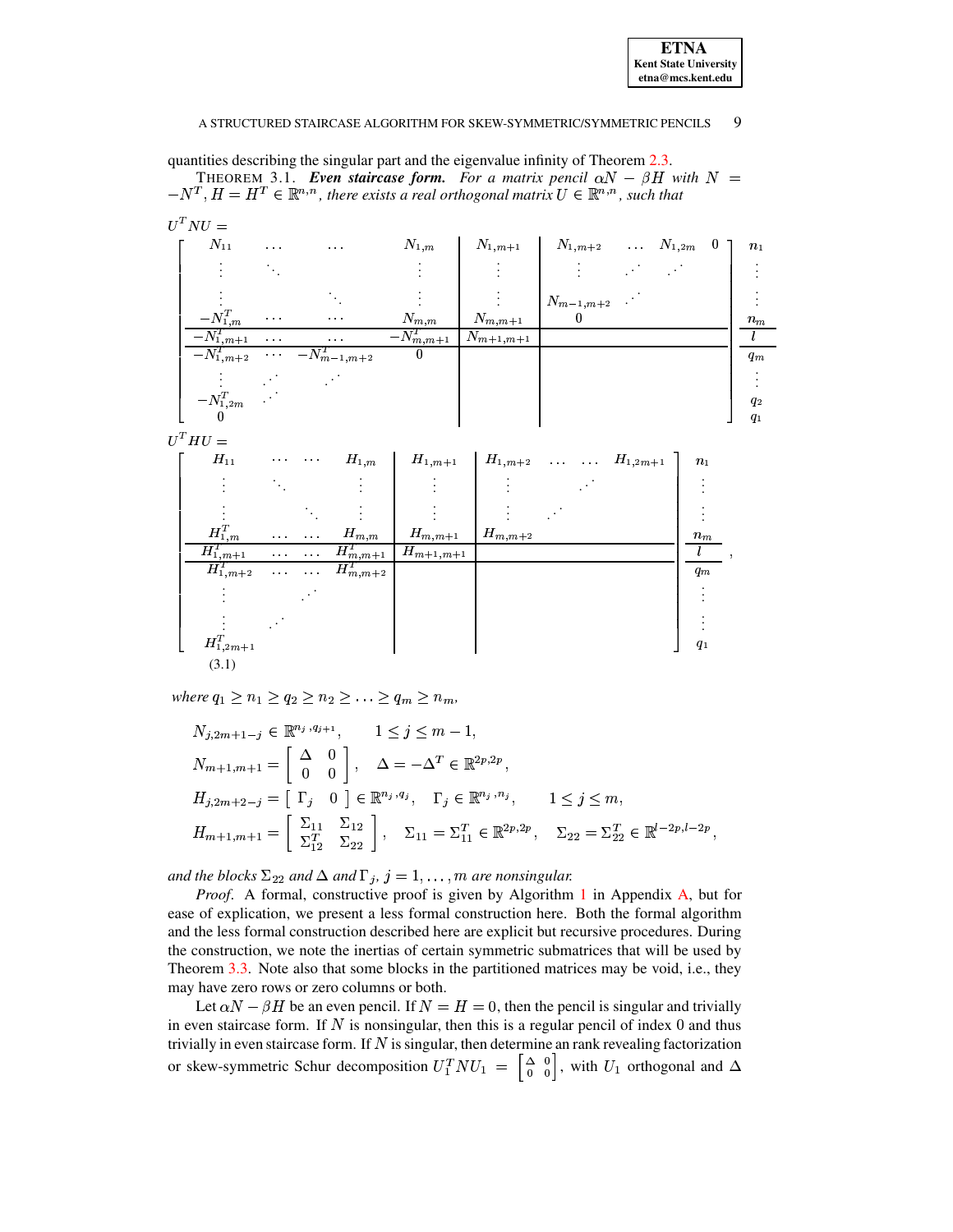nonsingular. Perform a pencil equivalence

$$
U_1^T(\alpha N-\beta H)U_1=\alpha\left[\begin{array}{cc}\Delta&0\\0&0\end{array}\right]-\beta\left[\begin{array}{cc}\hat{\mathcal{H}}_{11}&\hat{\mathcal{H}}_{12}\\ \hat{\mathcal{H}}_{12}^T&\hat{\mathcal{H}}_{22}\end{array}\right].
$$

If  $\hat{\mathcal{H}}_{22}$  is nonsingular, then the pencil is regular, of index at most 1 with rank  $\hat{\mathcal{H}}_{22}$  infinite eigenvalues and the even staircase form is complete. If  $\hat{\mathcal{H}}_{22}$  is singular, determine a rank revealing factorization or symmetric Schur decomposition  $U_2^T \mathcal{H}_{22} U_2 = \begin{bmatrix} 2 & 0 \\ 0 & 0 \end{bmatrix}$  with U  $\int_0^0$  with  $U_2$  orthogonal and  $\Sigma$  nonsingular.

Record the inertia  $(\pi, \nu, 0)$  of  $\Sigma$  for use in Theorem [3.3](#page-10-0) below and perform a further pencil equivalence

$$
\begin{bmatrix} I & 0 \\ 0 & U_2 \end{bmatrix}^T \left( \alpha \begin{bmatrix} \Delta & 0 \\ 0 & 0 \end{bmatrix} - \beta \begin{bmatrix} \hat{\mathcal{H}}_{11} & \hat{\mathcal{H}}_{12} \\ \hat{\mathcal{H}}_{12}^T & \hat{\mathcal{H}}_{22} \end{bmatrix} \right) \begin{bmatrix} I & 0 \\ 0 & U_2 \end{bmatrix} \\
= \alpha \begin{bmatrix} \Delta & 0 & 0 \\ 0 & 0 & 0 \\ 0 & 0 & 0 \end{bmatrix} - \beta \begin{bmatrix} \hat{\mathcal{H}}_{11} & \hat{\mathcal{H}}_{12} & \hat{\mathcal{H}}_{13} \\ \hat{\mathcal{H}}_{12}^T & \Sigma & 0 \\ \hat{\mathcal{H}}_{13}^T & 0 & 0 \end{bmatrix}.
$$

Determine a rank revealing factorization or singular value decomposition

$$
U_3^T \tilde{\mathcal{H}}_{13} V_3 = \left[ \begin{array}{cc} \Gamma & 0 \\ 0 & 0 \end{array} \right]
$$

with  $U_3$  and  $V_3$  orthogonal and  $\Gamma$  nonsingular. Perform another pencil equivalence

<span id="page-9-0"></span>
$$
\begin{bmatrix}\nU_3 & 0 & 0 \\
0 & I & 0 \\
0 & 0 & V_3\n\end{bmatrix}^T \begin{bmatrix}\n\alpha \begin{bmatrix}\n\Delta & 0 & 0 \\
0 & 0 & 0 \\
0 & 0 & 0\n\end{bmatrix} - \beta \begin{bmatrix}\n\tilde{\mathcal{H}}_{11} & \tilde{\mathcal{H}}_{12} & \tilde{\mathcal{H}}_{13} \\
\tilde{\mathcal{H}}_{12}^T & \Sigma & 0 \\
\tilde{\mathcal{H}}_{13}^T & 0 & 0\n\end{bmatrix}\n\end{bmatrix} \begin{bmatrix}\nU_3 & 0 & 0 \\
0 & I & 0 \\
0 & 0 & V_3\n\end{bmatrix}
$$
\n
$$
(3.2) = \alpha \begin{bmatrix}\n\mathcal{N}_{11} & \mathcal{N}_{12} & \mathcal{N}_{13} & 0 & 0 \\
-\mathcal{N}_{12}^T & \mathcal{N}_{22} & 0 & 0 & 0 \\
-\mathcal{N}_{13}^T & 0 & 0 & 0 & 0 \\
0 & 0 & 0 & 0 & 0 \\
0 & 0 & 0 & 0 & 0\n\end{bmatrix} - \beta \begin{bmatrix}\n\mathcal{H}_{11} & \mathcal{H}_{12} & \mathcal{H}_{13} & \Gamma & 0 \\
\mathcal{H}_{12}^T & \mathcal{H}_{22} & \mathcal{H}_{23} & 0 & 0 \\
\mathcal{H}_{13}^T & \mathcal{H}_{23}^T & \Sigma & 0 & 0 \\
\Gamma^T & 0 & 0 & 0 & 0 \\
0 & 0 & 0 & 0 & 0\n\end{bmatrix}
$$

where  $\Delta = \begin{bmatrix} \mathcal{N}_{11} & \mathcal{N}_{12} \\ \mathcal{N}^T & \mathcal{N}_{22} \end{bmatrix}$  are  $\left|\frac{\mathcal{N}_{11}}{\mathcal{N}_{12}^T}\right|$  and  $\mathcal{N}_{13}=0$  $\mathcal{N}_{12}^{12}$  and  $\mathcal{N}_{13} = 0$ . The  $\mathcal{N}_{13}$  block may fill with nonzero entries later in the process, so we do not distinguish it from other blocks that may be nonzero.

Recursively apply the even staircase reduction to the central subpencil

 $\mathcal{N}_{22}$  0  $\mathcal{U}_{22}$  $\begin{bmatrix} \chi_{22} & 0 \ 0 & 0 \end{bmatrix} = \beta \begin{bmatrix} \mathcal{H}_{22} & \mathcal{H}_{23} \ \mathcal{H}_{23}^T & \Sigma \end{bmatrix}$  recording  $\mathbb{Z}^{223}$  recording the inertias of the submatrices  $\Sigma$  as they occur. This corresponds to performing another pencil equivalence to  $(3.2)$  that modifies rows and columns 2 and 3 typically modifying  $\mathcal{N}_{12}$ ,  $\mathcal{N}_{13}$ ,  $\mathcal{H}_{12}$  and  $\mathcal{H}_{13}$  along with the central subpencil. At that point the pencil is in even staircase form.

REMARK 3.2. It should be noted that the rank decisions in the recursive procedure de-scribed in the proof of Theorem [3.1](#page-8-0) have to be carried out with great care. Ideally one would need a structured version of the procedure for general pencils in [\[16,](#page-14-11) [17\]](#page-14-12). The development of such a procedure is currently under investigation.

The recursive construction of the even staircase form also generates a sequence of inertias of certain ephemeral symmetric submatrices that appear briefly during the construction. The following theorem shows that the characteristic quantities describing the singular part and the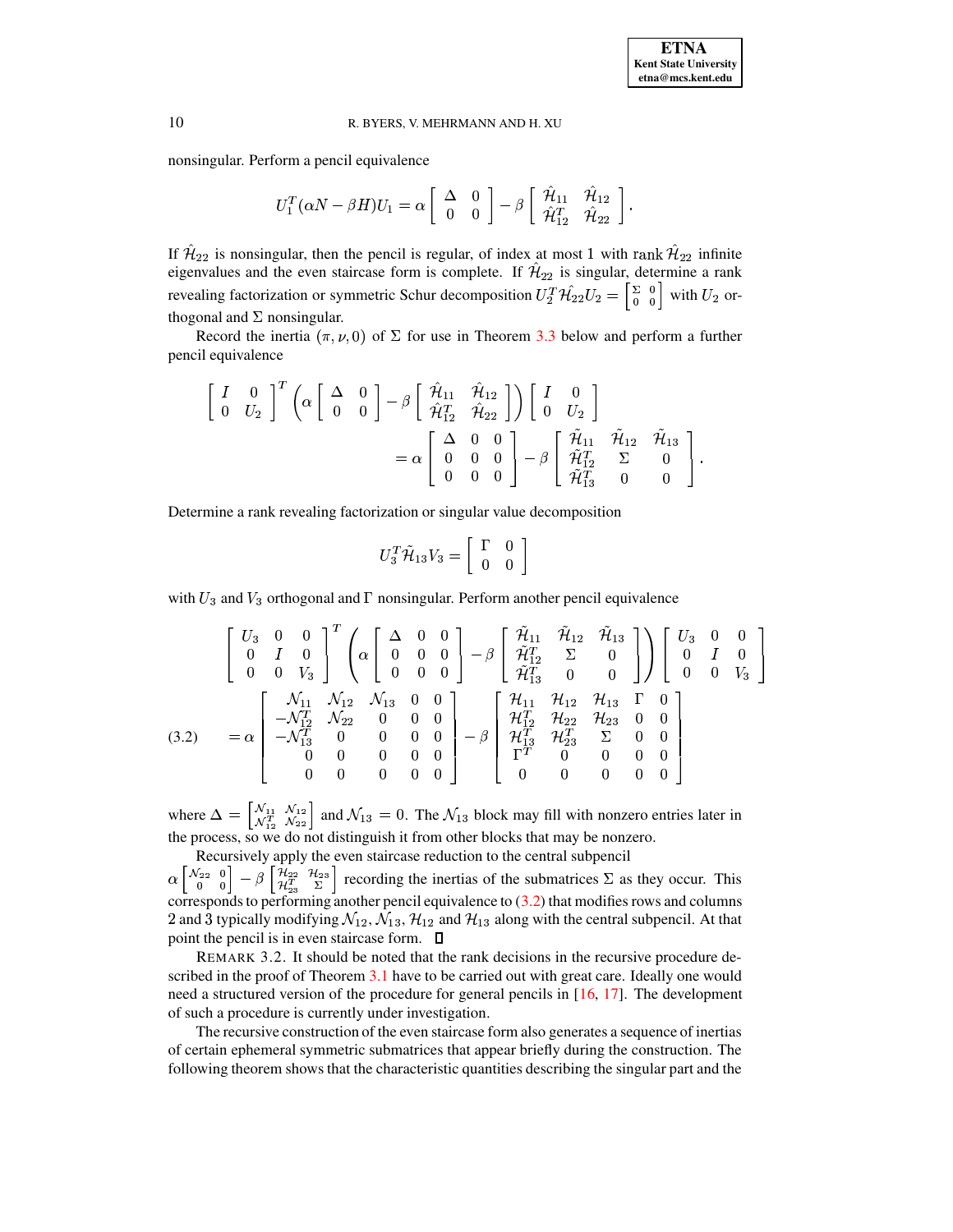eigenvalue infinity of  $\alpha N - \beta H$  are determined by the integer sequences  $\{q_i\}_{i=1}^m$ ,  $\{n_i\}_{i=1}^m$ ,  $\{\pi_j\}_{j=1}^{m+1}$ ,  $\{\nu_j\}_{j=1}^{m+1}$  and  $\{r_j = \pi_j + \mu_j\}_{j=1}^{m+1}$ .

THEOREM 3.3. Suppose that an even pencil  $\alpha N - \beta H$  has been reduced to the condensed form (3.1) by Algorithm 1 with integer sequences  $\{\pi_i\}$ ,  $\{\nu_i\}$ , and  $\{r_i = \pi_i + \nu_i\}$ . Then  $\alpha N - \beta H$  has the following block structures associated with the singular part and the eigenvalue  $\infty$  in the even Kronecker canonical form (2.2) of Theorem 2.3.

- <span id="page-10-0"></span>1. For every  $j = 1, ..., m$ , the pencil has  $\frac{1}{2}[n_j - q_{j+1} - (r_{j+1} - r_j)]$  blocks  $\mathcal{I}_{2j}$ corresponding to the eigenvalue  $\infty$ . (Here we set  $q_{m+1} = 0$ ).
- 2. For every  $j = 1, ..., m + 1$ , the pencil has  $r_j r_{j-1}$  odd-sized blocks  $\mathcal{I}_{2j-1}$  corresponding to the eigenvalue  $\infty$ , among which  $\pi_j - \pi_{j-1}$  blocks have sign index 1 and  $\nu_i - \nu_{i-1}$  blocks have sign index -1. (Here we set  $\pi_0 = \nu_0 = r_0 = 0$ .)
- 3. The pencil has a singular block  $\alpha 0_{q_1 n_1} \beta 0_{q_1 n_1}$ .
- 4. For every  $j = 2, \ldots, m$ , the pencil has  $q_j n_j$  singular blocks  $S_{j-1}$ .
- 5. The subpencil  $\alpha N_{m+1,m+1} \beta H_{m+1,m+1}$  is a regular pencil of index at most 1. It contains the Jordan structure associated with all finite eigenvalues of  $\alpha N - \beta H$ .

*Proof.* See Appendix  $\bf{B}$   $\Box$ 

<span id="page-10-1"></span>EXAMPLE 3.4. This example demonstrates the effect of rank decisions and the ability of the even staircase algorithm to determine a nearby even pencil with non-generic structure.

Our experimental MATLAB implementation of the even staircase algorithm makes rank decisions using a singular value drop tolerance  $\tau > 0$ , i.e. singular values of magnitude less than an absolute threshold  $\tau > 0$  are taken to be zero. In this experiment, the threshold  $\tau$ varied from  $10^{-16}$  to  $10^{-1}$ . (The unit round is approximately  $2.22 \times 10^{-16}$ .) Oversimplifying slightly, the algorithm searches for a "most non-generic" even pencil in the cloud of pencils that lie within a distance of roughly  $\tau$  of then nominal input pencil.

We constructed even pencils  $\alpha N - \beta H$  where

$$
N = Q \begin{bmatrix} 0 & 1 & 0 & 0 & 0 \\ -1 & 0 & 0 & 0 & 0 \\ 0 & 0 & 0 & 0 & 0 \\ 0 & 0 & 0 & 0 & 1 \\ 0 & 0 & 0 & -1 & 0 \end{bmatrix} Q^{T} + \epsilon \Delta N
$$

$$
H = Q \begin{bmatrix} 0 & 0 & 1 & 0 & 0 \\ 0 & 1 & 0 & 0 & 0 \\ 1 & 0 & 0 & 0 & 0 \\ 0 & 0 & 0 & 1 & 0 \\ 0 & 0 & 0 & 0 & 4 \end{bmatrix} Q^{T} + \epsilon \Delta H
$$

where  $\epsilon$  is a positive real number varying from  $10^{-16}$  to  $10^{-1}$ , Q is a random real orthogonal matrix generated as described in [40], and  $\Delta N$  and  $\Delta H$  are skew-symmetric and symmetric matrices, respectively, whose nontrivial entries are normal  $(0, 1)$  random variables.

If  $\epsilon = 0$ , then these unperturbed pencils have simple finite eigenvalues  $\pm 2i$  and an index 2 infinite eigenvalue. If  $\epsilon > 0$ , then the perturbed pencils typically lie at a distance of roughly  $\epsilon$  from the  $\epsilon = 0$  unperturbed even pencil.

In this experiment, for each value of the singular value drop tolerance  $\tau$ , we chose ten random equivalence matrices Q. For each  $\tau$  and Q, we varied the perturbation magnitude  $\epsilon$ logarithmically as  $\epsilon = 10^{-16}$ ,  $10^{-15.9}$ ,  $10^{-15.8}$ , ...,  $10^{-1}$  and recorded the smallest value of the selected  $\epsilon$ 's for which the algorithm did *not* find an even pencil with an index 2 infinite eigenvalue (and two finite eigenvalues) with a distance of roughly  $\tau$  of the test pencil. We plotted the recorded points ( $\tau$ ,  $\epsilon$ ) in Figure 3.1. As expected the points fall near the line  $\epsilon = \tau$ .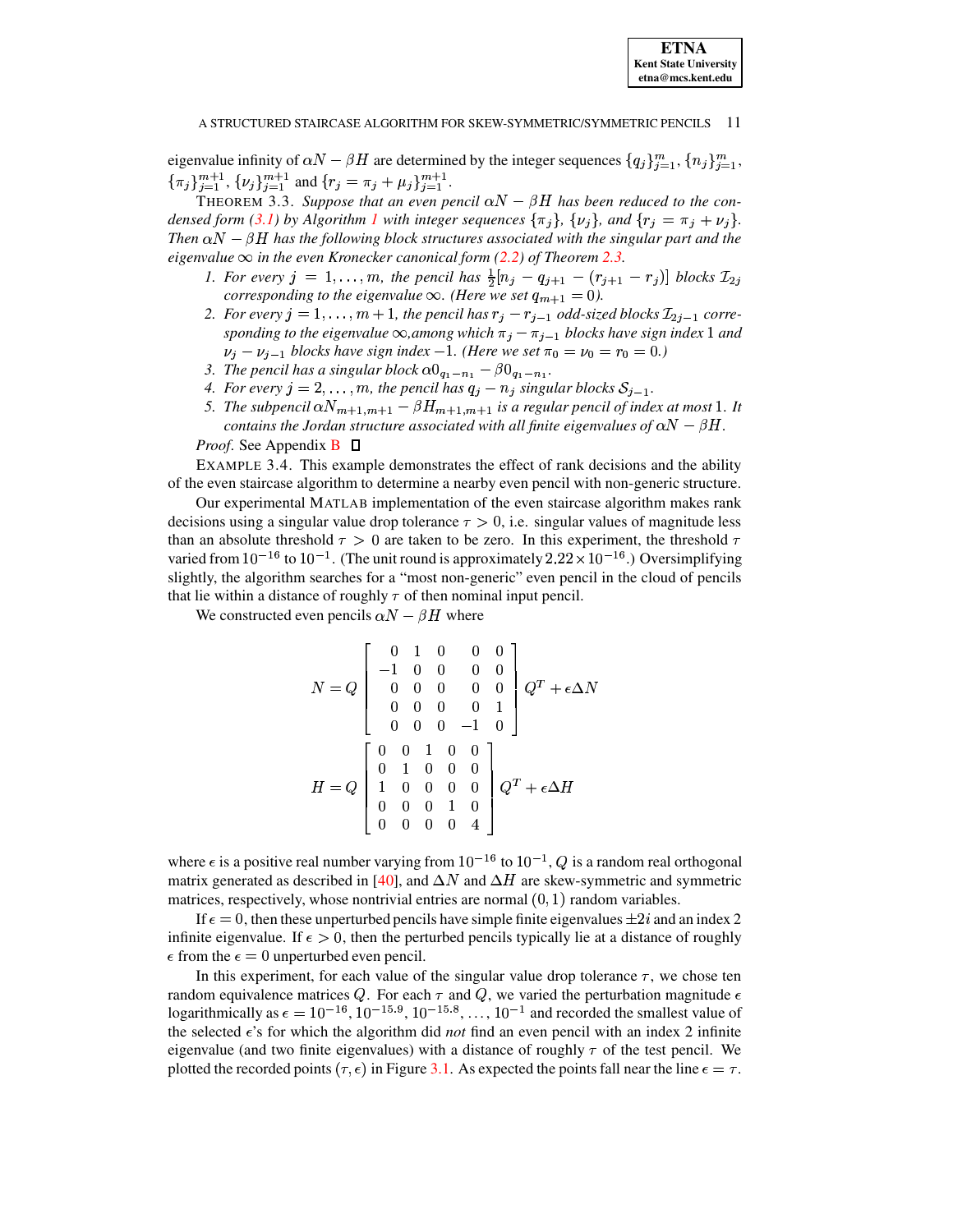

<span id="page-11-1"></span>FIG. 3.1. Figure from Example [3.4.](#page-10-1) For each selected value of the singular value drop tolerance  $\tau$  and each of ten random pencil equivalences, the graph plots the smallest of the selected perturbation magnitudes  $\epsilon$  for which the even pencil staircase algorithm did not find an index 3 pencil. As expected, the points line near the line  $\epsilon = \tau$ . In every test case, for which  $\epsilon$  was significantly smaller than  $\tau$ , the experimental staircase algorithm successfully found *a nearby index 3 even pencil.*

In every test case with perturbation magnitude  $\epsilon$  significantly smaller than the singular value drop tolerance  $\tau$ , the staircase algorithm successfully located a nearby index 3 even pencil.

If the skew-symmetric matrix N in the pencil [\(1.5\)](#page-1-0) is of the special form  $\begin{bmatrix} J_n & 0 \\ 0 & 0 \end{bmatrix}$  as in applications from linear quadratic optimal control or  $H_{\infty}$  control, then from a perturbation theory point of view it is advisable to preserve this structure as much as possible, i.e., we would like to compute a staircase form, where the middle block associated with the finite eigenvalues and the infinite-eigenvalue-index-1 part is again of the same form as the original pencil with a (possibly smaller) skew-symmetric part  $\begin{bmatrix} J_p & 0 \\ 0 & 0 \end{bmatrix}$ . An algorithm to compute a variant even staircase form while preserving the  $\begin{bmatrix} J_p & 0 \\ 0 & 0 \end{bmatrix}$  structure of the skew-symmetric part has been presented in [\[10\]](#page-14-4).

<span id="page-11-0"></span>**4. The regular, index one case.** It remains to determine the finite eigenvalues and index 1 infinite eigenvalues contained in the central block of the even staircase form  $(3.1)$ . To avoid the hazards of introducing asymmetric rounding errors demonstrated above, a structure preserving numerical method is necessary. In this section we outline how to modify a skew-Hamiltonian/Hamiltonian structure preserving algorithm from [\[3\]](#page-14-15) for regular even pencils of index at most 1. For ease of notation, in this section we assume that the even pencil is regular of index at most 1.

In order to use the skew-Hamiltonian/Hamiltonian algorithm, we must transform the skew-symmetric/symmetric pencil into skew-Hamiltonian/Hamiltonian form. For this we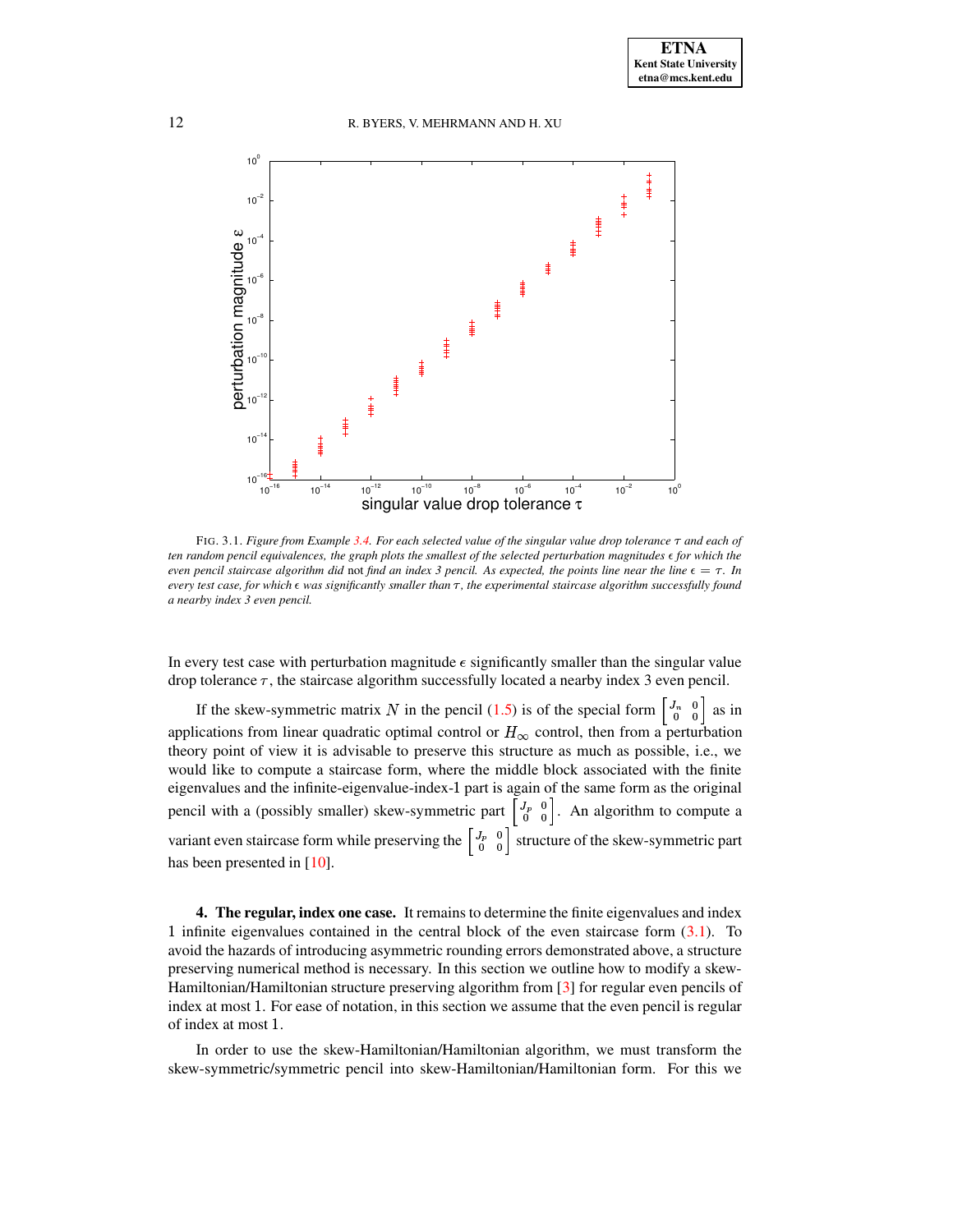

assume that the even pencil already has the form

<span id="page-12-0"></span>
$$
(4.1) \quad \alpha N - \beta H = \alpha \left[ \begin{array}{cccc} 0 & D^2 & 0 & 0 \\ -D^2 & 0 & 0 & 0 \\ 0 & 0 & 0 & 0 \\ 0 & 0 & 0 & 0 \end{array} \right] - \beta \left[ \begin{array}{cccc} H_{11} & H_{12} & H_{13} & H_{14} \\ H_{12}^T & H_{22} & H_{23} & H_{24} \\ H_{13}^T & H_{23}^T & H_{33} & H_{34} \\ H_{14}^T & H_{24}^T & H_{34}^T & H_{44} \end{array} \right],
$$

where  $D^2$  is positive diagonal,  $D^2, H_{11}, H_{22} \in \mathbb{R}^{p,p}$ , and  $H_{33}, H_{44} \in \mathbb{R}^{r,r}$ . For a general even pencil this may be achieved, for example, by computing and reordering the real Schur form of  $N_{11}$ .

The pencil [\(4.1\)](#page-12-0) has even size. If the size of the original pencil is odd, then add one more index 1 eigenvalue infinity by appending one row and column as

$$
\alpha \left[\begin{array}{cc} N & 0 \\ 0 & 0 \end{array}\right] - \beta \left[\begin{array}{cc} H & 0 \\ 0 & \Theta \end{array}\right],
$$

where  $\Theta$  is a nonzero scalar. The extended pencil is simply a direct sum of the original pencil and the scalar pencil  $\alpha$ 0 –  $\beta$ O. So the eigen-structure of the original pencil will not be affected by this adding.

Let  $S = diag(D, 0, D, 0)$  and  $n = p + r$ . By interchanging the 2nd and 3rd columns and rows and then multiplying with  $J_n^T$  from the right, the pencil [\(4.1\)](#page-12-0) is equivalent to the skew-Hamiltonian/Hamiltonian pencil

$$
\alpha Z-\beta M=\alpha SJ_nS^TJ_n^T-\beta \left[\begin{array}{cc|c}H_{12}&H_{14}&-H_{11}&-H_{13}\\H_{23}&H_{34}&-H_{13}^T&-H_{33}\\\hline H_{22}&H_{24}&-H_{12}^T&-H_{23}^T\\H_{24}^T&H_{44}&-H_{14}^T&-H_{34} \end{array}\right].
$$

We then have the following structured Schur form.

THEOREM 4.1. Let  $S = \text{diag}(D, 0, D, 0)$ ,  $T = J_n S^T J_n^T$ , and let  $M \in \mathbb{R}^{2n,2n}$  be Ham*iltonian. Then there exist orthogonal matrices and orthogonal symplectic matrices*  $U_1, U_2$  such that

<span id="page-12-1"></span>
$$
Q_1^T M Q_2 = \begin{bmatrix} M_{11} & M_{12} & M_{13} & M_{14} \\ 0 & M_{22} & M_{23} & M_{24} \\ 0 & 0 & M_{33} & 0 \\ 0 & 0 & M_{43} & M_{44} \end{bmatrix},
$$
  
\n
$$
Q_1^T SU_1 = \begin{bmatrix} 0 & S_{12} & 0 & S_{14} \\ 0 & S_{22} & 0 & S_{24} \\ 0 & 0 & 0 & 0 \\ 0 & 0 & 0 & S_{44} \end{bmatrix},
$$
  
\n
$$
U_2^T T Q_2 = \begin{bmatrix} 0 & 0 & 0 & 0 & 0 \\ 0 & T_{22} & T_{23} & T_{24} \\ 0 & 0 & 0 & T_{43} & T_{44} \end{bmatrix},
$$

where  $M_{11}$ ,  $M_{33}^T \in \mathbb{R}^{r,r}$  are upper triangular  $M_{22}$ ,  $S_{22}$ ,  $T_{22}$ ,  $M_{44}$ ,  $S_{44}^T$ ,  $T_{44}^T \in \mathbb{R}^{p,p}$  are upper *triangular, and*  $M_{44}$  *is lower quasi-triangular. Furthermore,*  $S_{22}, S_{44}, T_{22}, T_{44}$  *are nonsingular.*

*The finite eigenvalues of*  $\alpha ST - \beta M$ , and  $\alpha N - H$  *in* [\(4.1\)](#page-12-0) as well, are the same as the *finite eigenvalues of the index* <sup>c</sup> *pencil*

$$
\alpha A - \beta B = \alpha \left[ \begin{array}{cc} S_{22} S_{44}^T & 0 \\ 0 & T_{44}^TT_{22} \end{array} \right] - \beta \left[ \begin{array}{cc} 0 & M_{22} \\ -M_{44}^T & 0 \end{array} \right].
$$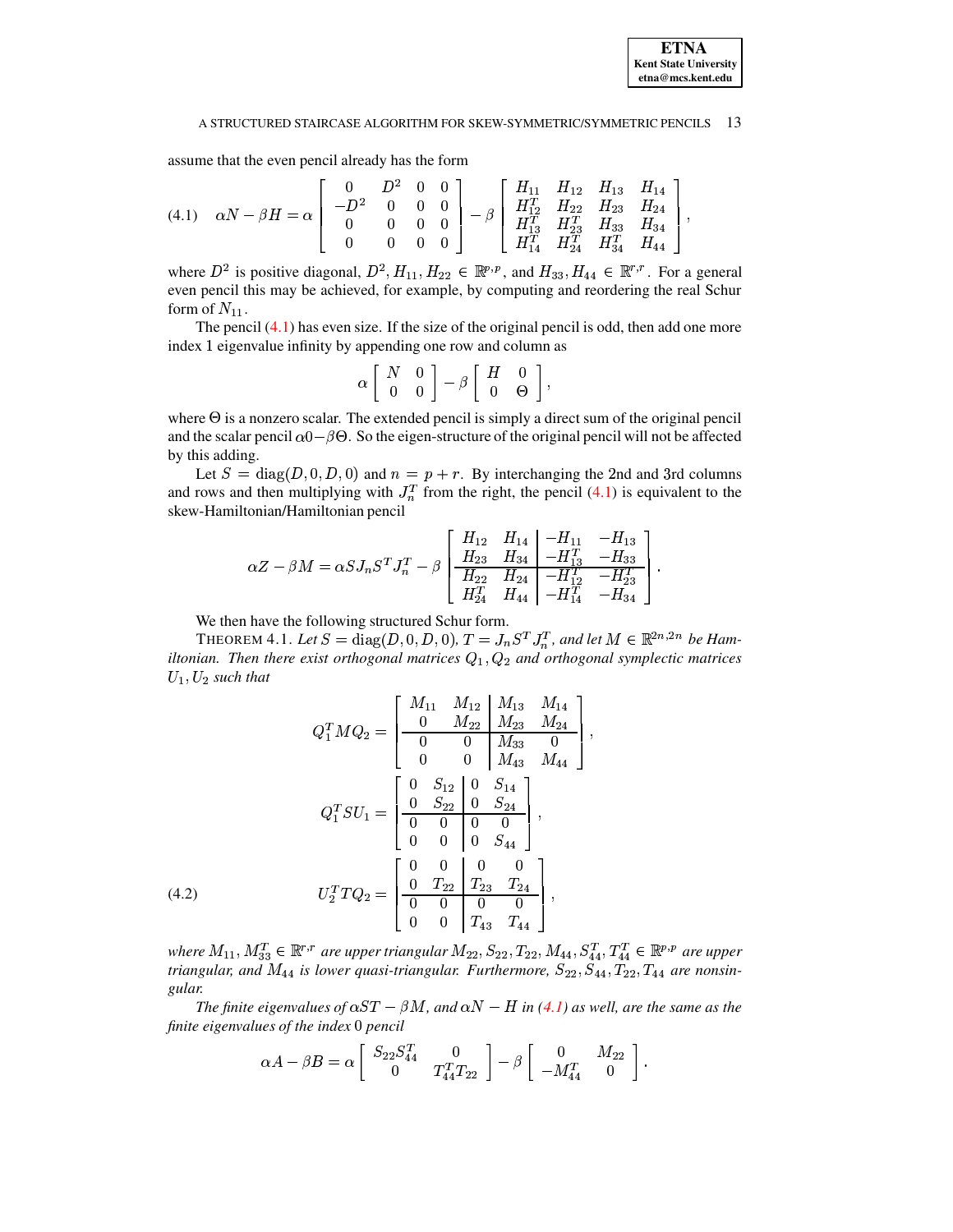<span id="page-13-0"></span>*Proof.* The proof appears in Appendix C, where  $(4.2)$  is proved constructively by Algorithm 4.  $\Box$ 

5. Application to optimal control. Consider the linear quadratic control problem described by  $(1.2)$ – $(1.5)$ . It is well known that if the pencil is regular then the boundary value problem is uniquely solvable [8]. We therefore assume that the pencil  $(1.5)$  is regular. (For the singular case, see  $[9]$ .)

The following proposition shows how the even staircase form  $(3.1)$  characterizes consistency of boundary conditions for the special problem  $(1.3)$ . (The general theory of linear differential-algebraic equations of  $[25, 26]$  uses a normal form to characterize consistent initial conditions.)

THEOREM 5.1. Consider the boundary value problem  $(1.3)$  with a regular matrix pencil. Transform the boundary value problem to the staircase form  $(3.1)$ . With U as in  $(3.1)$ , partition

<span id="page-13-1"></span>(5.1) 
$$
z = U^T \begin{bmatrix} x \\ \mu \\ u \end{bmatrix} = \begin{bmatrix} z_1^T & \dots & z_m^T & z_{m+1}^T & z_{m+2}^T & \dots & z_{2m+1}^T \end{bmatrix}^T
$$

conformally. Then  $z_1, \ldots, z_m = 0$ , and  $\dot{z}_1, \ldots, \dot{z}_m = 0$ . The solution of the boundary value problem

$$
N_{m+1,n+1}\dot{z}_{m+1} = \begin{bmatrix} \Delta & 0\\ 0 & 0 \end{bmatrix} \dot{z}_{m+1} = H_{m+1,m+1}z_{m+1} = \begin{bmatrix} \Sigma_{11} & \Sigma_{12} \\ \Sigma_{12}^T & \Sigma_{22} \end{bmatrix} z_{m+1},
$$

(which is of index at most 1) uniquely determines the remaining components,  $z_{m+2}$ , ...  $z_{2m+1}$ .

*Proof.* Because the pencil is regular, we have  $n_j = q_j$  and  $H_{j,2m+2-j} = \Gamma_j$ ,  $j =$  $1, \ldots, m$ . Hence, for  $j = 1, \ldots, m$ , we obtain recursively that

$$
z_{m+j+1} = \Gamma_{m-j+1}^{-1} \left( \sum_{i=m+1}^{m+j} N_{m-j+1,i} \dot{z}_i - \sum_{i=m+1}^{m+j} H_{m-j+1,i} z_i \right). \quad \Box
$$

The consistency of the boundary conditions in  $(1.3)$  may be checked by using the recursion formulas for  $z_{m+2}, \ldots, z_{2m+1}$ , the explicit solution representation

$$
z_{m+1} = \begin{bmatrix} I \\ -\Sigma_{22}^{-1} \Sigma_{12}^T \end{bmatrix} e^{W(t-t_0)} [I \ 0] z_{m+1}(t_0),
$$

with  $W = \Delta^{-1}(\Sigma_{11} - \Sigma_{12}\Sigma_{22}^{-1}\Sigma_{12}^{T})$ , and (5.1) with  $z_j = 0$  for  $j = 1, ..., m$ . A similar observation was made about more general pencils in [9].

In this way we may reduce the general linear differential-algebraic boundary value problem  $(1.3)$  in an even structured way to a smaller linear differential-algebraic boundary value problem of index at most 1, to which appropriate methods may be applied. See for example,  $[2, 1, 27]$ .

**6. Conclusion.** Even pencils have paired eigenvalues and a structured Kronecker-like canonical form with paired blocks. Even otherwise numerically stable numerical methods that allow asymmetric rounding errors can return computed "eigenvalues" that are unrealistic in the sense that they do not have proper pairing and, hence, are not eigenvalues of an even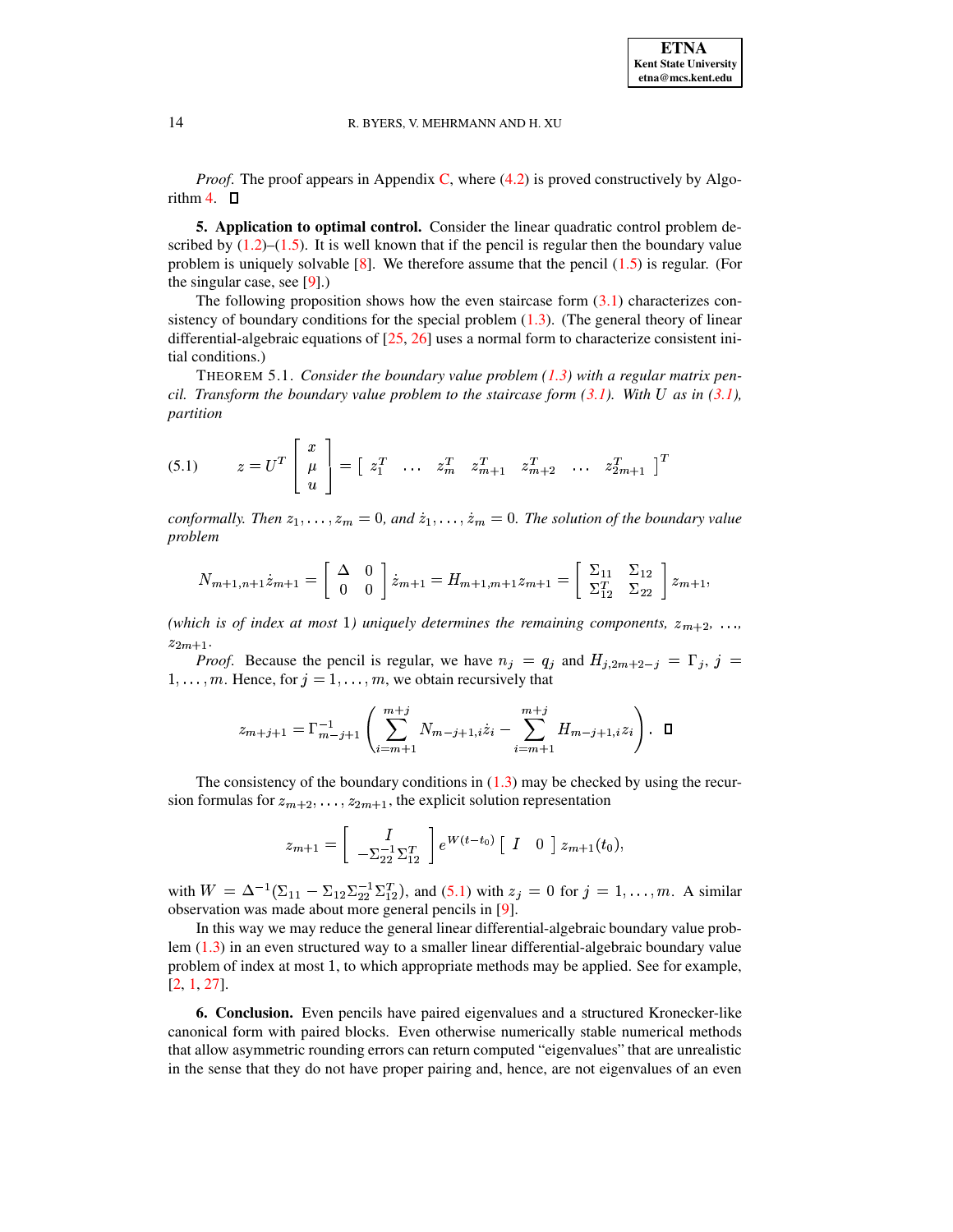pencil. Numerical procedures including asymmetric staircase forms for determining Kronecker indices do not calculate the sign indices of the even Kronecker-like form and, if they allow asymmetric rounding errors, can return unrealistic results.

This paper presents an even staircase form for even pencils that displays the structure and characteristic indices of the singular and infinite eigenvalue structure of even Kroneckerlike canonical form. Using only orthogonal matrix multiplications and rank decisions, the accompanying numerically stable numerical method preserves even structure throughout and introduces only even rounding errors.

The use of the even staircase form is illustrated using an application to boundary value problems arising from optimal control of differential-algebraic systems. As outlined in Section [4,](#page-11-0) the even staircase form may be the first step in a method for calculating eigenvalues of an even pencil.

### **REFERENCES**

- <span id="page-14-19"></span>[1] U. ASCHER, R. MATTHEIJ, AND R. RUSSELL,*Numerical Solution of Boundary Value Problems for Ordinary Differential Equations*, SIAM, Philadelphia, PA, second ed., 1995.
- <span id="page-14-18"></span>[2] U. M. ASCHER AND L. R. PETZOLD, *Computer Methods for Ordinary Differential and Differential-Algebraic Equations*, SIAM, Philadelphia, PA, 1998.
- <span id="page-14-15"></span>[3] , *Numerical computation of deflating subspaces of skew Hamiltonian/Hamiltonian pencils*, SIAM J. Matrix Anal. Appl., 24 (2002), pp. 165–190.
- <span id="page-14-0"></span>[4] P. BENNER, R. BYERS, V. MEHRMANN, AND H. XU, A robust numerical method for the  $\gamma$ -iteration in  $H_{\infty}$ -control, to appear in: Linear Algebra Appl., (2007).
- <span id="page-14-2"></span>[5] P. BENNER, V. MEHRMANN, AND H. XU, *A new method for computing the stable invariant subspace of a real Hamiltonian matrix*, J. Comput. Appl. Math., 86 (1997), pp. 17–43.
- <span id="page-14-14"></span>[6] C. BISCHOF AND G. QUINTANA-ORT´I,*Algorithm 782: codes for rank-revealing QR factorizations of dense matrices*, ACM Trans. Math. Software, 24 (1998), pp. 254–257.
- <span id="page-14-20"></span>[7] A. BOJANCZYK, G. GOLUB, AND P. VAN DOOREN, *The periodic Schur decomposition; algorithms and applications*, in Proc. SPIE Conference, vol. 1770, 1992, pp. 31–42.
- <span id="page-14-16"></span>[8] K. BRENAN, S. CAMPBELL, AND L. PETZOLD, *Numerical Solution of Initial–Value Problems in Differential–Algebraic Equations*, SIAM, Philadelphia, PA, second ed., 1996.
- <span id="page-14-17"></span>[9] R. BYERS, T. GEERTS, AND V. MEHRMANN, *Descriptor systems without controllability at infinity*, SIAM J. Cont. Optim., 35 (1997), pp. 462–479.
- <span id="page-14-4"></span>[10] R. BYERS, V. MEHRMANN, AND H. XU, *A structured staircase algorithm for skew-symmetric/symmetric pencils*, technical report, DFG Research Center MATHEON, *Mathematics for key technolo*gies in Berlin, TU Berlin, Str. des 17. Juni 136, D-10623 Berlin, Germany, 2005. http://www.matheon.de/ .
- <span id="page-14-3"></span>[11] D. CHU, X. LIU, AND V. MEHRMANN, *A numerical method for computing the Hamiltonian Schur form*, Numer. Math., 105 (2007), pp. 375–412.
- <span id="page-14-5"></span>[12] D. CLEMENTS, *Private communication*, 2002.
- <span id="page-14-9"></span><span id="page-14-8"></span>[13] J. DEMMEL AND B. KA˚ GSTRO¨ M, *Computing stable eigendecompositions of matrix pencils*, Linear Algebra Appl., 88 (1987), pp. 139–186.
- $[14]$   $\longrightarrow$ , *The generalized Schur decomposition of an arbitrary pencil*  $A \lambda B$ : *robust software with error bounds and applications. Part I: theory and algorithms*, ACM Trans. Math. Software, 19 (1993), pp. 160– 174.
- <span id="page-14-10"></span> $[15]$   $\longrightarrow$ , *The generalized Schur decomposition of an arbitrary pencil*  $A - \lambda B$ *: robust software with error bounds and applications. Part II: software and applications*, ACM Trans. Math. Software, 19 (1993), pp. 175–201.
- <span id="page-14-11"></span>[16] A. EDELMANN, E. ELMROTH, AND B. KA˚ GSTRO¨ M, *A geometric approach to perturbation theory of matrices and matrix pencils. Part I: Versal deformations*, SIAM J. Matrix Anal. Appl., 18 (1997), pp. 653–692.
- <span id="page-14-12"></span><span id="page-14-1"></span>[17] , *A geometric approach to perturbation theory of matrices and matrix pencils. Part II: A stratificationenhanced staircase algorithm.*, SIAM J. Matrix Anal. Appl., 20 (1999), pp. 667–699.
- [18] P. GAHINET AND A. J. LAUB, *Numerically reliable computation of optimal performance in singular*  $H_{\infty}$ *control*, SIAM J. Cont. Optim., 35 (1997), pp. 1690–1710.
- <span id="page-14-7"></span><span id="page-14-6"></span>[19] F. GANTMACHER, *Theory of Matrices*, vol. 2, Chelsea, New York, 1959.
- <span id="page-14-13"></span>[20] F. GANTMACHER, *Theory of Matrices*, vol. 1, Chelsea, New York, 1959.
- [21] G. GOLUB AND C. VAN LOAN, *Matrix Computations*, Johns Hopkins University Press, Baltimore, third ed., 1996.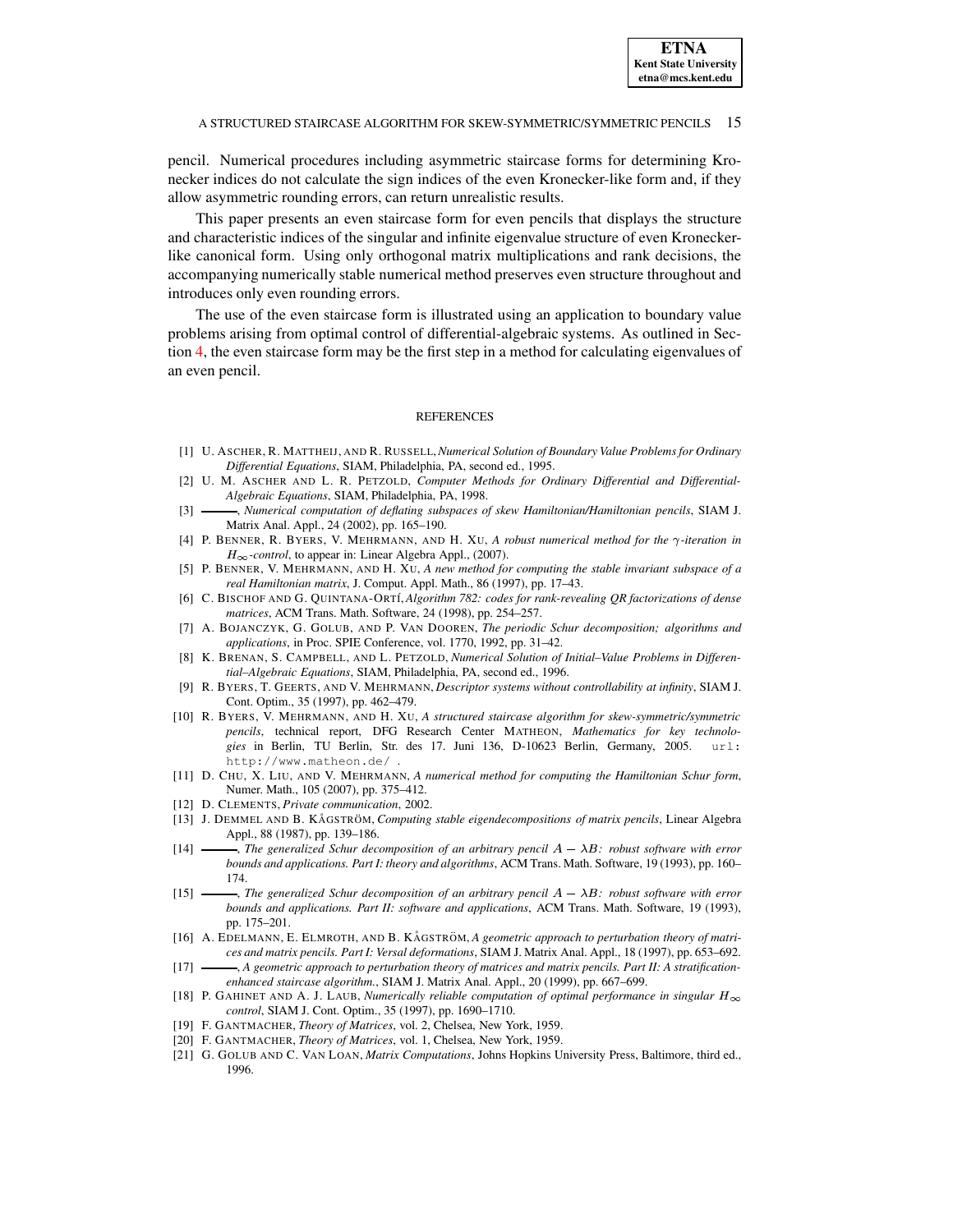- <span id="page-15-26"></span><span id="page-15-25"></span>[22] J. HENCH AND A. LAUB, *Numerical solution of the discrete-time periodic Riccati equation*, IEEE Trans. Automat. Control, 39 (1994), pp. 1197–1210.
- <span id="page-15-17"></span>[23] D. KRESSNER, *Numerical Methods and Software for General and Structured Eigenvalue Problems*, PhD thesis, TU Berlin, Institut für Mathematik, Berlin, Germany, 2004.
- [24] L. KRONECKER, *Algebraische Reduction der Scharen bilinearer Formen*, S.B. Akad. Berlin, (1890), pp. 1225–1237.
- <span id="page-15-22"></span>[25] P. KUNKEL AND V. MEHRMANN, *Canonical forms for linear differential-algebraic equations with variable coefficients*, J. Comput. Appl. Math., 56 (1994), pp. 225–251.
- <span id="page-15-24"></span><span id="page-15-23"></span>[26] , *A new look at pencils of matrix valued functions*, Linear Algebra Appl., 212/213 (1994), pp. 215–248.
- [27] P. KUNKEL AND R. STO¨ VER, *Symmetric collocation methods for linear differential-algebraic boundary value problems*, Numer. Math., 91 (2002), pp. 475–501.
- <span id="page-15-10"></span><span id="page-15-9"></span>[28] P. LANCASTER AND L. RODMAN, *The Algebraic Riccati Equation*, Oxford University Press, Oxford, 1995.
- <span id="page-15-16"></span>[29] W.-W. LIN, V. MEHRMANN, AND H. XU, *Canonical forms for Hamiltonian and symplectic matrices and pencils*, Linear Algebra Appl., 301–303 (1999), pp. 469–533.
- [30] C. LUCAS, *Algorithms for Cholesky and* ¥8¦ *Factorizations, and the Semidefinite Generalized Eigenvalue Problem*, PhD thesis, University of Manchester, Manchester, England, 2004.
- <span id="page-15-0"></span>[31] D. MACKEY, N. MACKEY, C. MEHL, AND V. MEHRMANN, *Palindromic polynomial eigenvalue problems: Good vibrations from good linearizations*, technical report, DFG Research Center MATHEON, *Mathematics for key technologies* in Berlin, TU Berlin, Str. des 17. Juni 136, D-10623 Berlin, Germany, 2005. url: http://www.matheon.de/ to appear in *SIAM J. Matrix Anal. Appl.*
- <span id="page-15-13"></span>[32] THE MATHWORKS, INC., COCHITUATE PLACE, 24 PRIME PARK WAY, NATICK, MASS, 01760, *MATLAB Version 6.0.0.88*, 2001.
- <span id="page-15-8"></span>[33] C. MEHL, *Condensed forms for skew-Hamiltonian/Hamiltonian pencils*, SIAM J. Matrix Anal. Appl., 21 (1999), pp. 454–476.
- <span id="page-15-1"></span>[34] V. MEHRMANN, *The Autonomous Linear Quadratic Control Problem, Theory and Numerical Solution*, no. 163 in Lecture Notes in Control and Information Sciences, Springer-Verlag, Heidelberg, July 1991.
- <span id="page-15-7"></span>[35] V. MEHRMANN AND D. WATKINS, *Polynomial eigenvalue problems with hamiltonian structure*, Electr. Trans. Numer. Anal., 13 (2002), pp. 106–118.

<http://etna.math.kent.edu/vol.13.2002/pp106-118.dir/pp106-118.html>.

- <span id="page-15-14"></span>[36] V. MEHRMANN AND H. XU, *Structured Jordan canonical forms for structured matrices that are Hermitian, skew Hermitian or unitary with respect to indefinite inner products*, Electr. J. Linear Algebra, 5 (1999), pp. 67–103.
- <span id="page-15-5"></span><span id="page-15-2"></span>[37] , *Numerical methods in control*, J. Comput. Appl. Math., 123 (2000), pp. 371–394.
- [38] P. PETKOV, N. CHRISTOV, AND M. KONSTANTINOV, *Computational Methods for Linear Control Systems*, Prentice-Hall, Hertfordshire, UK, 1991.
- <span id="page-15-3"></span>[39] V. SIMA, *Algorithms for Linear-Quadratic Optimization*, vol. 200 of Pure and Applied Mathematics, Marcel Dekker, Inc., New York, NY, 1996.
- <span id="page-15-12"></span>[40] G. STEWART, *The efficient generation of random orthogonal matrices with an application to condition estimators*, SIAM J. Numer. Anal., 17 (1980), pp. 403–409.
- <span id="page-15-18"></span><span id="page-15-15"></span>[41] G. STEWART AND J.-G. SUN, *Matrix Perturbation Theory*, Academic Press, New York, 1990.
- [42] R. C. THOMPSON, *The characteristic polynomial of a principal submatrix of a Hermitian pencil*, Linear Algebra Appl., 14 (1976), pp. 135–177.
- <span id="page-15-11"></span>[43] , *Pencils of complex and real symmetric and skew matrices*, Linear Algebra Appl., 147 (1991), pp. 323– 371.
- <span id="page-15-19"></span>[44] P. VAN DOOREN, *The computation of Kronecker's canonical form of a singular pencil*, Linear Algebra Appl., 27 (1979), pp. 103–121.
- <span id="page-15-4"></span>[45] , *A generalized eigenvalue approach for solving Riccati equations*, SIAM J. Sci. Statist. Comput., 2 (1981), pp. 121–135.
- <span id="page-15-21"></span><span id="page-15-6"></span>[46] K. ZHOU, J. DOYLE, AND K. GLOVER, *Robust and Optimal Control*, Prentice-Hall, Upper Saddle River, NJ, 1995.

**Appendix A. Proof of Theorem [3.1:](#page-8-0) Algorithm [1.](#page-15-20)** We prove Theorem [3.1](#page-8-0) constructively. The proof is provided by the following algorithm. Note that in the algorithm, some blocks in the partitioned matrices may be void, i.e., they may have zero rows or zero columns or both.

ALGORITHM 1. *Staircase algorithm for even pencils.*

<span id="page-15-20"></span>For  $N = -N^T, H = H^T \in \mathbb{R}^{n,n}$  this algorithm computes an orthogonal matrix  $U \in \mathbb{R}^{n,n}$ such that  $U^TNU$ ,  $U^THU$  are in the form of [\(3.1\)](#page-8-1). In addition, the algorithm produces a sequence of inertias  $(\pi_j, \nu_j, 0)$  of nonsingular, symmetric submatrices that will be used in Theorem [3.3.](#page-10-0)

Set flag  $= 0$ ,  $m = n_0 = q_0 = r_0 = 0$ ,  $l = n$ ,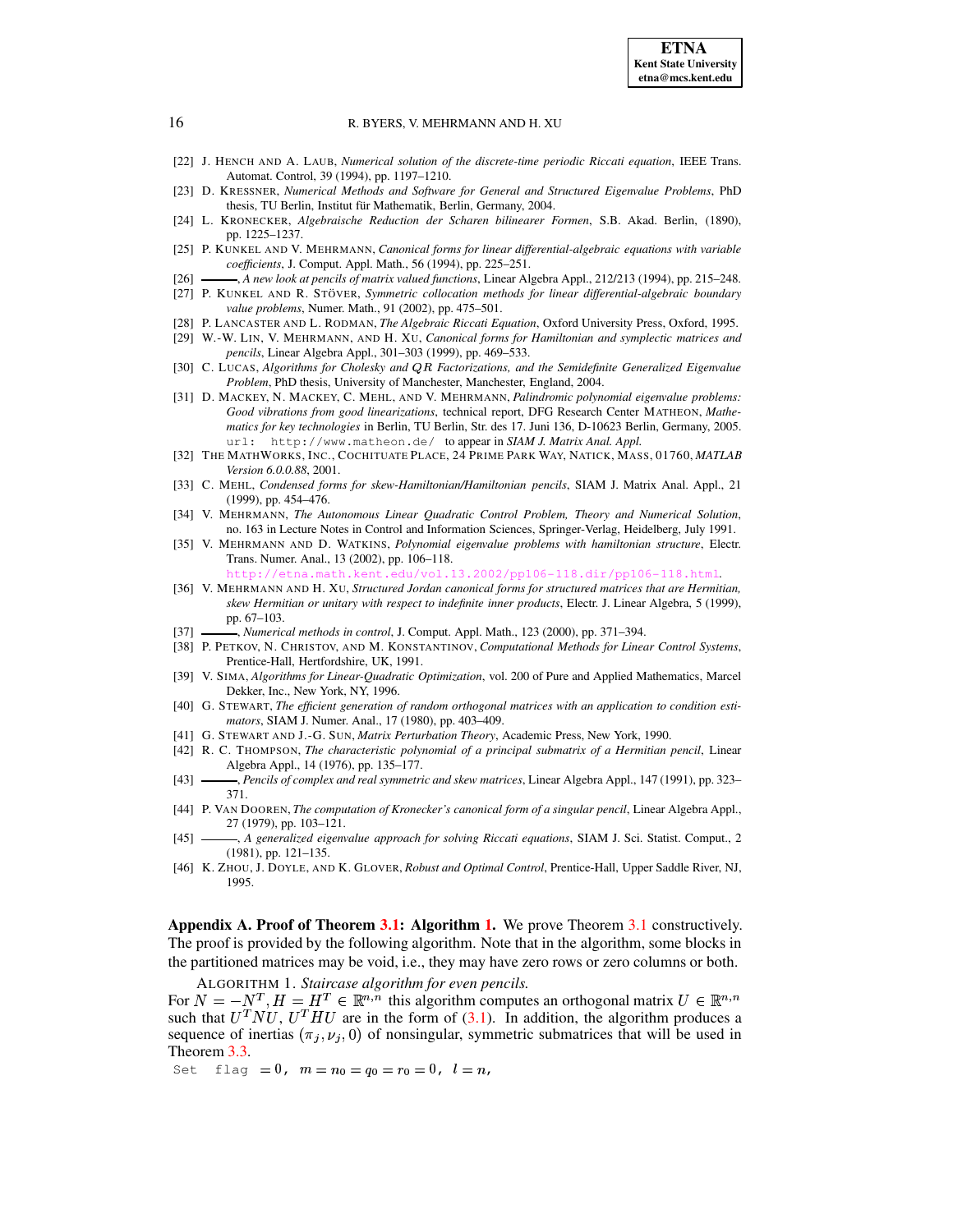

$$
\mathcal{N}=\mathcal{N}_{22}=N,\quad \mathcal{H}=H,\quad U=I.
$$

DO WHILE  $flag = 0$ 

Perform a rank revealing factorization of  $\mathcal{N}_{22} \in \mathbb{R}^{l-r_m, l-r_m}$ ,

$$
\mathcal{N}_{22}=U_1\left[\begin{array}{cc} \Delta & 0 \\ 0 & 0 \end{array}\right]U_1^T,
$$

with  $\Delta \in \mathbb{R}^{2p,2p}$ . Set

$$
\mathcal{N}_1 = \begin{bmatrix} U_1 & 0 \\ 0 & I_{r_m} \end{bmatrix}^T \mathcal{N} \begin{bmatrix} U_1 & 0 \\ 0 & I_{r_m} \end{bmatrix} = \begin{bmatrix} \Delta & 0 \\ 0 & 0 \end{bmatrix} ,
$$
  

$$
\mathcal{H}_1 = \begin{bmatrix} U_1 & 0 \\ 0 & I_{r_m} \end{bmatrix}^T \mathcal{H} \begin{bmatrix} U_1 & 0 \\ 0 & I_{r_m} \end{bmatrix} = \begin{bmatrix} \hat{\mathcal{H}}_{11} & \hat{\mathcal{H}}_{12} \\ \hat{\mathcal{H}}_{12}^T & \hat{\mathcal{H}}_{22} \end{bmatrix} ,
$$

partitioned analogously. (Here  $\hat{\mathcal{H}}_{22} \in \mathbb{R}^{l-2p,l-2p}$ ).

IF  $2p = l$  THEN

Set  $flag = 1$  and

$$
\mathcal{U} = \left[ \begin{array}{cccc} I_{n_1 + ... + n_m} & 0 & 0 \\ 0 & U_1 & 0 \\ 0 & 0 & I_{q_1 + ... + q_m} \end{array} \right].
$$

**ELSE** 

Set  $m = m + 1$ . Perform the Schur decomposition of  $\hat{\mathcal{H}}_{22}$ ,

$$
\hat{\mathcal{H}}_{22}=U_2\left[\begin{array}{cc} \Sigma & 0\\ 0 & 0 \end{array}\right]U_2^T,
$$

where  $\Sigma \in \mathbb{R}^{\mu,\mu}$  is nonsingular with inertia index  $(\pi_m,\nu_m,0)$  and rank  $r_m = \mu = \pi_m + \nu_m$ . Set

$$
\mathcal{N}_2 = \begin{bmatrix} I_{2p} & 0 \\ 0 & U_2 \end{bmatrix}^T \mathcal{N}_1 \begin{bmatrix} I_{2p} & 0 \\ 0 & U_2 \end{bmatrix} = \begin{bmatrix} \Delta & 0 & 0 \\ 0 & 0 & 0 \\ 0 & 0 & 0 \end{bmatrix},
$$
  

$$
\mathcal{H}_2 = \begin{bmatrix} I_{2p} & 0 \\ 0 & U_2 \end{bmatrix}^T \mathcal{H}_1 \begin{bmatrix} I_{2p} & 0 \\ 0 & U_2 \end{bmatrix} = \begin{bmatrix} \tilde{\mathcal{H}}_{11} & \tilde{\mathcal{H}}_{12} & \tilde{\mathcal{H}}_{13} \\ \tilde{\mathcal{H}}_{12}^T & \Sigma & 0 \\ \tilde{\mathcal{H}}_{13}^T & 0 & 0 \end{bmatrix},
$$

partitioned analogously. IF  $\mu = l - 2p$  THEN

Set flag  $=1$  and

$$
\hat{\mathcal{U}} = \begin{bmatrix} U_1 & 0 \\ 0 & I_{r_{m-1}} \end{bmatrix} \begin{bmatrix} I_{2p} & 0 \\ 0 & U_2 \end{bmatrix},
$$

$$
\mathcal{U} = \begin{bmatrix} I_{n_1 + \dots + n_{m-1}} & 0 & 0 \\ 0 & \hat{\mathcal{U}} & 0 \\ 0 & 0 & I_{q_1 + \dots + q_{m-1}} \end{bmatrix}.
$$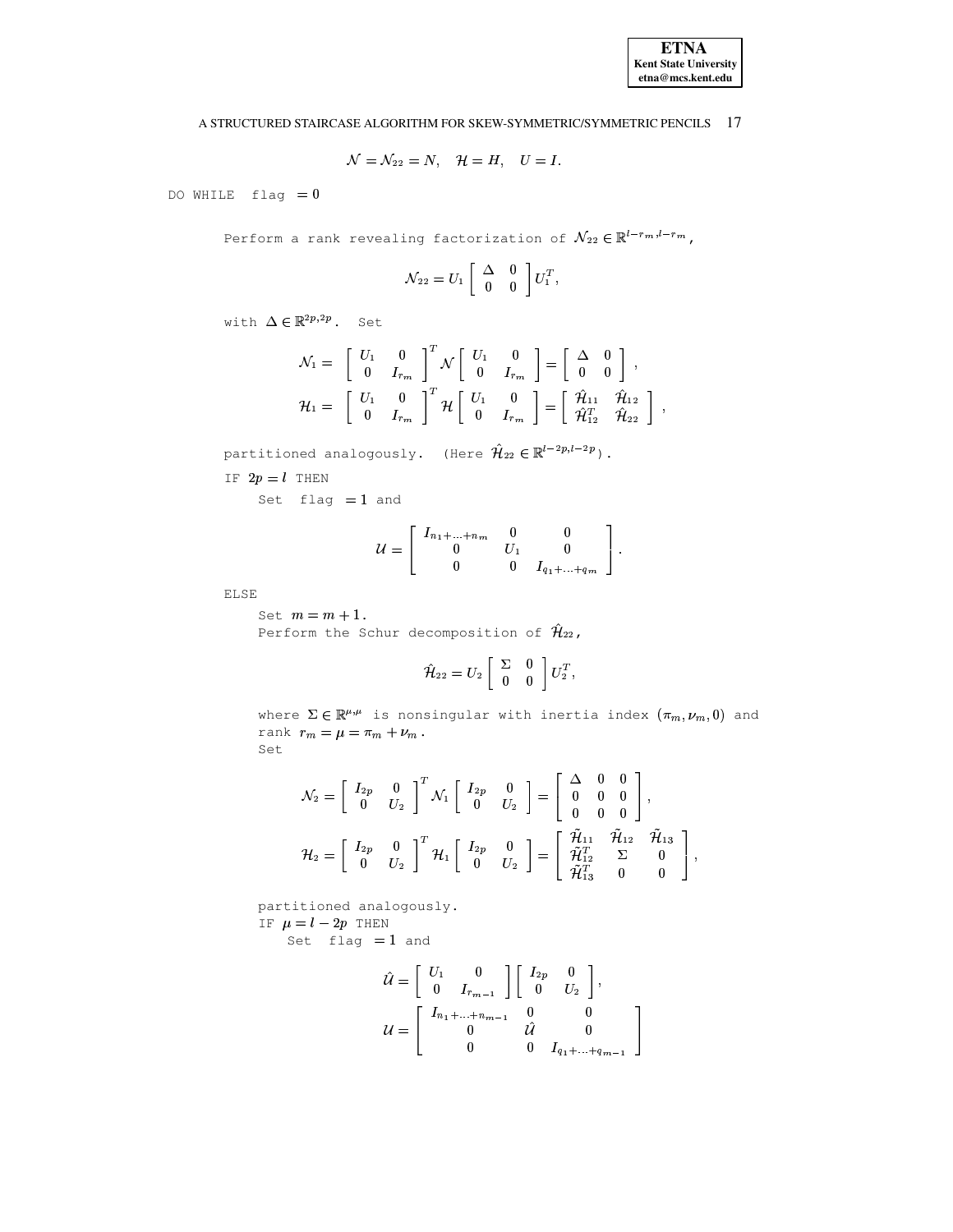ELSE

Perform a rank revealing factorization or SVD

$$
\tilde{\mathcal{H}}_{13} = U_3 \left[ \begin{array}{cc} \Gamma_m & 0 \\ 0 & 0 \end{array} \right] V_3^T,
$$

where  $\Gamma_m\in\mathbb{R}^{\tau,\tau}$  is nonsingular.

Set  $n_m = \tau$ ,  $q_m = l - 2p - \mu$  and

$$
\mathcal{N}_3 = \begin{bmatrix} U_3 & 0 & 0 \\ 0 & I_\mu & 0 \\ 0 & 0 & V_3 \end{bmatrix}^T \mathcal{N}_2 \begin{bmatrix} U_3 & 0 & 0 \\ 0 & I_\mu & 0 \\ 0 & 0 & V_3 \end{bmatrix}
$$

$$
= \begin{bmatrix} \frac{\mathcal{N}_{11}}{-\mathcal{N}_{12}^T} & \mathcal{N}_{22} & 0 & 0 & 0 \\ 0 & 0 & 0 & 0 & 0 \\ 0 & 0 & 0 & 0 & 0 \\ 0 & 0 & 0 & 0 & 0 \end{bmatrix},
$$

$$
\mathcal{H}_{3} = \begin{bmatrix} U_{3} & 0 & 0 \\ 0 & I_{\mu} & 0 \\ 0 & 0 & V_{3} \end{bmatrix}^{T} \mathcal{H}_{2} \begin{bmatrix} U_{3} & 0 & 0 \\ 0 & I_{\mu} & 0 \\ 0 & 0 & V_{3} \end{bmatrix}
$$

$$
= \begin{bmatrix} \frac{\mathcal{H}_{11}}{\mathcal{H}_{12}^{T}} & \frac{\mathcal{H}_{12}}{\mathcal{H}_{22}} & \frac{\mathcal{H}_{13}}{\mathcal{H}_{23}} & \Gamma_{m} & 0 \\ \frac{\mathcal{H}_{13}^{T}}{\Gamma_{m}^{T}} & \frac{\mathcal{H}_{23}^{T}}{\mathcal{H}_{23}} & \Sigma & 0 & 0 \\ 0 & 0 & 0 & 0 & 0 \end{bmatrix},
$$

$$
\hat{\mathcal{U}} = \begin{bmatrix} U_{1} & 0 & 0 & 0 & 0 \\ 0 & I_{r_{m-1}} & 0 & 0 & 0 \\ 0 & I_{r_{m-1}} & 0 & 0 & 0 \end{bmatrix} \begin{bmatrix} I_{2p} & 0 & 0 & 0 \\ 0 & I_{2p} & 0 & 0 \\ 0 & 0 & 0 & 0 \end{bmatrix},
$$

$$
\mathcal{U} = \begin{bmatrix} I_{n_{1} + \dots + n_{m-1}} & 0 & 0 & 0 \\ 0 & 0 & \hat{U} & 0 & 0 \\ 0 & 0 & 0 & I_{q_{1} + \dots + q_{m-1}} \end{bmatrix}.
$$

Set

$$
2p - \tau \mu \qquad 2p - \tau \mu
$$
  
\n
$$
\mathcal{N} = \frac{2p}{\mu} \begin{bmatrix} \mathcal{N}_{22} & 0 \\ 0 & 0 \end{bmatrix}, \quad \mathcal{H} = \frac{2p}{\mu} \begin{bmatrix} \mathcal{H}_{22} & \mathcal{H}_{23} \\ \mathcal{H}_{23}^T & \Sigma \end{bmatrix} \in \mathbb{R}^{l,l},
$$
  
\nand  $l = 2p - \tau + \mu$ .  
\nEND IF  
\nForm  $H = \mathcal{U}^T H \mathcal{U}, \quad \mathcal{N} = \mathcal{U}^T N \mathcal{U}, \quad \text{and } U = U \mathcal{U}.$ 

END WHILE

Algorithm [1](#page-15-20) will stop after finitely many steps, because at each recursive call, the order of the even pencil decreases. At some stage  $H_{22}$  must be either nonsingular or void.

Our experimental MATLAB implementation of the even staircase algorithm [1](#page-15-20) makes rank decisions using a singular value drop tolerance  $\tau > 0$ , i.e. singular values of magnitude less than an absolute threshold  $\tau > 0$  are set to be zero. Ordinarily,  $\tau$  should be slightly larger than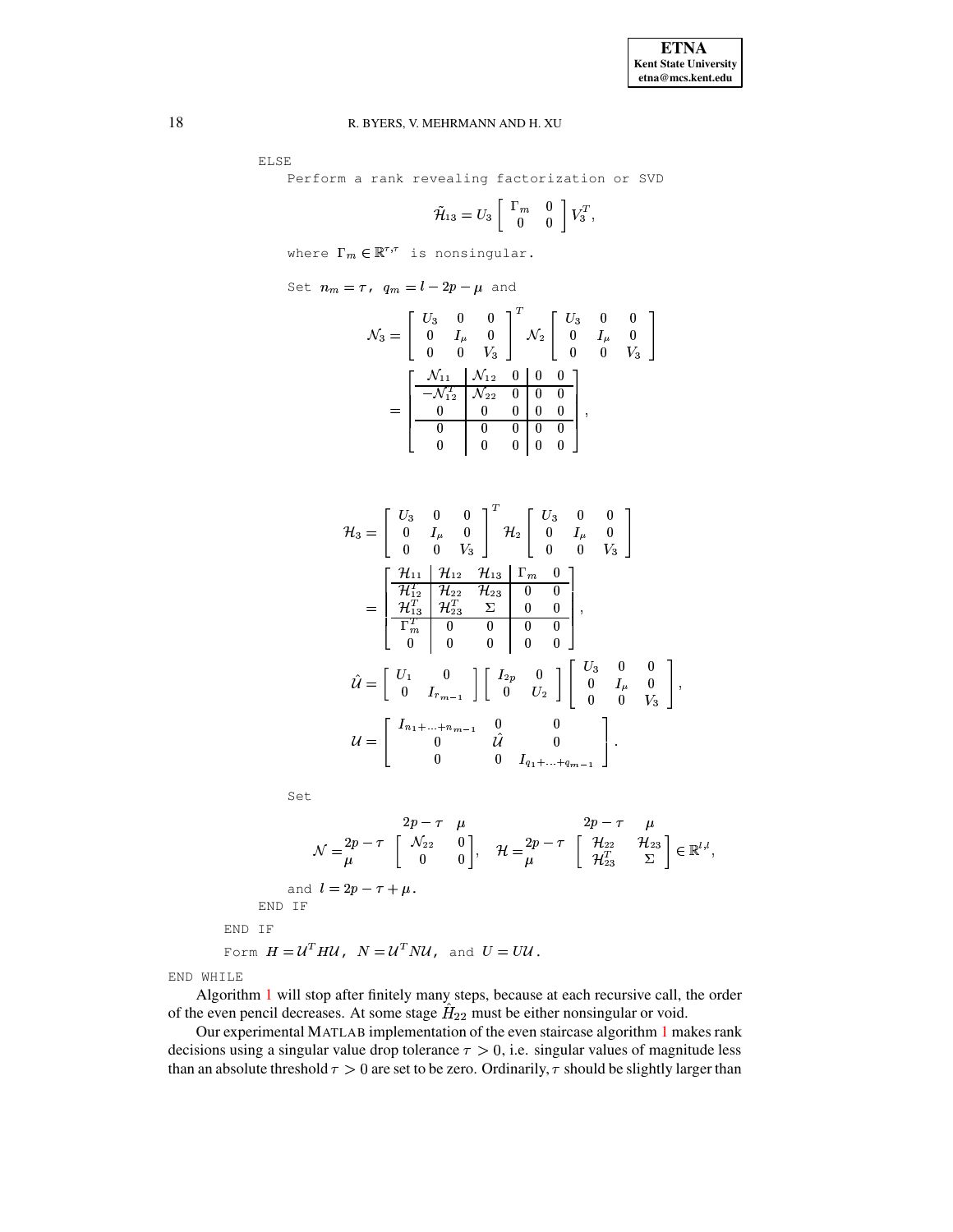the magnitude of errors or uncertainties in the data. For example, if the data are perturbed only by rounding errors and  $\mu$  is the unit round, then it would not be unreasonable to use  $\tau = \mu ||N||_F$  for rank decisions on submatrices of N and  $\tau = \mu ||H||_F$  for rank decisions on submatrices of  $H$ .

<span id="page-18-0"></span>**Appendix B. Proof of Theorem 3.3.** We prove Theorem 3.3 constructively using another staircase algorithm to obtain a more condensed even staircase form followed by a further reduction closer to the even Kronecker-like canonical form of Theorem 2.3. In contrast to Algorithm 1 these reductions use extra non-orthogonal transformations, so they are theoretical in nature and may not be well suited to finite precision computation. The extra work displays a relationship between successive values of the inertias ( $\pi_i$ ,  $\nu_i$ , 0).

ALGORITHM 2. Given  $N = -N^T$ ,  $H = H^T \in \mathbb{R}^{n,n}$ , this algorithm computes a real nonsingular matrix  $Y \in \mathbb{R}^{n,n}$  such that  $Y^T N Y, Y^T H Y$  are in the even staircase form (3.1).

Set flag = 0,  $m = n_0 = q_0 = r_0 = 0$ ,  $l = n$ ,

$$
\mathcal{N}_{22}=N, \quad \mathcal{N}=\left[\begin{array}{cc} \mathcal{N}_{22} & 0 \\ 0 & 0_{r_0} \end{array}\right], \quad \mathcal{H}_{22}=H, \quad \mathcal{H}=\left[\begin{array}{cc} \mathcal{H}_{22} & \mathcal{H}_{23} \\ \mathcal{H}_{23}^T & \Sigma \end{array}\right], \quad U=I,
$$

where  $\Sigma = \Sigma^T \in \mathbb{R}^{r_0, r_0}$ , and  $\mathcal{H}_{23} \in \mathbb{R}^{l \times r_0}$ .

Since  $r_0 = 0$ , the initial last row and column of N and H are void.

DO WHILE  $flag = 0$ 

Perform a rank revealing factorization of  $\mathcal{N}_{22} \in \mathbb{R}^{l-r_m, l-r_m}$ ,

<span id="page-18-1"></span>
$$
\mathcal{N}_{22}=U_1\left[\begin{array}{cc} \Delta & 0 \\ 0 & 0 \end{array}\right]U_1^T,
$$

with  $\Delta \in \mathbb{R}^{2p,2p}$ . Set

$$
\mathcal{N}_1 = \begin{bmatrix} U_1 & 0 \\ 0 & I_{r_m} \end{bmatrix}^T \mathcal{N} \begin{bmatrix} U_1 & 0 \\ 0 & I_{r_m} \end{bmatrix} = \begin{bmatrix} \Delta & 0 & 0 \\ 0 & 0 & 0 \\ 0 & 0 & 0 \end{bmatrix} ,
$$
  

$$
\mathcal{H}_1 = \begin{bmatrix} U_1 & 0 \\ 0 & I_{r_m} \end{bmatrix}^T \mathcal{H} \begin{bmatrix} U_1 & 0 \\ 0 & I_{r_m} \end{bmatrix} = \begin{bmatrix} \hat{\mathcal{H}}_{11} & \hat{\mathcal{H}}_{12} & \hat{\mathcal{H}}_{13} \\ \hat{\mathcal{H}}_{12}^T & \hat{\mathcal{H}}_{22} & \hat{\mathcal{H}}_{23} \\ \hat{\mathcal{H}}_{13}^T & \hat{\mathcal{H}}_{23}^T & \Sigma \end{bmatrix} ,
$$

partitioned analogously. (Here  $\hat{\mathcal{H}}_{22} \in \mathbb{R}^{l-2p-r_m, l-2p-r_m}$ ).

IF  $2p = l - r_m$  THEN

Set  $flag = 1$  and

$$
\mathcal{Y} = \left[ \begin{array}{cccc} I_{n_1 + ... + n_m} & 0 & 0 \\ 0 & U_1 & 0 \\ 0 & 0 & I_{q_1 + ... + q_m} \end{array} \right].
$$

**ELSE** 

Set  $m = m + 1$ . Perform a congruence transformation with

$$
X = \begin{bmatrix} I & 0 & 0 \\ 0 & I & 0 \\ 0 & -\Sigma^{-1} \hat{\mathcal{H}}_{23}^T & I \end{bmatrix}
$$

to annihilate the blocks  $\hat{\mathcal{H}}_{23}$  and  $\hat{\mathcal{H}}_{23}^T$  in  $\mathcal{H}_1$ . Set

$$
\mathcal{N}_{1a}=X^T\mathcal{N}_1X=\mathcal{N}_1,\quad \mathcal{H}_{1a}=X^T\mathcal{H}_1X=\left[\begin{array}{ccc} \hat{\mathcal{H}}_{11} & \overline{\mathcal{H}}_{12} & \hat{H}_{13} \\ \overline{\mathcal{H}}_{12}^T & \overline{\mathcal{H}}_{22} & 0 \\ \hat{\mathcal{H}}_{13}^T & 0 & \Sigma \end{array}\right].
$$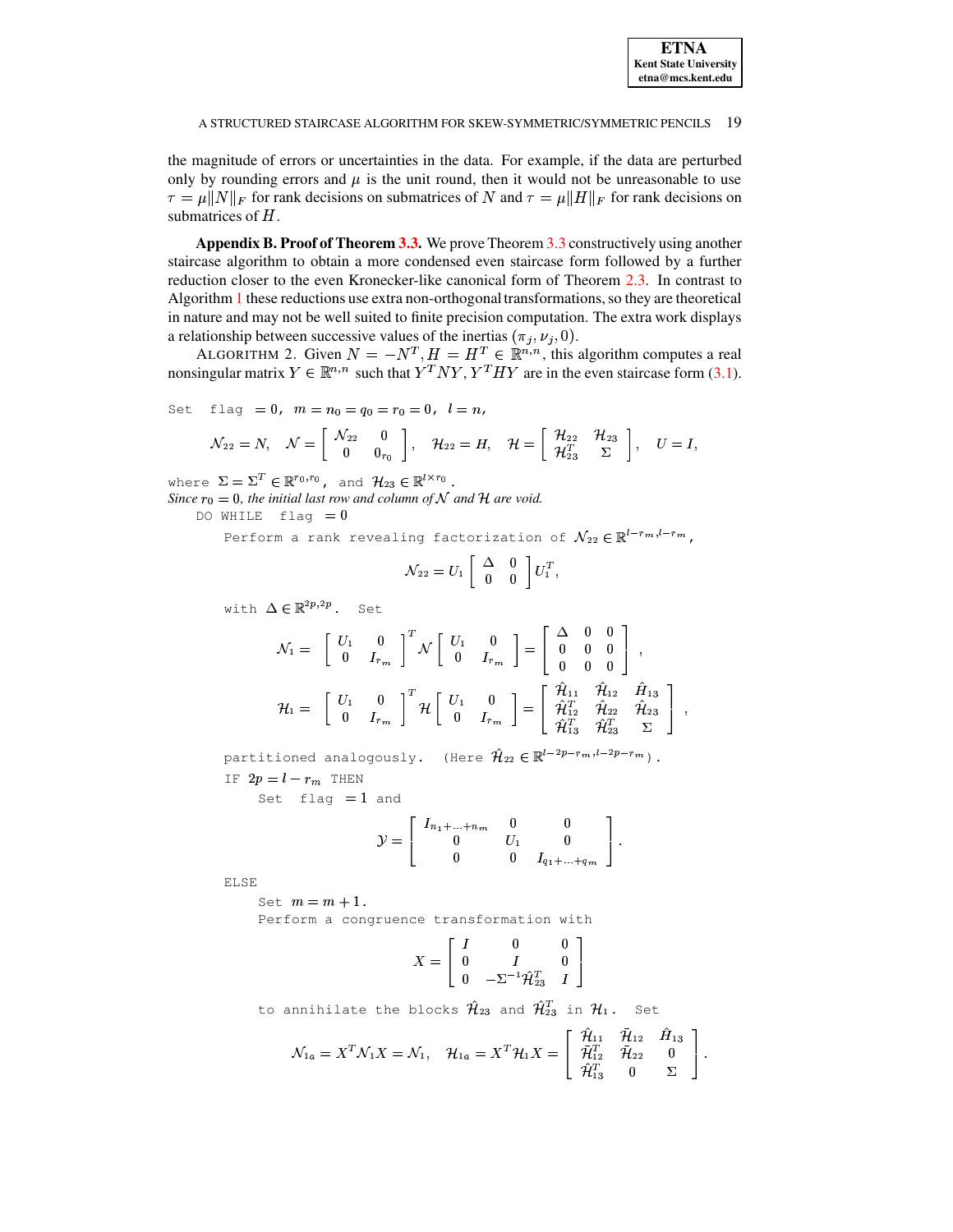$\bar{1}$ 

### R. BYERS, V. MEHRMANN AND H. XU

Perform the Schur decomposition

$$
\bar{\mathcal{H}}_{22}=U_2\left[\begin{array}{cc} \Sigma_m & 0 \\ 0 & 0 \end{array}\right]U_2^T,
$$

where  $\Sigma_m \in \mathbb{R}^{\tilde{\mu},\tilde{\mu}}$  is nonsingular.<br>Let  $(\tilde{\pi}_m, \tilde{\nu}_m, 0)$  be the inertia index of  $\Sigma_m$ . Set

$$
\mathcal{N}_{1b} = \begin{bmatrix} I_{2p} & 0 & 0 \\ 0 & U_2 & 0 \\ 0 & 0 & I_{r_{m-1}} \end{bmatrix}^T \mathcal{N}_{1a} \begin{bmatrix} I_{2p} & 0 & 0 \\ 0 & U_2 & 0 \\ 0 & 0 & I_{r_{m-1}} \end{bmatrix} = \begin{bmatrix} \Delta & 0 & 0 & 0 \\ 0 & 0 & 0 & 0 \\ 0 & 0 & 0 & 0 \\ 0 & 0 & 0 & 0 \end{bmatrix},
$$
  

$$
\mathcal{H}_{1b} = \begin{bmatrix} I_{2p} & 0 & 0 \\ 0 & U_2 & 0 \\ 0 & 0 & I_{r_{m-1}} \end{bmatrix}^T \mathcal{H}_{1a} \begin{bmatrix} I_{2p} & 0 & 0 \\ 0 & U_2 & 0 \\ 0 & 0 & I_{r_{m-1}} \end{bmatrix} = \begin{bmatrix} \hat{\mathcal{H}}_{11} & * & * & \hat{\mathcal{H}}_{13} \\ * & \Sigma_m & 0 & 0 \\ * & 0 & 0 & 0 \\ \hat{\mathcal{H}}_{13}^T & 0 & 0 & \Sigma \end{bmatrix},
$$

partitioned analogously.

Let  $P$  be the permutation that interchanges the last two columns and rows of  $H_3$ . Set

<span id="page-19-0"></span>
$$
\mathcal{N}_2 = P^T \mathcal{N}_{1b} P = \begin{bmatrix} \Delta & 0 & 0 & 0 \\ 0 & 0 & 0 & 0 \\ 0 & 0 & 0 & 0 \\ 0 & 0 & 0 & 0 \end{bmatrix} =: \begin{bmatrix} \Delta & 0 & 0 \\ 0 & 0 & 0 \\ 0 & 0 & 0 \end{bmatrix}
$$

$$
\mathcal{H}_2 = P^T \mathcal{H}_{1b} P = \begin{bmatrix} \frac{\tilde{\mathcal{H}}_{11}}{*} & * & \hat{\mathcal{H}}_{13} & * \\ * & \Sigma_m & 0 & 0 \\ \hat{\mathcal{H}}_{13}^T & 0 & \Sigma & 0 \\ * & 0 & 0 & 0 \end{bmatrix}
$$

$$
(B.1) =: \begin{bmatrix} \tilde{\mathcal{H}}_{11} & \tilde{\mathcal{H}}_{12} & \tilde{\mathcal{H}}_{13} \\ \tilde{\mathcal{H}}_{12}^T & \Sigma & 0 \\ \tilde{\mathcal{H}}_{13}^T & 0 & 0 \end{bmatrix}.
$$

Set  $r_m = r_{m-1} + \tilde{\mu}$ . IF  $r_m = l - 2p$  THEN Set  $flag = 1$  and

$$
\hat{\mathcal{Y}} = \begin{bmatrix} U_1 & 0 \\ 0 & I_{r_{m-1}} \end{bmatrix} X \begin{bmatrix} I_{2p} & 0 & 0 \\ 0 & U_2 & 0 \\ 0 & 0 & I_{r_{m-1}} \end{bmatrix} P,
$$

$$
\mathcal{Y} = \begin{bmatrix} I_{n_1 + \dots + n_{m-1}} & 0 & 0 \\ 0 & \hat{\mathcal{Y}} & 0 \\ 0 & 0 & I_{q_1 + \dots + q_{m-1}} \end{bmatrix}.
$$

**ELSE** 

Perform a rank revealing factorization or SVD

$$
\tilde{\mathcal{H}}_{13}=U_3\left[\begin{array}{cc} \Gamma_m & 0 \\ 0 & 0 \end{array}\right]V_3^T,
$$

where  $\Gamma_m\in\mathbb{R}^{\tau,\tau}$  is nonsingular.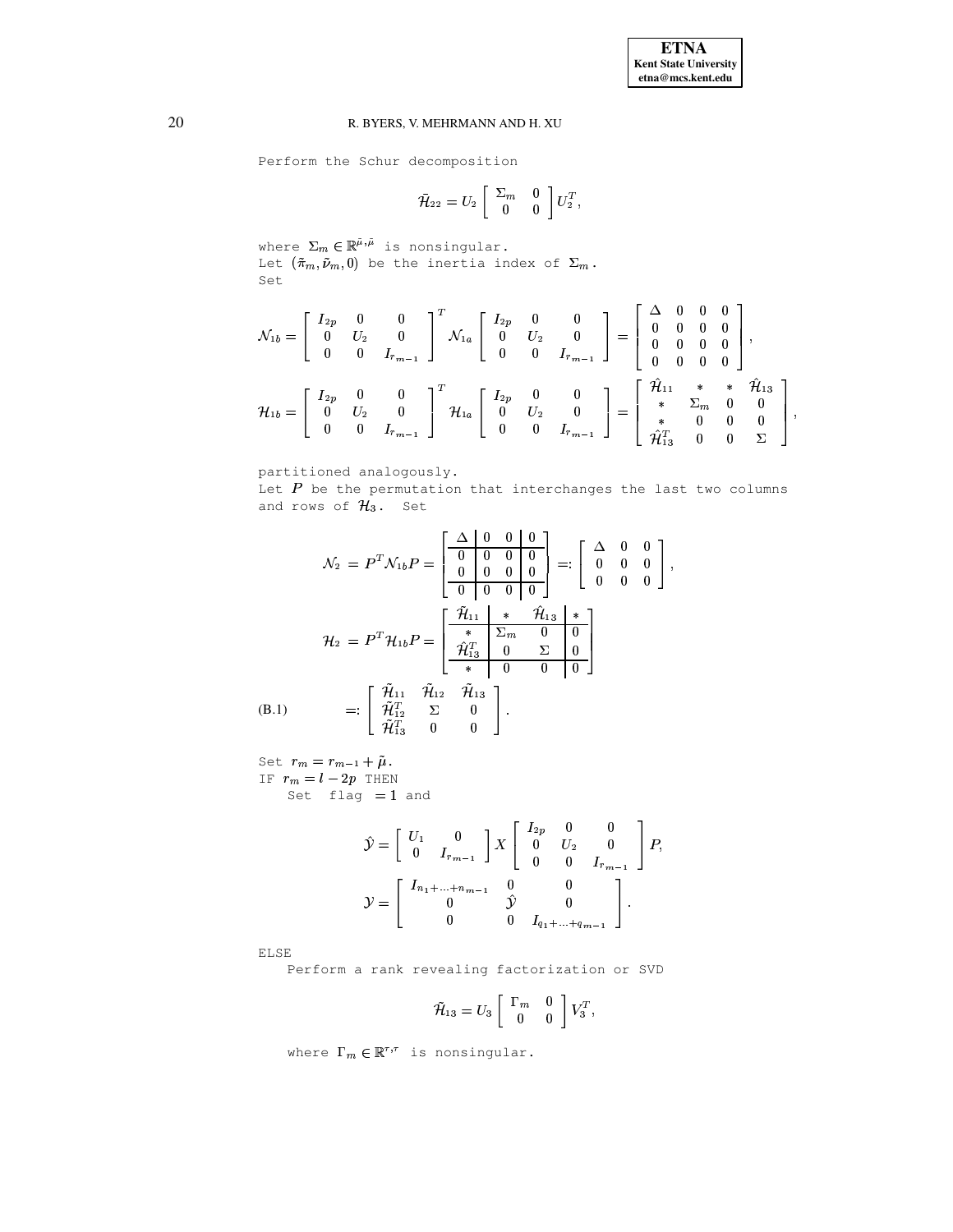

 $\vert \hspace{0.1cm} \cdot \hspace{0.1cm}$ 

# A STRUCTURED STAIRCASE ALGORITHM FOR SKEW-SYMMETRIC/SYMMETRIC PENCILS 21

Set 
$$
n_m = \tau
$$
,  $q_m = l - 2p - r_m$ , and  
\n
$$
\mathcal{N}_3 = \begin{bmatrix} U_3 & 0 & 0 \\ 0 & I_{r_m} & 0 \\ 0 & 0 & V_3 \end{bmatrix}^T \mathcal{N}_2 \begin{bmatrix} U_3 & 0 & 0 \\ 0 & I_{r_m} & 0 \\ 0 & 0 & V_3 \end{bmatrix}
$$
\n
$$
= \begin{bmatrix} \frac{\mathcal{N}_{11}}{-\mathcal{N}_{12}^T} \mathcal{N}_{22} & 0 & 0 & 0 \\ 0 & 0 & 0 & 0 & 0 \\ 0 & 0 & 0 & 0 & 0 \\ 0 & 0 & 0 & 0 & 0 \end{bmatrix}^T
$$
\n
$$
\mathcal{H}_3 = \begin{bmatrix} U_3 & 0 & 0 \\ 0 & I_{r_m} & 0 \\ 0 & 0 & V_3 \end{bmatrix}^T \mathcal{H}_2 \begin{bmatrix} U_3 & 0 & 0 \\ 0 & I_{r_m} & 0 \\ 0 & 0 & V_3 \end{bmatrix}
$$
\n
$$
= \begin{bmatrix} \frac{\mathcal{H}_{11}}{H_{12}^T} \frac{\mathcal{H}_{12}}{\mathcal{H}_{22}^T} \frac{\mathcal{H}_{13}}{\mathcal{H}_{23}^T} \frac{\Gamma_m}{\Gamma_m} \mathbf{0} \\ \frac{\mathcal{H}_{13}^T}{\Gamma_m^T} \frac{\mathcal{H}_{22}^T}{\mathcal{H}_{23}^T} \frac{\Sigma}{\Sigma} \mathbf{0} \mathbf{0} \\ 0 & 0 & 0 & 0 \end{bmatrix},
$$
\n
$$
\hat{\mathcal{Y}} = \begin{bmatrix} U_1 & 0 \\ 0 & I_{r_{m-1}} \end{bmatrix} \mathbf{X} \begin{bmatrix} I_{2p} & 0 & 0 \\ 0 & U_2 & 0 \\ 0 & 0 & I_{r_{m-1}} \end{bmatrix} \mathbf{P} \begin{bmatrix} U_3 & 0 & 0 \\ 0 & I_{r_m} & 0 \\ 0 & 0 & V_3 \end{bmatrix}
$$
\nSet\n
$$
\mathcal{U} = \begin{bmatrix} I_{n_1 + ... + n_{m-1}} & 0 & 0 \\ 0 & 0 & \hat{V}_3 & 0 \end{bmatrix}.
$$

$$
\mathcal{U} = \left[ \begin{array}{rrr} a_{1} + \dots + a_{m-1} & \hat{y} & 0 \\ 0 & \hat{y} & 0 \\ 0 & 0 & I_{q_1 + \dots + q_{m-1}} \end{array} \right].
$$

Set

$$
\mathcal{N} = \begin{matrix} 2p - \tau & r_m \\ r_m & 0 \end{matrix}, \quad \mathcal{H} = \begin{matrix} 2p - \tau & r_m \\ \mathcal{H}_{22} & \mathcal{H}_{23} \\ \mathcal{H}_{33}^T & \Sigma \end{matrix} \in \mathbb{R}^{l,l},
$$

and  $l=2p-\tau+r_m$ .

END IF

END IF

Form 
$$
H = \mathcal{Y}^T H \mathcal{Y}
$$
,  $N = \mathcal{Y}^T N \mathcal{Y}$ ,  $Y = Y \mathcal{Y}$ .

END WHILE

<span id="page-20-0"></span>We now show that the subpencils generated by two algorithms are equivalent. For this we need the following lemma.

LEMMA B.1. Suppose that  $A \in \mathbb{R}^{m,n}$  and rank  $A = r$ . If

$$
X_1^T A Y_1 = \begin{bmatrix} \Sigma_1 & 0 \\ 0 & 0 \end{bmatrix}, \quad X_2^T A Y_2 = \begin{bmatrix} \Sigma_2 & 0 \\ 0 & 0 \end{bmatrix},
$$

where  $\Sigma_1, \Sigma_2 \in \mathbb{R}^{r,r}$ ,  $X_1, X_2 \in \mathbb{R}^{m,m}$ , and  $Y_1, Y_2 \in \mathbb{R}^{n,n}$  are nonsingular, then there exist nonsingular matrices

$$
S = \left[ \begin{array}{cc} S_1 & 0 \\ S_2 & S_3 \end{array} \right] \in \mathbb{R}^{m,m}, \quad Z = \left[ \begin{array}{cc} Z_1 & 0 \\ Z_2 & Z_3 \end{array} \right] \in \mathbb{R}^{n,n}
$$

where  $S_1, Z_1 \in \mathbb{R}^{r,r}$ , such that

$$
X_1 = X_2S
$$
,  $Y_1 = Y_2Z$ ,  $\Sigma_1 = S_1^T\Sigma_2Z_1$ .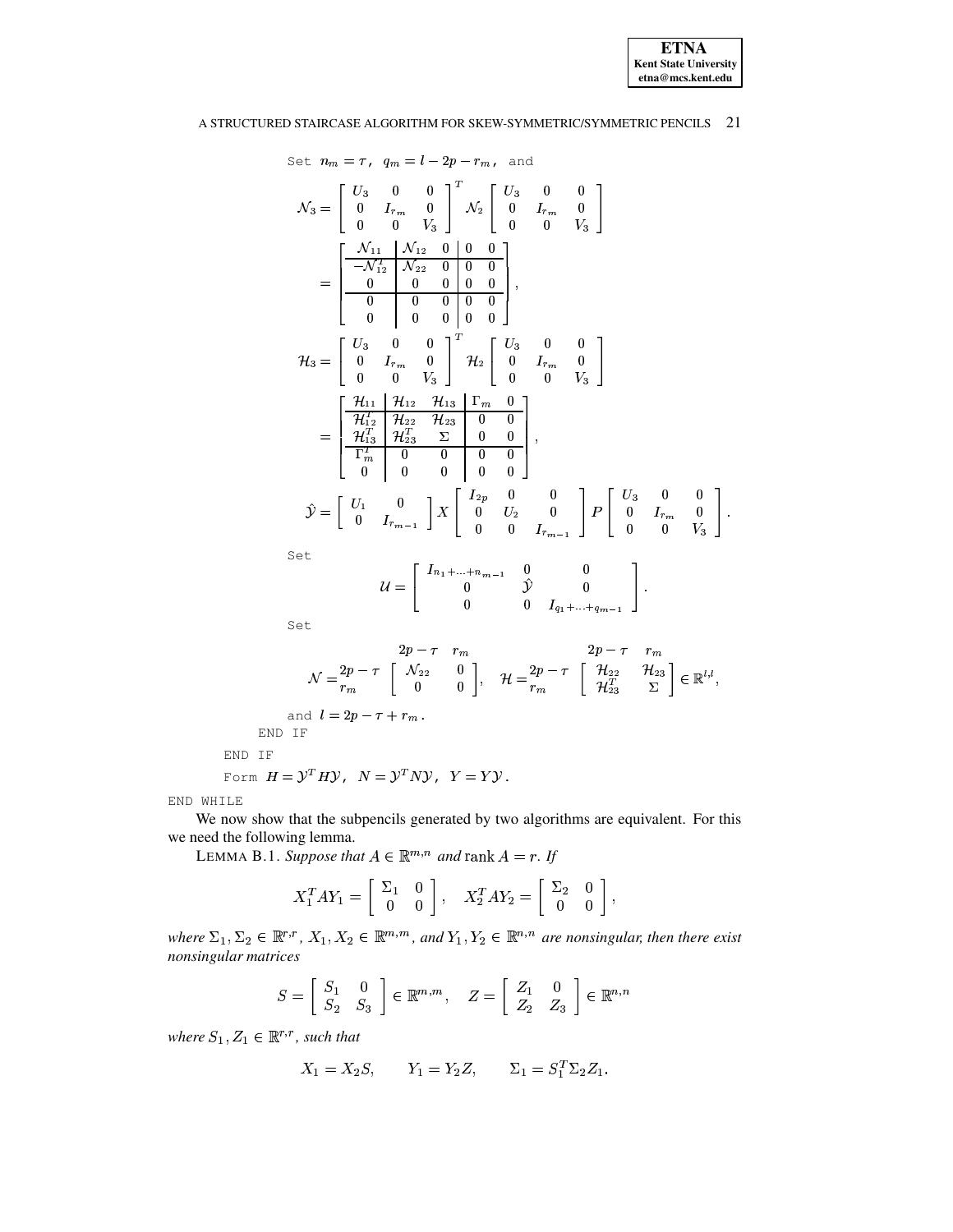In particular, if  $A = A^T$  or  $A = -A^T$  and  $X_1 = Y_1$ ,  $X_2 = Y_2$ , then  $S = Z$  and  $\Sigma_1 =$  $Z_1^T \Sigma_2 Z_1.$ *Proof.* Let  $S = X_2^{-1} X_1$  and  $Z = Y_2^{-1} Y_1$ . Then

$$
\left[\begin{array}{cc} \Sigma_1 & 0 \\ 0 & 0 \end{array}\right] = S^T \left[\begin{array}{cc} \Sigma_2 & 0 \\ 0 & 0 \end{array}\right] Z.
$$

The result follows directly by comparing the blocks on both sides.  $\Box$ 

To show the relationship between Algorithms 2 and 1 we denote the blocks in Algorithm  $2$  by a  $\degree$  and in Algorithm 1 by a  $\degree$ .

<span id="page-21-1"></span>Assume that at the beginning of the  $m$ th reduction

(B.2) 
$$
\alpha \tilde{\mathcal{N}} - \beta \tilde{\mathcal{H}} = K^T (\alpha \hat{\mathcal{N}} - \beta \hat{\mathcal{H}}) K
$$

for some nonsingular matrix  $K = \begin{bmatrix} K_{11} & 0 \\ K_{21} & K_{22} \end{bmatrix}$ , where  $K_{11} \in \mathbb{R}^{l-r_m, l-r_m}, K_{22} \in \mathbb{R}^{r_m, r_m}$ . Then for  $\tilde{\mathcal{N}}_{22}$  and  $\hat{\mathcal{N}}_{22}$  in  $\tilde{\mathcal{N}}$  and  $\hat{\mathcal{N}}$ , respectively, we have

$$
\tilde{\mathcal{N}}_{22} = K_{11}^T \hat{\mathcal{N}}_{22} K_{11}.
$$

Let

$$
\tilde{U}_1^T \tilde{\mathcal{N}}_{22} \tilde{U}_1 = \begin{bmatrix} \tilde{\Delta} & 0 \\ 0 & 0 \end{bmatrix}, \quad \tilde{U}_1^T \tilde{\mathcal{N}}_{22} \tilde{U}_1 = \begin{bmatrix} \tilde{\Delta} & 0 \\ 0 & 0 \end{bmatrix}.
$$

By Lemma B.1,

$$
\tilde{U}_1 = K_{11}^{-1} \hat{U}_1 M,
$$

where  $M = \begin{bmatrix} M_{11} & 0 \\ M_{21} & M_{22} \end{bmatrix}$  is nonsingular and  $M_{11} \in \mathbb{R}^{2p,2p}$ . Then a simple calculation vields

$$
\alpha \tilde{\mathcal{N}}_1 - \beta \tilde{\mathcal{H}}_1 = \tilde{M}^T (\alpha \hat{\mathcal{N}}_1 - \beta \hat{\mathcal{H}}_1) \tilde{M},
$$

where

$$
\tilde{M} = \left[ \begin{array}{cc} \hat{U}_1 & 0 \\ 0 & I_{r_m} \end{array} \right]^T K \left[ \begin{array}{cc} \tilde{U}_1 & 0 \\ 0 & I_{r_m} \end{array} \right] = \left[ \begin{array}{cc} M_{11} & 0 & 0 \\ M_{21} & M_{22} & 0 \\ \hline M_{31} & M_{32} & M_{33} \end{array} \right]
$$

with  $M_{33} = K_{22}$ . Clearly, then

<span id="page-21-0"></span>(B.3) 
$$
\begin{bmatrix} \tilde{\hat{\mathcal{H}}}_{22} & \tilde{\hat{\mathcal{H}}}_{23} \\ \tilde{\hat{\mathcal{H}}}_{23}^T & \tilde{\Sigma} \end{bmatrix} = \begin{bmatrix} M_{22} & 0 \\ M_{32} & M_{33} \end{bmatrix}^T \begin{bmatrix} \hat{\hat{\mathcal{H}}}_{22} & \hat{\hat{\mathcal{H}}}_{23} \\ \hat{\hat{\mathcal{H}}}_{23}^T & \hat{\Sigma} \end{bmatrix} \begin{bmatrix} M_{22} & 0 \\ M_{32} & M_{33} \end{bmatrix}.
$$

In Algorithm 2 we then determine a nonsingular matrix  $\tilde{Z}$  such that

$$
\tilde{Z}^T\left[\begin{array}{cc} \tilde{\hat{\mathcal{H}}}_{22} & \tilde{\hat{\mathcal{H}}}_{23} \\ \tilde{\hat{\mathcal{H}}}_{23}^T & \tilde{\Sigma} \end{array}\right]\tilde{Z} = \left[\begin{array}{cc} \tilde{\Sigma} & 0 \\ 0 & 0 \end{array}\right],
$$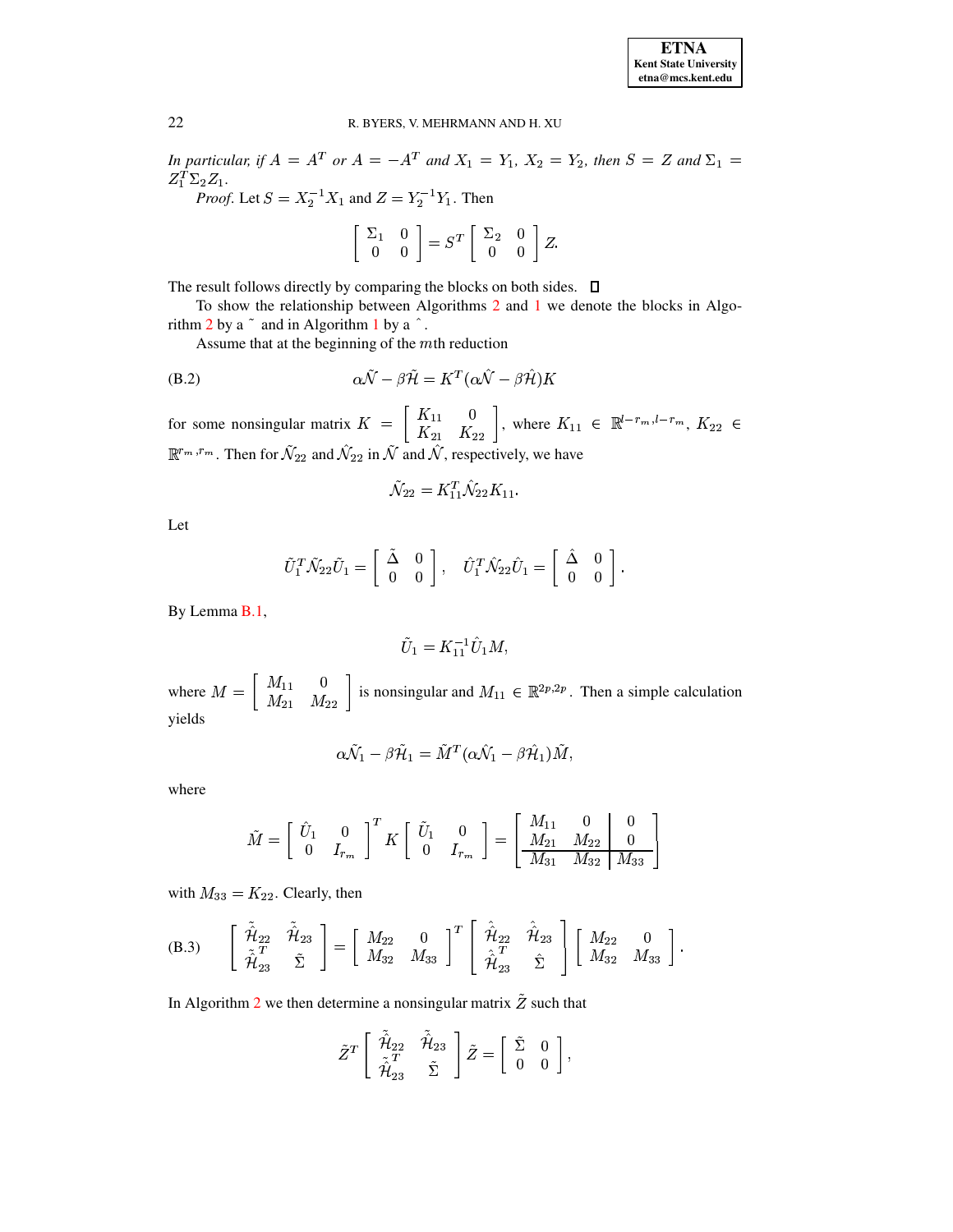where  $\Sigma := diag(\Sigma_m, \Sigma)$  and in Algorithm [1](#page-15-20) we determine an orthogonal matrix Z such that

$$
\hat{Z}^T \left[ \begin{array}{cc} \hat{\hat{\mathcal{H}}}_{22} & \hat{\hat{\mathcal{H}}}_{23} \\ \hat{\hat{\mathcal{H}}}_{23} & \hat{\Sigma} \end{array} \right] \hat{Z} = \left[ \begin{array}{cc} \hat{\Sigma} & 0 \\ 0 & 0 \end{array} \right].
$$

By [\(B.3\)](#page-21-0), the new  $\Sigma$  and  $\Sigma$  must have the same inertia and the same size  $r_{m+1} \times r_{m+1}$ . Moreover, by Lemma [B.1,](#page-20-0)

$$
\tilde{Z} = \left[ \begin{array}{cc} M_{22} & 0 \\ M_{32} & M_{33} \end{array} \right]^{-1} \hat{Z} L,
$$

where  $L = \begin{pmatrix} L_{22} & 0 \\ 0 & I \end{pmatrix}$  is not  $\begin{bmatrix} L_{22} & 0 \\ L_{33} & L_{33} \end{bmatrix}$  is nonsingular and  $L_{22} \in \mathbb{R}^{r_{m+1}, r_{m+1}}$ . We then have

 $\alpha N_2 - \beta H_2 = L^2 (\alpha N_2 - \beta H_2)L,$ (B.4)

where

<span id="page-22-0"></span>
$$
\tilde{L} = \left[ \begin{array}{cc} I_{2p} & 0 \\ 0 & \hat{Z} \end{array} \right]^{-1} \tilde{M} \left[ \begin{array}{cc} I_{2p} & 0 \\ 0 & \tilde{Z} \end{array} \right] = \left[ \begin{array}{ccc} L_{11} & 0 & 0 \\ L_{21} & L_{22} & 0 \\ L_{31} & L_{32} & L_{33} \end{array} \right],
$$

with  $L_{11} = M_{11}$ .

Let  $\mathcal{H}_{13}$  be the block of  $\mathcal{H}_2$  in [\(B.1\)](#page-19-0) and  $\mathcal{H}_{13}$  be the corresponding block in  $\mathcal{H}_2$ . By comparing the blocks in  $(B.4)$  we have

$$
\tilde{\mathcal{H}}_{13}=L_{11}^T\hat{\mathcal{H}}_{13}L_{33}.
$$

Let

$$
\tilde{U}^T \tilde{\mathcal{H}}_{13} \tilde{V} = \begin{bmatrix} \tilde{\Gamma}_m & 0 \\ 0 & 0 \end{bmatrix}, \quad \hat{U}^T \hat{\mathcal{H}}_{13} \hat{V} = \begin{bmatrix} \hat{\Gamma}_m & 0 \\ 0 & 0 \end{bmatrix}
$$

be the computed rank revealing factorizations. Then  $\tilde{\Gamma}_m$  and  $\hat{\Gamma}_m$  must have the same size  $\tau \times \tau$ . Again by Lemma **B**.1

$$
\tilde{U}=L_{11}^{-1}\hat{U}S,\quad \tilde{V}=L_{33}^{-1}\hat{V}T,
$$

where

$$
S = \left[ \begin{array}{cc} S_{11} & 0 \\ S_{21} & S_{22} \end{array} \right], \quad T = \left[ \begin{array}{cc} T_{11} & 0 \\ T_{21} & T_{22} \end{array} \right],
$$

and  $S_{11}, T_{11} \in \mathbb{R}^{\tau, \tau}$ . Then

$$
\alpha \tilde{\mathcal{N}}_3 - \beta \tilde{\mathcal{H}}_3 = \tilde{S}^T(\alpha \hat{\mathcal{N}}_3 - \beta \hat{\mathcal{H}}_3) \tilde{S},
$$

where

$$
\tilde{S} = \begin{bmatrix} \hat{U} & 0 & 0 \\ 0 & I_{r_{m+1}} & 0 \\ 0 & 0 & \hat{V} \end{bmatrix}^{-1} \tilde{L} \begin{bmatrix} \tilde{U} & 0 & 0 \\ 0 & I_{r_{m+1}} & 0 \\ 0 & 0 & \tilde{V} \end{bmatrix}
$$

$$
= \begin{bmatrix} S_{11} & 0 & 0 & 0 & 0 \\ S_{21} & S_{22} & 0 & 0 & 0 \\ S_{31} & S_{32} & S_{33} & 0 & 0 \\ S_{41} & S_{42} & S_{43} & S_{44} & 0 \\ S_{51} & S_{52} & S_{53} & S_{54} & S_{55} \end{bmatrix},
$$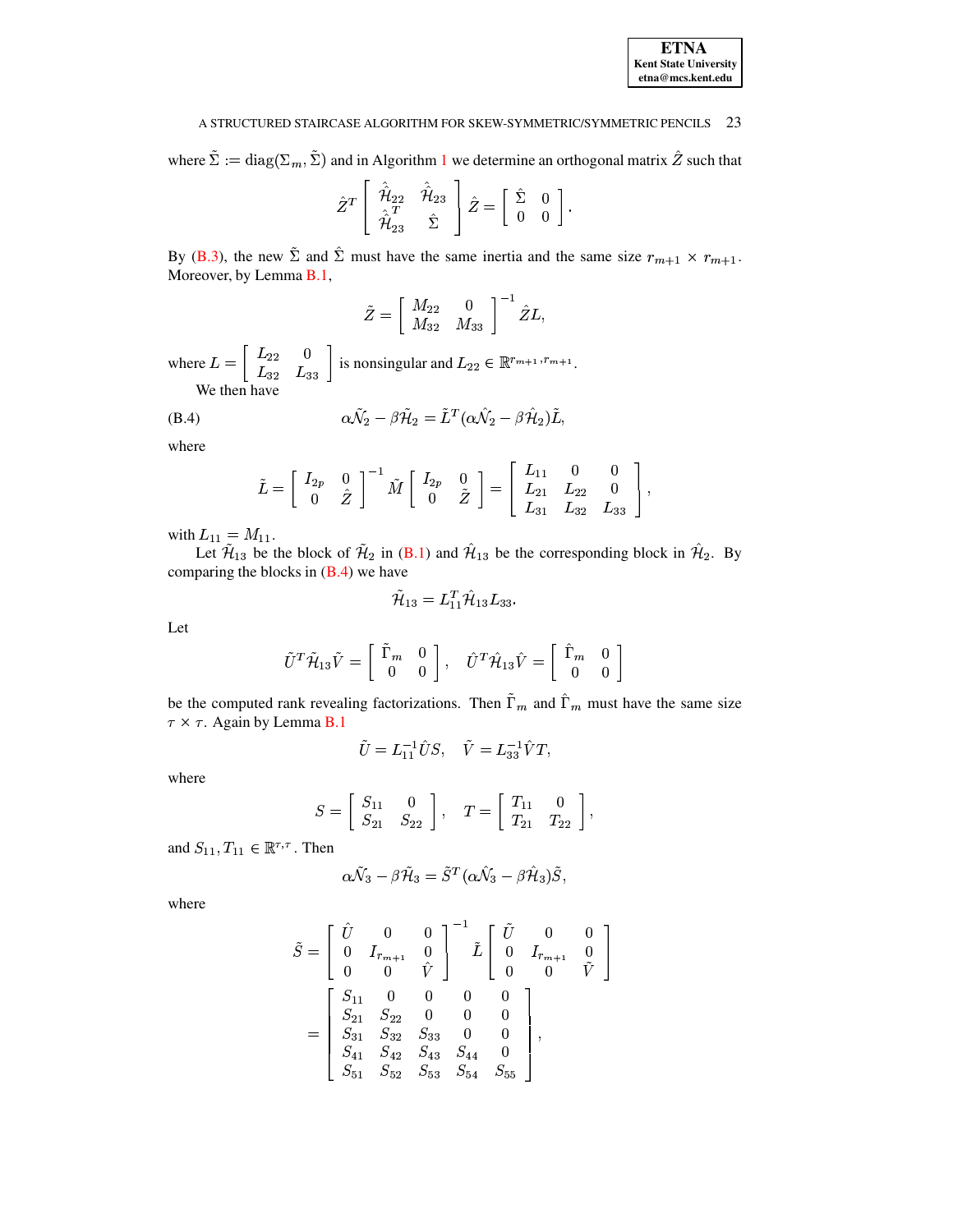with  $S_{33} = L_{22}$  and  $S_{44} = T_{11}$ ,  $S_{54} = T_{21}$ , and  $S_{55} = T_{22}$ . It is then evident that the newly generated subpencils  $\alpha \hat{N} - \beta \hat{H}$  and  $\alpha \hat{N} - \beta \hat{H}$  satisfy

$$
\alpha\tilde{\mathcal{N}}-\beta\tilde{\mathcal{H}}=\left[\begin{array}{cc} S_{22} & 0 \\ S_{32} & S_{33} \end{array}\right]^T(\alpha\hat{\mathcal{N}}-\beta\hat{\mathcal{H}})\left[\begin{array}{cc} S_{22} & 0 \\ S_{32} & S_{33} \end{array}\right],
$$

which is the same as  $(B.2)$ . Since both algorithms start with

$$
\tilde{\mathcal{N}}=\hat{\mathcal{N}}=N,\quad \tilde{\mathcal{H}}=\hat{\mathcal{H}}=H,
$$

it follows by induction that they generate the same integers  $n_j$ ,  $q_j$ ,  $r_j$ . The inertia indices satisfy  $\tilde{\pi}_j = \pi_j - \pi_{j-1}$  and  $\tilde{\nu}_j = \nu_j - \nu_{j-1}$ .  $\Box$ 

In the following we will show that by carrying out some further block Gauß elimination steps, the staircase form computed by Algorithm 2 can be reduced close to the even Kronecker-like form. In Algorithm 2 it is not necessary to move all the blocks  $\Sigma$  toward the center. So the permutation with  $P$  in  $(B.1)$  does not necessarily have to be carried out. The staircase form has the following block structure.

<span id="page-23-0"></span>
$$
\hat{N} = Y^T N Y =
$$

| $N_{11}$                   | $\sim 100$                                                  | $\alpha$ , $\alpha$ , $\alpha$ | $N_{1,m}$        | $N_{1,m+1}$   | $N_{1,m+2}$ $N_{1,2m}$ |  | $\bf{0}$ | $n_1$         |
|----------------------------|-------------------------------------------------------------|--------------------------------|------------------|---------------|------------------------|--|----------|---------------|
|                            |                                                             |                                |                  |               |                        |  |          |               |
|                            |                                                             |                                |                  |               | $N_{m-1,m+2}$          |  |          |               |
| $-N_{1,m}^T$               | $\mathcal{L}^{\mathcal{L}}$ and $\mathcal{L}^{\mathcal{L}}$ | $\sim$ $ \sim$                 | $N_{m,m}$        | $N_{m,m+1}$   | 0                      |  |          | $n_m$         |
| $-N_{1,m+1}^T$             | $\sim 100$                                                  | $\sim 100$                     | $-N_{m,m+1}^{T}$ | $N_{m+1,m+1}$ |                        |  |          |               |
| $-N_{1,m}^T$               | $\alpha$ , $\alpha$ , $\alpha$ , $\alpha$                   | $-N_{m-1,m+2}^{T}$             | $\boldsymbol{0}$ |               | 0                      |  |          | $\tilde{q}_m$ |
|                            |                                                             |                                |                  |               |                        |  |          |               |
| $-\boldsymbol{N^T_{1,2m}}$ | $\sim$ $\sim$                                               |                                |                  |               |                        |  |          |               |
| $\overline{\phantom{a}}$   |                                                             |                                |                  |               |                        |  |          |               |

 $\hat{H} = Y^T H Y =$ 

| $H_{11}$         | $\sim 10^{-1}$                 | $\sim 100$                     | $H_{1,m}$     | $H_{1,m+1}$   | $H_{1,m+2}$   | and the state of | $H_{1,2m+1}$    | $n_1$         |  |
|------------------|--------------------------------|--------------------------------|---------------|---------------|---------------|------------------|-----------------|---------------|--|
|                  |                                |                                |               |               |               |                  |                 |               |  |
|                  |                                |                                |               |               |               |                  |                 |               |  |
| $H_{1,m}^T$      | $\alpha$ , $\alpha$ , $\alpha$ | $\alpha$ , $\alpha$ , $\alpha$ | $H_{m,m}$     | $H_{m,m+1}$   | $H_{m,m+2}$   |                  |                 | $n_m$         |  |
| $H^T_{1,m+1}$    | $\sim 100$                     | $\alpha$ , $\alpha$ , $\alpha$ | $H^T_{m,m+1}$ | $H_{m+1,m+1}$ |               |                  |                 |               |  |
| $H^T_{1,m+2}$    | $\sim 100$                     | $\sim 100$                     | $H_{m,m+2}^T$ |               | $H_{m+2,m+2}$ |                  |                 | $\tilde{q}_m$ |  |
|                  |                                |                                |               |               |               |                  |                 |               |  |
|                  |                                |                                |               |               |               |                  |                 |               |  |
| $H_{1,2m+1}^{T}$ |                                |                                |               |               |               |                  | $H_{2m+1,2m+1}$ | $\tilde{q}_1$ |  |
| (B.5)            |                                |                                |               |               |               |                  |                 |               |  |

where for  $\tilde{r}_j = r_j - r_{j-1}, \tilde{q}_j = q_j + \tilde{r}_j, (1 \le j \le m)$ , and  $l = 2p + \tilde{r}_{m+1}$ . The blocks have the following properties.

$$
N_{j,2m+1-j} \in \mathbb{R}^{n_j, \bar{q}_{j+1}}, \quad \text{rank } N_{j,2m+1-j} = \tilde{q}_{j+1}, \quad 1 \le j \le m-1,
$$
  

$$
N_{m+1,m+1} = \begin{bmatrix} \Delta & 0 \\ 0 & 0_{\tilde{r}_{m+1}} \end{bmatrix}, \quad \Delta \in \mathbb{R}^{2p,2p},
$$
  

$$
\tilde{r}_j \quad n_j \quad q_j - n_j
$$
  

$$
H_{j,2m+2-j} = n_j \quad [\Pi_j \quad \Gamma_j \quad 0 \quad ], \quad 1 \le j \le m,
$$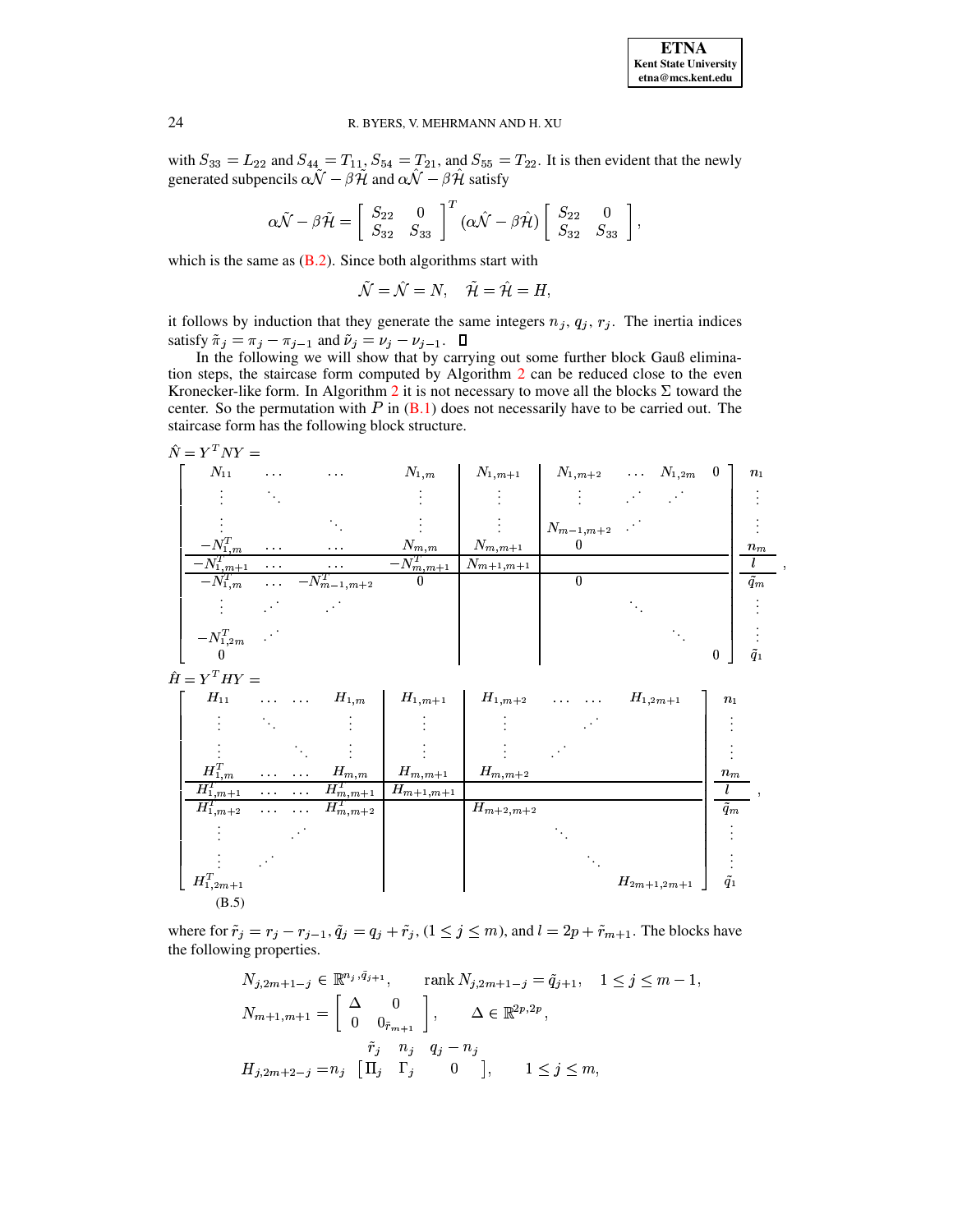$$
H_{2m+2-j,2m+2-j} = \begin{bmatrix} \tilde{r}_j & q_j \\ q_j & 0 \\ 0 & 0 \end{bmatrix}, \qquad 1 \le j \le m,
$$
  

$$
H_{m+1,m+1} = \begin{bmatrix} \Sigma_{11} & \Sigma_{12} \\ \Sigma_{12}^T & \Sigma_{m+1} \end{bmatrix}, \qquad \Sigma_{11} \in \mathbb{R}^{2p,2p}, \quad \Sigma_{m+1} \in \mathbb{R}^{\tilde{r}_{m+1}, \tilde{r}_{m+1}}
$$

where all the blocks  $\Delta, \Sigma_j, \Gamma_j$  are nonsingular. Without loss of generality, we may assume that  $\Delta = J_{2p}$  and  $\Sigma_j = \text{diag}(I_{\tilde{\pi}_j}, -I_{\tilde{\nu}_j}).$ 

The property that  $N_{j,2m+1-j}$  has full column rank can be shown as follows.

After the first step of reduction we have

| $\mathcal{N}_{11}$ | $\mathcal{N}_{12}$ | 0 | 0 | 0 |
|--------------------|--------------------|---|---|---|
|                    | $\overline{22}$    | O |   |   |
|                    |                    |   |   | 0 |
|                    |                    |   |   |   |
|                    |                    | N |   |   |

In the next step, after having compressed  $\mathcal{N}_{22}$ , N is changed to

| $\hat{\mathcal{N}}_{12}$ | $\hat{\mathcal{N}}_{13}$ |  |   |
|--------------------------|--------------------------|--|---|
|                          |                          |  | 0 |
|                          |                          |  |   |
|                          |                          |  | 0 |
|                          |                          |  |   |
|                          |                          |  |   |

Since  $\begin{bmatrix} \mathcal{N}_{11} & \mathcal{N}_{12} \\ -\mathcal{N}_{12}^T & \mathcal{N}_{22} \end{bmatrix}$  and  $\Delta$  are nonsingular,  $\hat{\mathcal{N}}_{13}$  has to be of full column rank. It is easily seen that  $\hat{\mathcal{N}}_{13}$  is equivalent to  $N_{1,2m}$ . So  $N_{1,2m}$  has full column rank. By induction, it follows

that the other blocks  $N_{j,2m+1-j}$  have full column rank as well. We now begin further reductions on the pencil  $(B.5)$ . The reduction process is described in the following algorithm.

ALGORITHM 3. Let  $N := Y^T N Y$  and  $H := Y^T H Y$  be given as in (B.5).

Annihilate the blocks  $\Sigma_{12}$  and  $\Sigma_{12}^T$  with pivot block  $\Sigma_{m+1}$  in  $H_{m+1,m+1}$ .<br>Annihilate the blocks in  $N_{m,m+1}$  ( $-N_{m,m+1}^T$ ) above and to the left of  $\Delta$  in

 $N_{m+1,m+1}$  with the pivot block  $\Delta$ . Then

$$
\begin{bmatrix}\nN_{m,m} & N_{m,m+1} \\
-N_{m,m+1}^T & N_{m+1,m+1}\n\end{bmatrix} = \begin{bmatrix}\n\tilde{N}_{m,m} & 0 & \tilde{\Phi}_m \\
0 & \Delta & 0 \\
-\tilde{\Phi}_m^T & 0 & 0\n\end{bmatrix}.
$$

Because by the reduction procedure  $\begin{bmatrix} N_{m,m} & N_{m,m+1} \\ -N_{m,m+1}^T & N_{m+1,m+1} \end{bmatrix}$  is nonsingular,<br>  $\tilde{\Phi}_m$  has to be of full column rank. So we can determine a nonsingular matrix <br>
X such that  $Z^T \tilde{\Phi}_j = \begin{bmatrix} 0 \\ I_{\$ 

$$
\left[\begin{array}{cc} Z & 0 \\ 0 & I \end{array}\right]^T \left[\begin{array}{ccc} N_{m,m} & N_{m,m+1} \\ -N_{m,m+1}^T & N_{m+1,m+1} \end{array}\right] \left[\begin{array}{cc} Z & 0 \\ 0 & I \end{array}\right] = \left[\begin{array}{ccc} \Psi_{11} & \Psi_{12} & 0 & 0 \\ -\Psi_{12}^T & \Psi_{22} & 0 & \tilde{I}_{r_{m+1}} \\ 0 & 0 & \Delta & 0 \\ 0 & -\tilde{I}_{r_{m+1}} & 0 & 0 \end{array}\right]
$$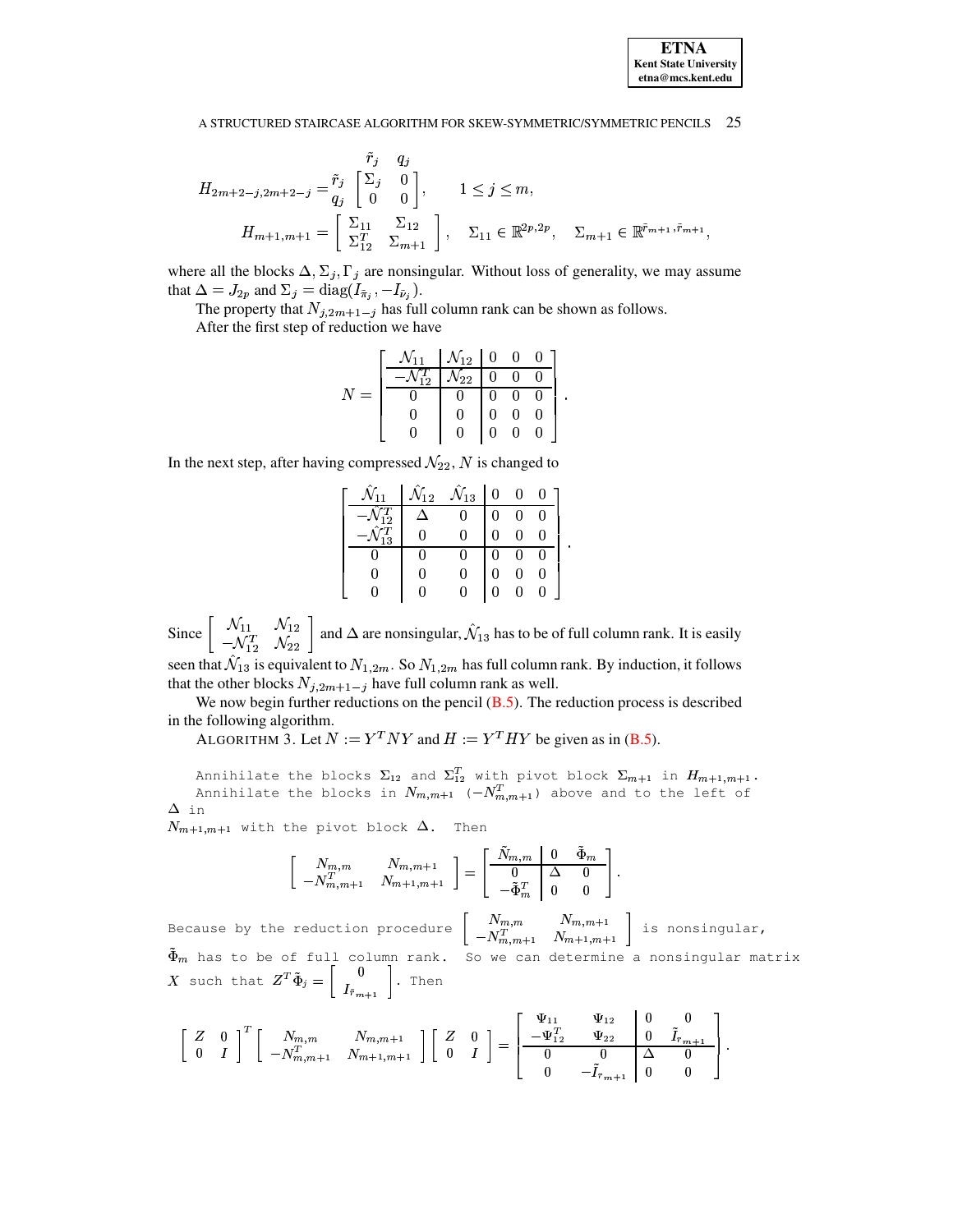

We then annihilate  $\Psi_{22}, \Psi_{12}$ , and  $-\Psi_{12}^T$  by performing another block Gauß congruence transformation with pivot blocks  $I_{\tilde{r}_{m+1}}$  and  $-I_{\tilde{r}_{m+1}}$ . Again by the nonsingularity

 $\begin{bmatrix} N_{m,m} & N_{m,m+1} \\ -N_{m,m+1}^T & N_{m+1,m+1} \end{bmatrix}$ ,  $\Psi_{11}$  has to be nonsingular.  $\circ f$ So it can be compressed further to  $\Psi_m := J_{(n_m - \tilde{r}_{m+1})/2}$  by performing one more congruence transformation. Eventually,

$$
\begin{bmatrix}\nN_{m,m} & N_{m,m+1} \\
-N_{m,m+1}^T & N_{m+1,m+1}\n\end{bmatrix}\n\longrightarrow\n\begin{bmatrix}\n\Psi_m & 0 & 0 & 0 \\
0 & 0 & 0 & I_{\tilde{r}_{m+1}} \\
0 & 0 & \Delta & 0 \\
0 & -I_{\tilde{r}_{m+1}} & 0 & 0\n\end{bmatrix}
$$

Applying the same sequence of congruence transformations to  $H$ , it is easy to check that the block structures and ranks will not change.

We now proceed by working on  $H$ . First we simplify  $\Gamma_j$  and  $\Gamma_j^T$  to  $I_{n_m}$ in  $H_{m,m+2}$  and  $H_{m,m+2}^T$  by post-multiplying diag( $I, \Gamma_j^{-1}, I$ ) to  $H_{m,m+2}$  and pre-multiplying<br>its transpose to  $H_{m,m+2}^T$ . Note that this transformation does not affect  $H_{m+2,m+2}$  and the blocks in N.

Second, we annihilate  $\Pi_{m}$ ,  $-\Pi_{m}^{T}$  in  $H_{m,m+2}$ ,  $H_{m,m+2}^{T}$  and  $H_{m,m+1}, H_{m,m+1}^{T}$ ,  $H_{m,m}$ with pivot block  $I_{n_m}$  in  $H_{m,m+2}$  and  $H_{m,m+2}^T$ .

FOR  $j = m - 1, ..., 1$ 

a) Annihilate the blocks  $N_{j,j+1},\ldots,N_{j,2m-j}$  as well as  $-N_{j,j+1}^T,\ldots,-N_{j,2m-j}^T$ <br>in  $N$  with the nonsingular blocks in  $-N_{j+1,2m-j}^T,\ldots,-N_{m,m+1}^T$ ,  $N_{m+1,m+1}$ ,  $N_{m,m+1},\ldots,N_{j+1,2m-j}$  as pivots.

Simplify  $N_{j,2m+1-j}$  and  $-N_{j,2m+1-j}^T$  to  $\begin{bmatrix} 0 \\ I_{\tilde{q}_{j+1}} \end{bmatrix}$  and  $-\begin{bmatrix} 0 \\ I_{\tilde{q}_{j+1}} \end{bmatrix}^T$ , respectively.<br>Annihilate the blocks in  $N_{j,j}$  with pivot blocks  $I_{\tilde{q}_{j+1}}$  and  $-I_{\tilde{q}_{j+1}}$  from  $N_{i,2m+1-j}$  and  $-N_{i,2m+1-j}^T$  to get

$$
N_{j,j} = \left[ \begin{array}{cc} \Psi_j & 0 \\ 0 & 0 \end{array} \right].
$$

With the same argument as before,  $\Psi_j$  must be nonsingular and thus we reduce  $\Psi_j$  to  $J_{(n_j - \tilde{q}_{j+1})/2}$ .

b) Reduce the blocks  $\Gamma_j$ ,  $\Gamma_j^T$  in  $H_{j,2m+2-j}$  and  $H_{j,2m+2-j}^T$  to  $I_{n_j}$ . Annihilate the blocks  $H_{j,j}$ ,  $H_{j,j+1}, \ldots, H_{j,2m+1-j}$ ,  $H_{j,j+1}^T, \ldots, H_{j,2m+1-j}^T$ , as well as  $\Pi_j$ ,  $\pi_j^T$  in  $H_{j,2m+2-j}$  and  $H_{j,2m+2-j}^T$  with block pivot  $I_{n_j}$ from  $H_{j,2m+2-j}$  and  $H_{j,2m+2-j}^T$ .

END FOR  $i$ 

With this further reduction, the matrices  $N$  and  $H$  are transformed as

<span id="page-25-0"></span> $X^T N X =$ 

| .<br>$\mathcal{N}_{11}$ |                    |                |                           |                 | $N_{1,2\delta}$ | $\boldsymbol{0}$ | n <sub>1</sub>           |
|-------------------------|--------------------|----------------|---------------------------|-----------------|-----------------|------------------|--------------------------|
|                         |                    |                |                           |                 |                 |                  |                          |
|                         |                    |                |                           | $N_{m-1,m+1}$ . |                 |                  |                          |
|                         |                    | $N_{m,m}$      | $N_{m,m+1}$               | $\theta$        |                 |                  | $n_m$                    |
|                         |                    | $-N_{m,m+1}^T$ | $N_{m+1,\underline{m+1}}$ |                 |                 |                  |                          |
|                         | $-N_{m-1,m+1}^{T}$ | 0              |                           | $\theta$        |                 |                  | $\overline{\tilde{q}_m}$ |
|                         |                    |                |                           |                 |                 |                  |                          |
| $-N_{1,2m}^T$ .         |                    |                |                           |                 |                 |                  |                          |
|                         |                    |                |                           |                 |                 | $\boldsymbol{0}$ | $\tilde{q}_1$            |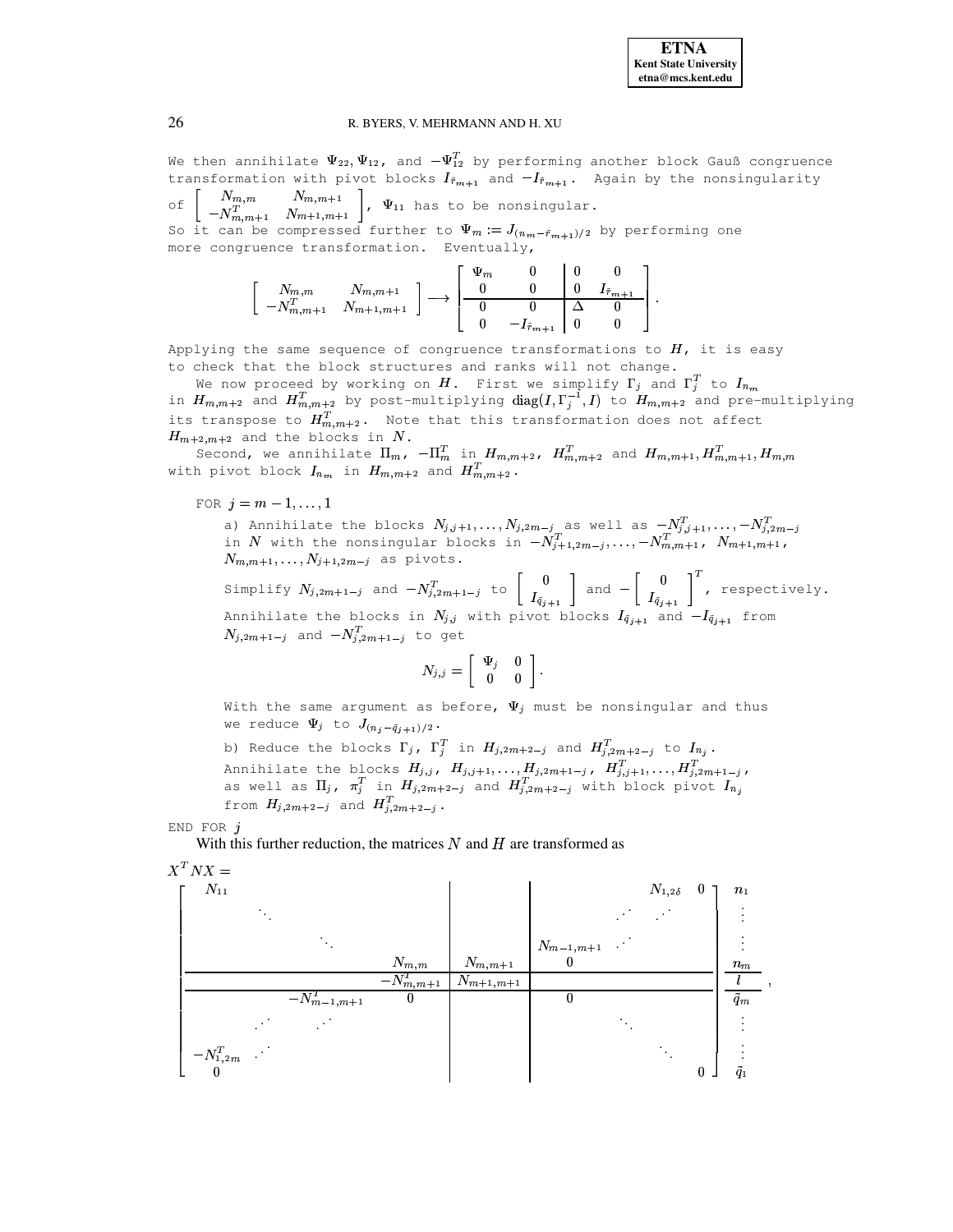

for some nonsingular matrix X, where (note that  $q_j = \tilde{q}_j - \tilde{r}_j$ )

$$
\begin{aligned}\n\tilde{r}_{j+1} & q_{j+1} \\
N_{j,2m+1-j} & = \tilde{r}_{j+1} \\
q_{j+1} & \begin{bmatrix}\n0 & 0 \\
I & 0 \\
0 & I\n\end{bmatrix}, \qquad 1 \leq j \leq m-1, \\
n_j - \tilde{q}_{j+1} & \tilde{q}_{j+1} \\
N_{j,j} & = \tilde{q}_{j+1} \\
\tilde{q}_{j+1} & \begin{bmatrix}\nI & 0 \\
0 & I\n\end{bmatrix}, \qquad \tilde{q}_{m+1} = \tilde{r}_{m+1}, \qquad 1 \leq j \leq m, \\
2p \quad \tilde{r}_{m+1} \\
2p \quad \tilde{r}_{m+1} \\
\tilde{r}_{m+1} & \begin{bmatrix}\n0 & 0 \\
0 & I\n\end{bmatrix}, \\
N_{m,m+1} & = \tilde{r}_{m+1} \\
\tilde{r}_{m+1} & \begin{bmatrix}\n0 & 0 \\
0 & I\n\end{bmatrix}, \\
N_{m+1,m+1} & = \begin{bmatrix}\n\Delta & 0 \\
0 & 0 \\
0 & 0 \\
\tilde{r}_{j} & n_{j} \\
q_{j} & -n_{j}\n\end{bmatrix}, \qquad \Delta = J_{p}, \\
H_{j,2m+2-j} & = n_{j} \begin{bmatrix}\n0 & I & 0 \\
0 & I & 0 \\
0 & 0\n\end{bmatrix}, \qquad 1 \leq j \leq m, \\
H_{2m+2-j,2m+2-j} & = \tilde{r}_{j} \begin{bmatrix}\n\Sigma_{j} & 0 \\
0 & 0 \\
0 & 0\n\end{bmatrix}, \qquad 1 \leq j \leq m, \\
H_{m+1,m+1} & = \begin{bmatrix}\n\Theta & 0 \\
0 & \Sigma_{m+1}\n\end{bmatrix}, \qquad \Theta = \Theta^{T} \in \mathbb{R}^{2p, 2p}.\n\end{aligned}
$$

Note that all  $\Sigma_j = \text{diag}(I_{\tilde{\pi}_j}, -I_{\tilde{\nu}_j}), 1 \le j \le m + 1$  are signature matrices.<br>By performing a congruence transformation to the pencil with  $X^T N X, X^T H X$  in (**B.6**) with an appropriate permutation, we obtain the struct This leads to the conclusion in Theorem 3.3.

Let us illustrate this complicated process by an example.

EXAMPLE B.2. Let

|                               |      | 0        |          |   | 1      | $\boldsymbol{0}$ | $\theta$         | 0 | $\theta$ | -0       |
|-------------------------------|------|----------|----------|---|--------|------------------|------------------|---|----------|----------|
|                               |      | 0        |          |   | 0      | 1                | 0                | 0 | 0        | -0       |
|                               |      |          |          | 1 | O      | O                |                  |   |          |          |
|                               |      |          |          |   |        |                  |                  |   |          |          |
|                               |      |          |          | 0 |        |                  |                  |   |          |          |
| $\alpha N - \beta H = \alpha$ | $-1$ | $\bf{0}$ | U        |   | $\cup$ | 0                |                  |   |          |          |
|                               | 0    | $-1$     | $\Omega$ |   | 0      | 0                |                  |   |          |          |
|                               |      | O        |          |   |        |                  | 0                |   |          |          |
|                               |      | $\Omega$ |          |   |        |                  | 0                | 0 | 0        | 0        |
|                               |      | 0        |          |   |        |                  | 0                | 0 | 0        | 0        |
|                               |      |          |          |   |        |                  | $\left( \right)$ | O |          | $\Omega$ |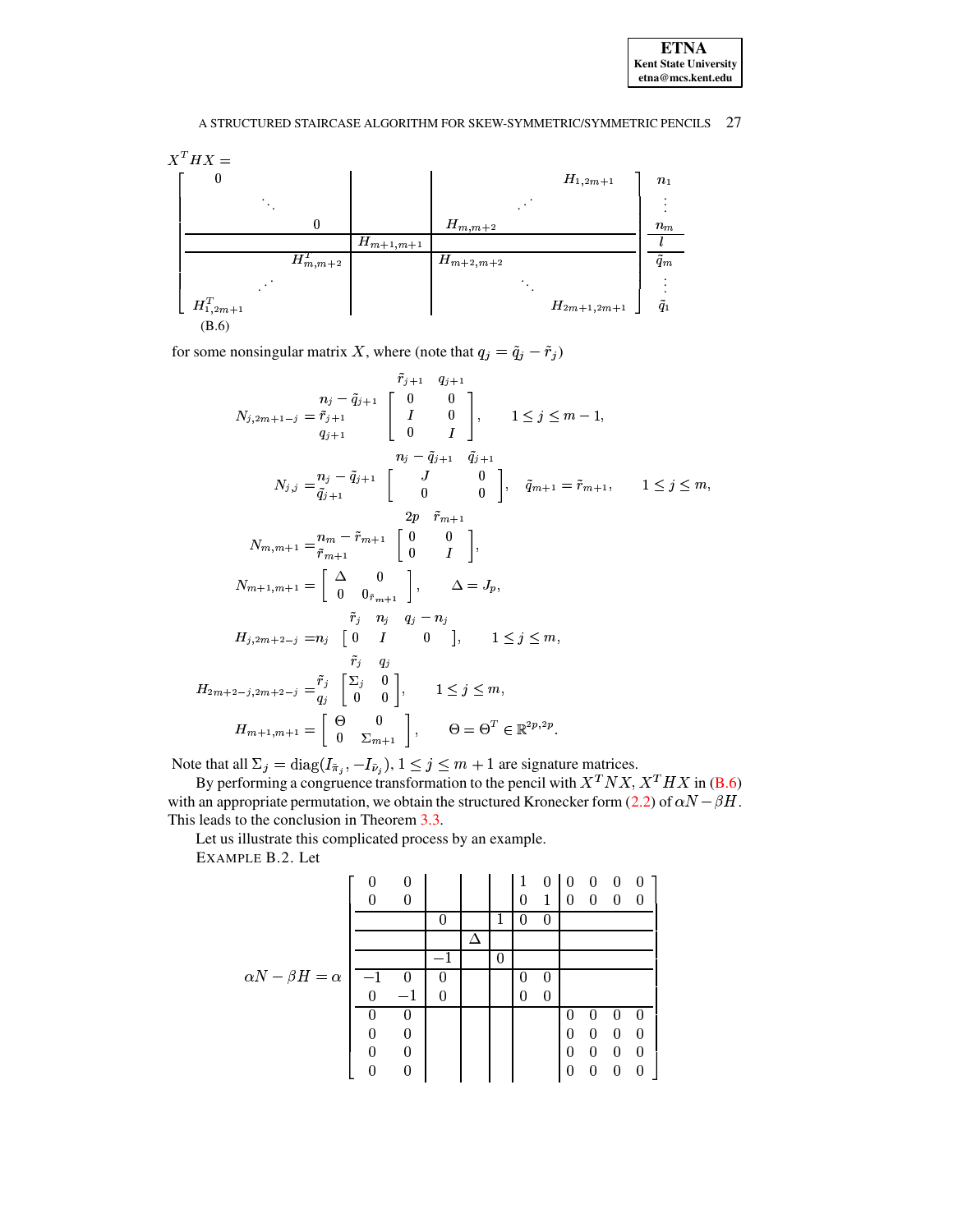g

# 28 R. BYERS, V. MEHRMANN AND H. XU

|          | 0              | 0            |   |     |   | $\boldsymbol{0}$ | $\boldsymbol{0}$ | $\theta$         | $\mathbf{1}$     | 0                |                  |   |
|----------|----------------|--------------|---|-----|---|------------------|------------------|------------------|------------------|------------------|------------------|---|
|          | 0              | 0            |   |     |   | $\overline{0}$   | $\theta$         | $\theta$         | $\theta$         | 1                | $\Omega$         |   |
|          |                |              | 0 |     | 0 | 1                | 0                |                  |                  |                  |                  |   |
|          |                |              |   | (-) |   |                  |                  |                  |                  |                  |                  |   |
|          |                |              |   |     |   |                  |                  |                  |                  |                  |                  |   |
| $-\beta$ |                | U            |   |     |   | U                | O                |                  |                  |                  |                  | , |
|          | $\overline{0}$ | 0            | 0 |     |   | 0                | $\boldsymbol{0}$ |                  |                  |                  |                  |   |
|          | 0              | 0            |   |     |   |                  |                  |                  | 0                |                  |                  |   |
|          | 1              | 0            |   |     |   |                  |                  | $\boldsymbol{0}$ | $\boldsymbol{0}$ | 0                | $\overline{0}$   |   |
|          | 0              | $\mathbf{1}$ |   |     |   |                  |                  | $\boldsymbol{0}$ | $\boldsymbol{0}$ | $\boldsymbol{0}$ | 0                |   |
|          | 0              | 0            |   |     |   |                  |                  | $\boldsymbol{0}$ | $\boldsymbol{0}$ | $\boldsymbol{0}$ | $\boldsymbol{0}$ |   |

where  $\Delta$  is nonsingular. We have  $m = 3$ , and

$$
n_1 = 2
$$
,  $n_2 = 1$ ,  $n_3 = 0$ ;  $q_1 = 3$ ,  $q_2 = 2$ ,  $q_3 = 1$ ,  
\n $\tilde{r}_1 = 1$ ,  $\tilde{r}_2 = 0$ ,  $\tilde{r}_3 = 0$ ,  $\tilde{r}_4 = 0$ .

Then

$$
q_1 - n_1 = 1, \quad q_2 - n_2 = 1, \quad q_3 - n_3 = 1, \quad \text{(for } S_{j-1})
$$
  
\n
$$
k_1 = (n_1 - q_2 - \tilde{r}_2)/2 = 0, \quad k_2 = (n_2 - q_3 - \tilde{r}_3)/2 = 0, \quad \text{(for } \mathcal{I}_{2j}),
$$
  
\n
$$
\tilde{r}_1 = \tilde{\nu}_1 = 1, \quad \tilde{r}_2 = 0, \quad \tilde{r}_3 = 0, \quad \tilde{r}_4 = 0, \quad \text{(for } \mathcal{I}_{2j-1})
$$

By Theorem [3.3,](#page-10-0) we conclude that the pencil has one singular block  $\mathcal{O}_1 = \alpha_0 - \beta_0$ ; one block  $S_1$ ; one block  $S_2$ ; and one block  $\mathcal{I}_1$  with  $s = -1$ . The canonical structure of  $\alpha N - \beta H$ associated with the finite eigenvalues is the same as that of  $\alpha\Delta - \beta\Theta$ .

In fact, if we rearrange the columns and rows of N and H in the order 4, 8, 1, 3, 5, 6, 9,  $2, 7, 10, 11$  and let  $P$  be the corresponding permutation matrix, then

$$
P^{T}(\alpha N-\beta H)P=\alpha\left[\begin{array}{c|c} \Delta & 0 & 0 & 0 & 1 & 0 \\ 0 & 0 & 0 & 1 & 0 & 0 \\ 0 & -1 & 0 & 0 & 0 & 0 \\ 0 & -1 & 0 & 0 & 0 & 0 \\ 0 & 0 & 0 & 0 & 0 & 0 \\ 0 & 0 & 0 & 0 & 0 & 0 \\ 0 & -1 & 0 & 0 & 0 & 0 \\ 0 & 0 & 0 & 0 & 1 & 0 \\ 0 & 0 & 0 & 0 & 0 & 0 \\ 0 & -1 & 0 & 0 & 0 & 0 \\ 0 & -1 & 0 & 0 & 0 & 0 \\ 0 & 0 & -1 & 0 & 0 & 0 \\ 0 & 0 & 0 & 0 & -1 & 0 \\ 0 & 0 & 0 & 0 & -1 & 0 \\ 0 & 0 & 0 & 0 & -1 & 0 \\ 0 & 0 & 0 & 0 & -1 & 0 \\ 0 & 0 & 0 & 0 & 0 & 0 \\ 0 & 0 & 0 & 0 & 0 & 0 \\ 0 & 0 & 0 & 0 & 0 & 0 \\ 0 & 0 & 0 & 0 & 0 & 0 \\ 0 & 0 & 0 & 0 & 0 & 0 \\ 0 & 0 & 0 & 0 & 0 & 0 \\ 0 & 0 & 0 & 0 & 0 & 0 \\ 0 & 0 & 0 & 0 & 0 & 0 \\ 0 & 0 & 0 & 0 & 0 & 0 \\ 0 & 0 & 0 & 0 & 0 & 0 \\ 0 & 0 & 0 & 0 & 0 & 0 \\ 0 & 0 & 0 & 0 & 0 & 0 \\ 0 & 0 & 0 & 0 & 0 & 0 \\ 0 & 0 & 0 & 0 & 0 & 0 \\ 0 & 0 & 0 & 0 & 0 & 0 \\ 0 & 0 & 0 & 0 & 0 & 0 \\ 0 & 0 & 0 & 0 & 0 & 0 \\ 0 & 0 & 0 & 0 & 0 & 0 \\ 0 & 0 & 0 & 0 & 0 & 0 \\ 0 & 0 & 0 & 0 & 0 & 0 \\ 0 & 0 & 0 & 0 & 0 & 0 \\ 0 & 0 & 0 & 0 & 0 & 0 \\ 0 & 0 & 0 & 0 & 0 & 0 \\ 0 & 0 & 0 & 0 & 0 & 0 \\ 0 & 0 & 0 & 0 & 0
$$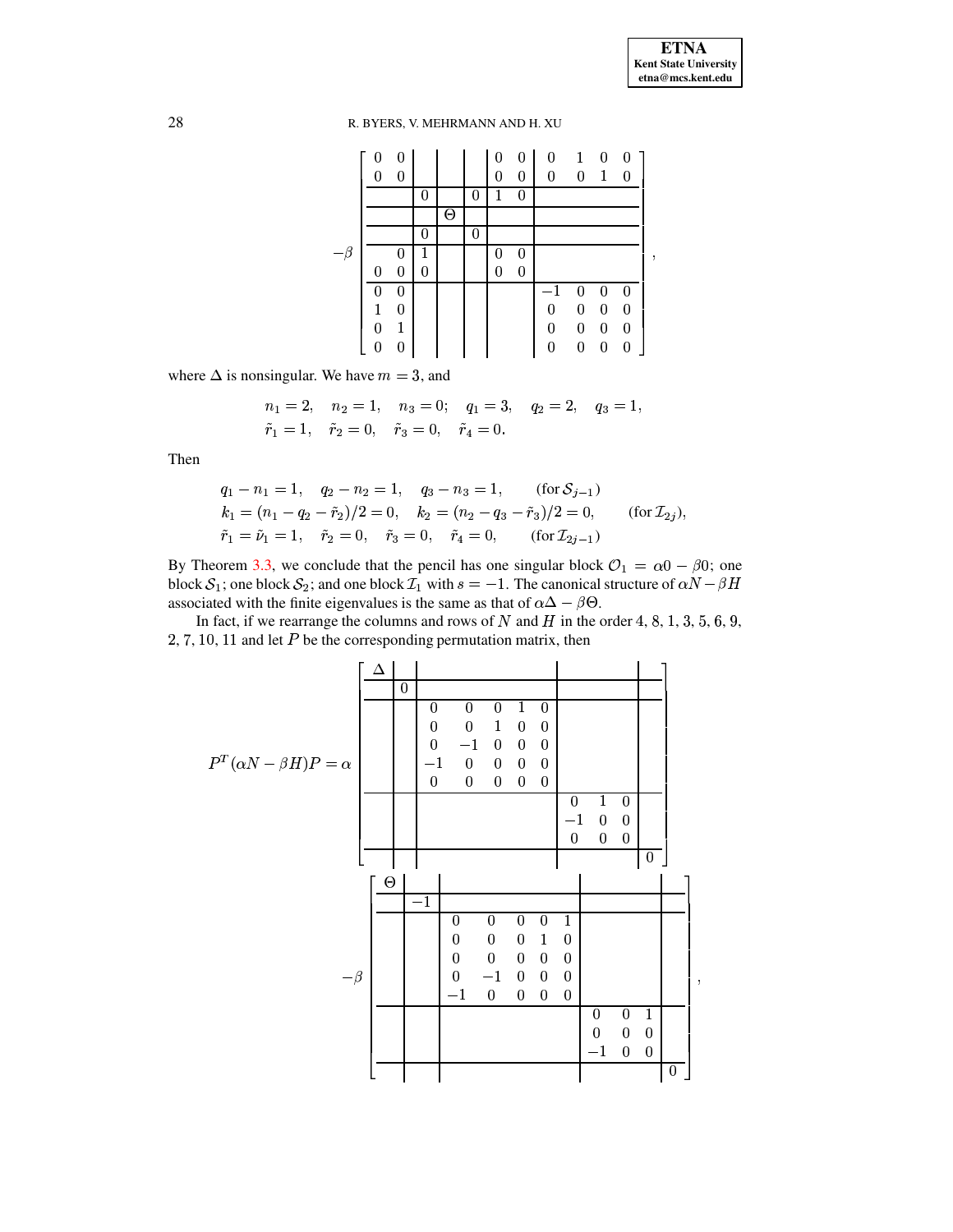<span id="page-28-0"></span>which is in the structured Kronecker form.

Appendix C. A structured algorithm for computing the structured Schur form of regular skew-symmetric/symmetric pencil of index at most 1.. In this appendix we present an algorithm for computing the structured Schur form (4.2). We call a matrix  $U \in \mathbb{R}^{2n,2n}$ orthogonal-symplectic if  $U^T U = I_{2n}$  and  $U^T J_n U = J_n$ . In this algorithm we will denote by  $G(i, j)$  a Givens rotation operating in rows or columns i and j. If  $G_{ij} \in \mathbb{R}^{n,n}$ then  $G_s(i,j) := diag(G_{ij}, G_{ij})$  is orthogonal-symplectic and also  $G(n, 2n) \in \mathbb{R}^{2n,2n}$  is orthogonal-symplectic. Finally in the algorithm we use the orthogonal-symplectic permutation matrix  $P = [e_n, e_1, \ldots, e_{n-1}, e_{2n}, e_{n+1}, \ldots, e_{2n-1}].$ 

ALGORITHM 4. For a regular skew-Hamiltonian/Hamiltonian pencil  $\alpha Z - \beta M$  of index at most 1 with  $Z = S J_n S^T J_n^T \in \mathbb{R}^{2n,2n}$  and  $S = \text{diag}(D, 0, D, 0)$ , where  $D \in \mathbb{R}^{p,p}$  is positive diagonal, this algorithm computes orthogonal matrices  $Q_1, Q_2$  and orthogonal symplectic matrices  $U_1, U_2$  such that  $Q_1^T M Q_2, Q_1^T S U_1, U_2^T (J_n S^T J_n^T) Q_2$  are in the form (4.2).

Let

<span id="page-28-1"></span>
$$
M = MP, \quad Q_1 = U_1 = I_{2n}, \quad Q_2 = U_2 = P,
$$
  

$$
T = P^T (J_n S^T J_n^T) P = \text{diag}(0, D, 0_{n-p-1}, 0, D, 0_{n-p-1}).
$$

**Step 1.** Reduce  $M, S, T$  to a form that is as (4.2) with the exception that  $M_{44}$  is lower Hessenberg.

FOR  $k=1,\ldots,n$ 

 $\delta$  Annihilate  $m_{n+k,k}, \ldots, m_{2n-1,k}$ FOR  $j = n + k, ..., 2n - 1$ Determine  $G(j, j + 1)$  to annihilate  $m_{ik}$ . Set

$$
M = G^{T}(j, j+1)M, \quad S = G^{T}(j, j+1)S, \quad Q_{1} = Q_{1}G(j, j+1).
$$

Determine  $G_s(j - n, j - n + 1)$  to annihilate  $s_{i, j+1}$ . Set

$$
S = SG_s(j - n, j - n + 1), \quad U_1 = U_1G_s(j - n, j - n + 1)
$$

Determine  $G(j-n, j-n+1)$  to annihilate  $s_{j-n+1,j-n}$ . Set

$$
M = GT(j - n, j - n + 1)M, \quad S = GT(j - n, j - n + 1)S
$$
  
Q<sub>1</sub> = Q<sub>1</sub>G(j - n, j - n + 1).

END FOR

 $\delta$  Annihilate  $m_{2n,k}$ 

Determine  $G(n,2n)$  to annihilate  $m_{2n,k}$ . Set

$$
M = G^T(n, 2n)M, \quad S = G^T(n, 2n)S, \quad Q_1 = Q_1 G(n, 2n).
$$

Determine another  $G(n,2n)$  to annihilate  $s_{2n,n}$ . Set

$$
S = SG(n, 2n), \quad U_1 = U_1G(n, 2n).
$$

 $\delta$  Annihilate  $m_{n,k}, \ldots, m_{k+1,k}$ FOR  $j = n, \ldots, k + 1$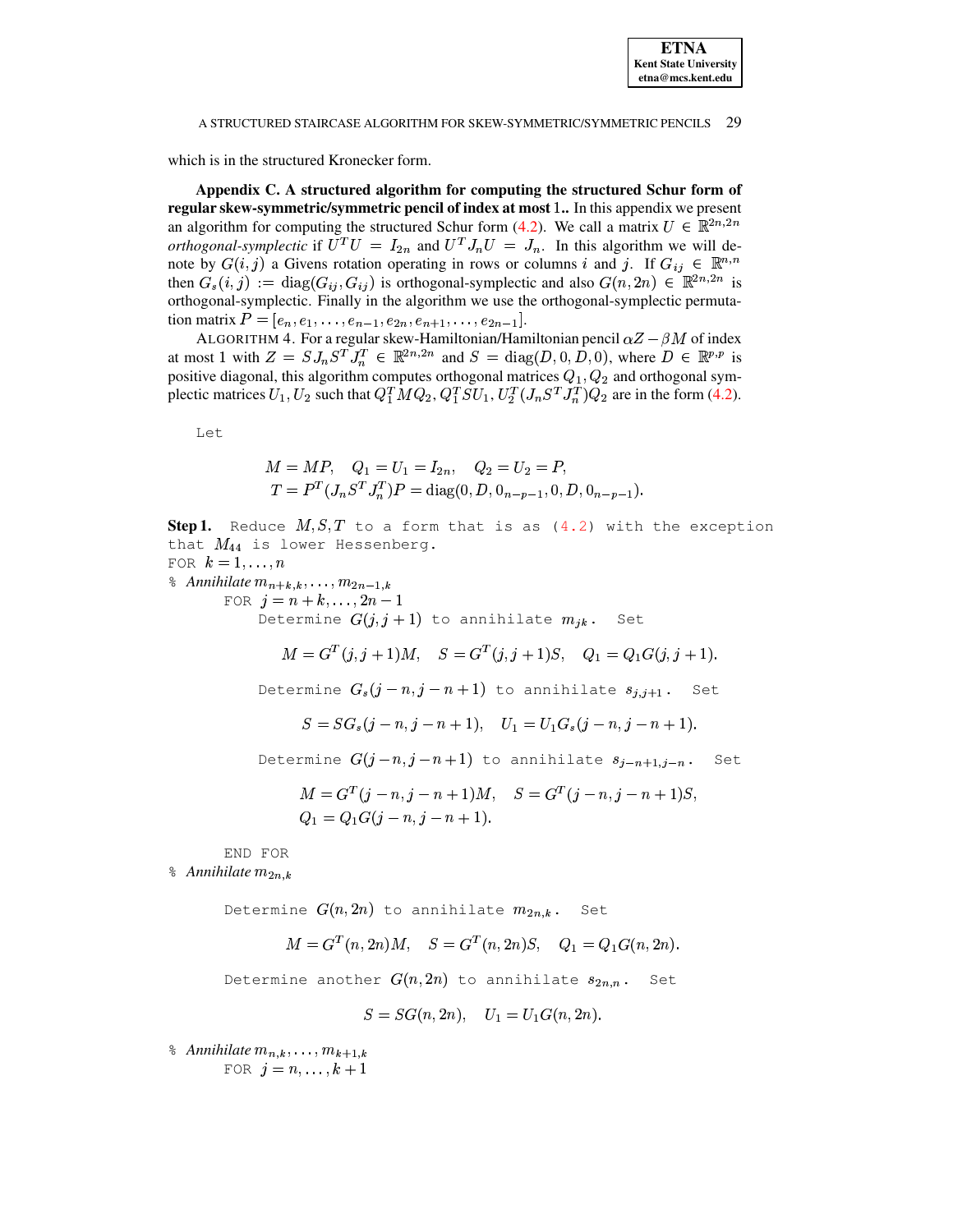Set

Set

R. BYERS, V. MEHRMANN AND H. XU Determine  $G(j-1,j)$  to annihilate  $m_{j,k}$ . Set  $M = G^{T}(j-1, j)M$ ,  $S = G^{T}(j-1, j)S$ ,  $Q_1 = Q_1G(j-1, j)$ . Determine  $G_s(j-1,j)$  to annihilate  $s_{i,j+1}$ . Set  $S = SG_s(i-1, i), \quad U_1 = U_1G_s(i-1, i).$ Determine  $G(n+j-1,n+j)$  to annihilate  $s_{n+j-1,n+j}$ .  $M = G<sup>T</sup>(n+j-1, n+j)M$ ,  $S = G<sup>T</sup>(n+j-1, n+j)S$ ,  $Q_1 = Q_1 G(n+j-1, n+j).$ END FOR  $\delta$  Annihilate  $m_{n+k,k+1}, \ldots, m_{n+k,n-1}$ FOR  $i = k + 1, ..., n - 1$ Determine  $G(j, j + 1)$  to annihilate  $m_{n+k,j}$ . Set  $M = MG(j, j + 1),$   $T = TG(j, j + 1),$   $Q_2 = Q_2G(j, j + 1).$ Determine  $G_s(j, j+1)$  to annihilate  $t_{i+1,j}$ . Set  $T = G_s^T(i, i + 1)T$ ,  $U_2 = U_2 G_s(i, i + 1)$ . Determine  $G(n+j, n+j+1)$  to annihilate  $t_{n+j, n+j+1}$ .  $M = MG(n + j, n + j + 1),$   $T = TG(n + j, n + j + 1),$  $Q_2 = Q_2G(n+j, n+j+1).$ END FOR  $\delta$  Annihilate  $m_{n+k,n}$ Determine  $G(n,2n)$  to annihilate  $m_{n+k,n}$ . Set  $M = MG(n, 2n),$   $T = TG(n, 2n),$   $Q_2 = Q_2G(n, 2n).$ Determine another  $G(n,2n)$  to annihilate  $t_{2n,n}$ . Set  $T = G^{T}(n, 2n)T$ ,  $U_2 = U_2G(n, 2n)$ .  $\delta$  Annihilate  $m_{n+k,2n}, \ldots, m_{n+k,n+k+2}$ FOR  $j = 2n, ..., n + k + 2$ Determine  $G(j-1,j)$  to annihilate  $m_{n+k,j}$ . Set  $M = MG(j-1, j),$   $T = TG(j-1, j),$   $Q_2 = Q_2G(j-1, j).$ 

Determine  $G_s(j-n-1,j-n)$  to annihilate  $t_{j-1,j}$ . Set

$$
T = G_s^T(j - n - 1, j - n)T, \quad U_2 = U_2 G_s(j - n - 1, j - n)
$$

Determine  $G(j-n-1,j-n)$  to annihilate  $t_{j-n,j-n-1}$ . Set

$$
M = MG(j - n - 1, j - n), \quad T = TG(j - n - 1, j - n),
$$
  
\n
$$
Q_2 = Q_2G(j - n - 1, j - n).
$$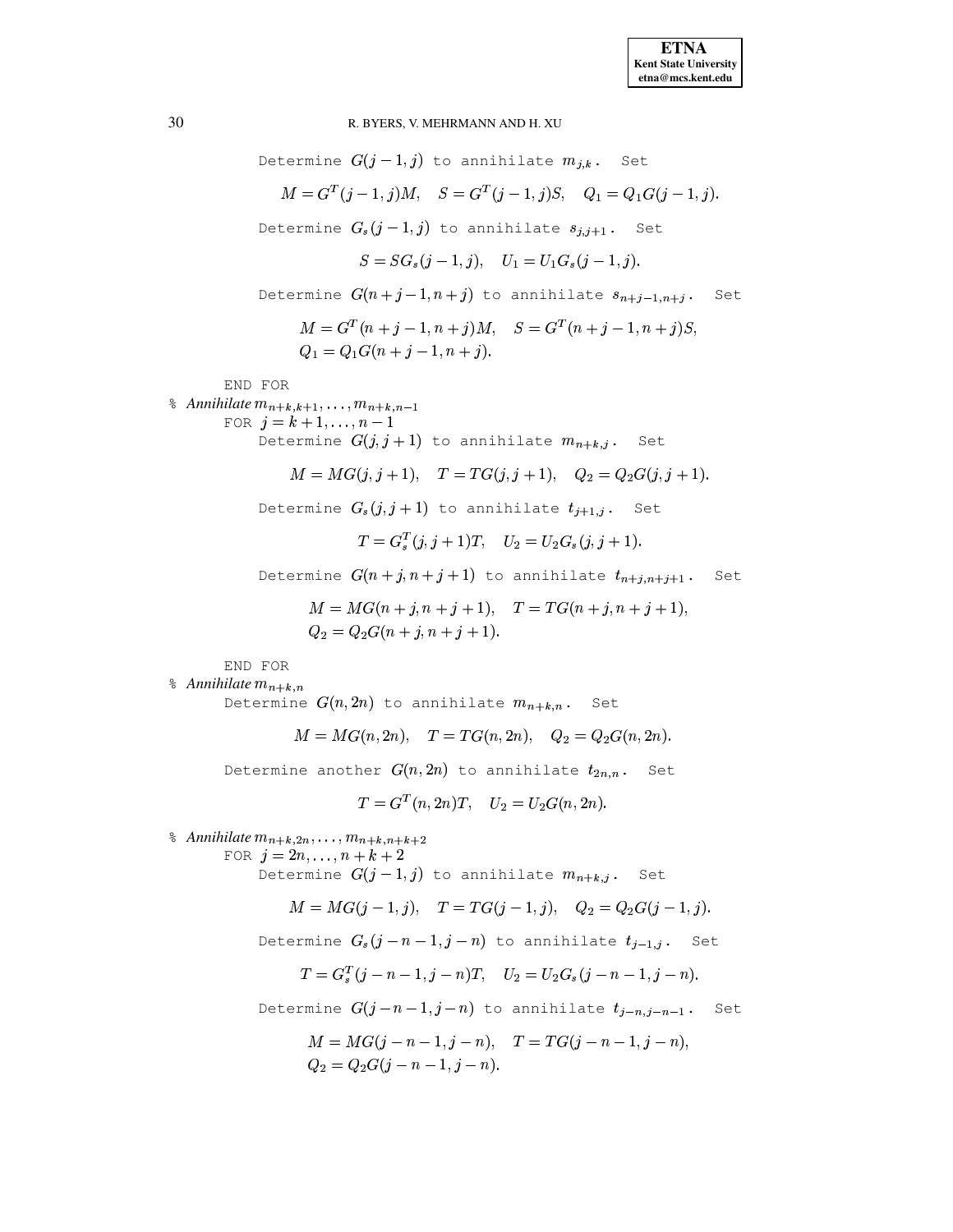END FOR END FOR (Note that the  $(3,3)$  block of  $T$  now is zero.)  $\delta$  Annihilate  $m_{n+1,n+2}, \ldots, m_{n+p,n+p+1}$ FOR  $k = n + 1, ..., n + p$ Determine  $G(k, k + 1)$  to annihilate  $m_{k, k+1}$ . Set

$$
M = MG(k, k+1), \quad T = TG(k, k+1), \quad Q_2 = Q_2G(k, k+1).
$$

END FOR

Step 2. Reduce  $M_{44}$  to lower quasi-triangular form.

Partition the matrices  $M, S, T$  as in (4.2). Apply the periodic  $QZ$ -algorithm, see e.g.  $([7, 22, 23])$  to the formal product  $S_{44}^{-T}S_{22}^{-1}M_{22}T_{22}^{-1}T_{44}^{-T}M_{44}^{T}$  to determine orthogonal matrices  $W_{j}$ ,  $j = 1,...,6$ <br>such that  $W_{1}^{T}S_{44}W_{2}$  and  $W_{5}^{T}T_{44}W_{6}$  are lower triangular,  $W_{3}^{T}S_{22}W_{2}$  and  $W_3^T M_{22} W_4$ ,  $W_5^T T_{22} W_4$  are upper triangular, and  $W_1^T M_{44} W_6$  is lower quasi-triangular. Let.

$$
Q_1 = diag(I_p, W_3, I_p, W_1), \quad Q_2 = diag(I_p, W_4, I_p, W_6),
$$
  

$$
U_1 = diag(I_p, W_2, I_p, W_2), \quad U_2 = diag(I_p, W_5, I_p, W_5).
$$

Set

$$
M = Q_1^T M Q_2, \t S = Q_1^T S U_1, \t T = U_2^T T Q_2, Q_1 = Q_1 Q_1, \t Q_2 = Q_2 Q_2, \t U_1 = U_1 U_1, \t U_2 = U_2 U_2
$$

Once the form  $(4.2)$  has been obtained, we introduce

<span id="page-30-0"></span>(C.1) 
$$
\hat{S} = Q_1^T SU_1, \quad \hat{T} = U_2^T T Q_2 \text{ and } \hat{M} = Q_1^T M Q_2.
$$

Because  $T = J_n S^T J_n^T$ ,  $M = -J_n M J_n^T$ ,  $U_1 J_n = J_n U_1$ , and  $U_2 J_n = J_n U_2$ , we have

 $\sim$ 

<span id="page-30-1"></span>
$$
U_1^T T (J_n Q_1 J_n^T) = J_n S^T J_n^T,
$$
  
\n
$$
(J_n Q_2 J_n^T)^T S U_2 = J_n \hat{T}^T J_n^T,
$$
  
\n(C.2) 
$$
(J_n Q_2 J_n^T)^T M (J_n Q_1^T J_n)^T = -J_n \hat{M}^T J_n^T
$$

and from  $Z = ST$ , we have

<span id="page-30-2"></span>
$$
Q_1^T Z (J_n Q_1 J_n^T) = Q_1^T S U_1 U_1^T T (J_n Q_1 J_n^T) = \hat{S} J_n \hat{S}^T J_n^T,
$$
  
(C.3) 
$$
(J_n Q_2 J_n^T)^T Z Q_2 = (J_n Q_2 J_n^T) S U_2 U_2^T T Q_2 = J_n \hat{T} J_n^T \hat{T}.
$$

It was shown in [3] that the finite eigenvalues of  $\alpha Z - \beta M$  are exactly the finite eigenvalues of

$$
\alpha Z - \beta \mathcal{M} = \alpha \left[ \begin{array}{cc} Z & 0 \\ 0 & Z \end{array} \right] - \beta \left[ \begin{array}{cc} 0 & M \\ M & 0 \end{array} \right]
$$

(with doubled algebraic multiplicity). Let  $Q_1 = \text{diag}(Q_1, J_n Q_2 J_n^T)$ ,  $Q_2 = \text{diag}(J_n Q_1 J_n^T, Q_2)$ . If follows from  $(C.1)$ ,  $(C.2)$ ,  $(C.3)$ , and  $(4.2)$  that

$$
Q_1^T(\alpha Z - \beta \mathcal{M})Q_2 = \alpha \begin{bmatrix} \hat{S}J_n \hat{S}^T J_n^T & 0 \\ 0 & J_n \hat{T} J_n^T \hat{T} \end{bmatrix} - \beta \begin{bmatrix} 0 & \hat{M} \\ -J_n \hat{M}^T J_n^T & 0 \end{bmatrix}
$$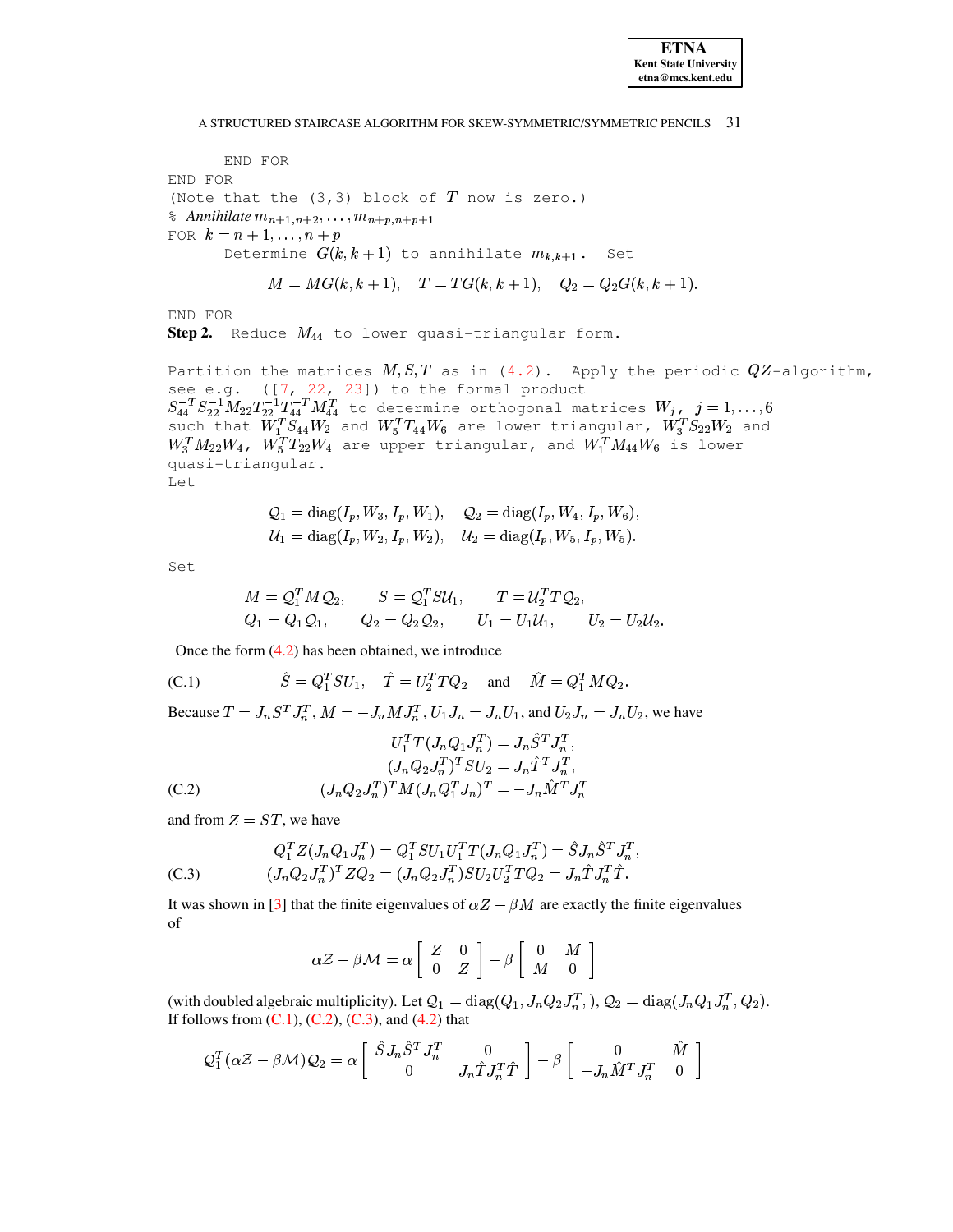

Rearranging the rows and columns by a block permutation in the order  $1, 5, 2, 6, 3, 7, 4, 8$ , the pencil is equivalent to the pencil

$$
\alpha\left[\begin{array}{cc|c} 0 & * & * & * \\ 0 & \mathcal{A} & * & * \\ \hline 0 & 0 & 0 & 0 \\ 0 & 0 & * & \mathcal{A}^T\end{array}\right] - \beta\left[\begin{array}{cc|c} \mathcal{C} & * & * & * \\ 0 & \mathcal{B} & * & * \\ \hline 0 & 0 & -\mathcal{C}^T & 0 \\ 0 & 0 & * & -\mathcal{B}^T\end{array}\right],
$$

where the asterisks indicate (possibly) nonzero blocks and

$$
\mathcal{A} = \left[ \begin{array}{cc} S_{22} S_{44}^T & 0 \\ 0 & T_{44}^T T_{22} \end{array} \right], \quad \mathcal{B} = \left[ \begin{array}{cc} 0 & M_{22} \\ -M_{44}^T & 0 \end{array} \right], \quad \mathcal{C} = \left[ \begin{array}{cc} 0 & M_{11} \\ -M_{33}^T & 0 \end{array} \right].
$$

The finite eigenvalues of  $\alpha Z - \beta M$  are exactly those of  $\alpha A - \beta B$  and  $\alpha A^T + \beta B^T$ . It is easily verified that

$$
\left[\begin{array}{cc} I & 0 \\ 0 & -I \end{array}\right](\alpha \mathcal{A}+\beta \mathcal{B})\left[\begin{array}{cc} I & 0 \\ 0 & -I \end{array}\right]=\alpha \mathcal{A}-\beta \mathcal{B},
$$

the eigenvalues of  $\alpha A - \beta B$  and  $\alpha A^T + \beta B^T$  are the same. Therefore,  $\alpha Z - \beta M$  and  $\alpha A - \beta B$  have the same finite eigenvalues with the same algebraic multiplicity.

Since  $S_{22}, S_{44}, T_{22}, T_{44}$  are nonsingular, the pencil  $\alpha \mathcal{A} - \beta \mathcal{B}$  is equivalent to

$$
\mathcal{A}^{-1} \mathcal{B} = \left[ \begin{array}{cc} 0 & S_{44}^{-T} S_{22}^{-1} M_{22} \\ -T_{22}^{-1} T_{44}^{-T} M_{44}^T & 0 \end{array} \right].
$$

Then, obviously, the eigenvalues of  $A^{-1}B$  are the square roots of the eigenvalues of the matrix

$$
(\mathcal{A}^{-1} \mathcal{B})^2 = - \left[\begin{array}{cc} S_{44}^{-T} S_{22}^{-1} M_{22} T_{22}^{-1} T_{44}^{-T} M_{44}^T & 0 \\ 0 & T_{22}^{-1} T_{44}^{-T} M_{44}^T S_{44}^{-T} S_{22}^{-1} M_{22} \end{array} \right].
$$

Note that the two diagonal blocks have the same eigenvalues. Using the triangular forms of these blocks, the eigenvalues of  $({A}^{-1}B)^2$  can be computed from the diagonal blocks of the upper quasi-triangular matrix

$$
-S_{44}^{-T} S_{22}^{-1} M_{22} T_{22}^{-1} T_{44}^{-T} M_{44}^T.\\
$$